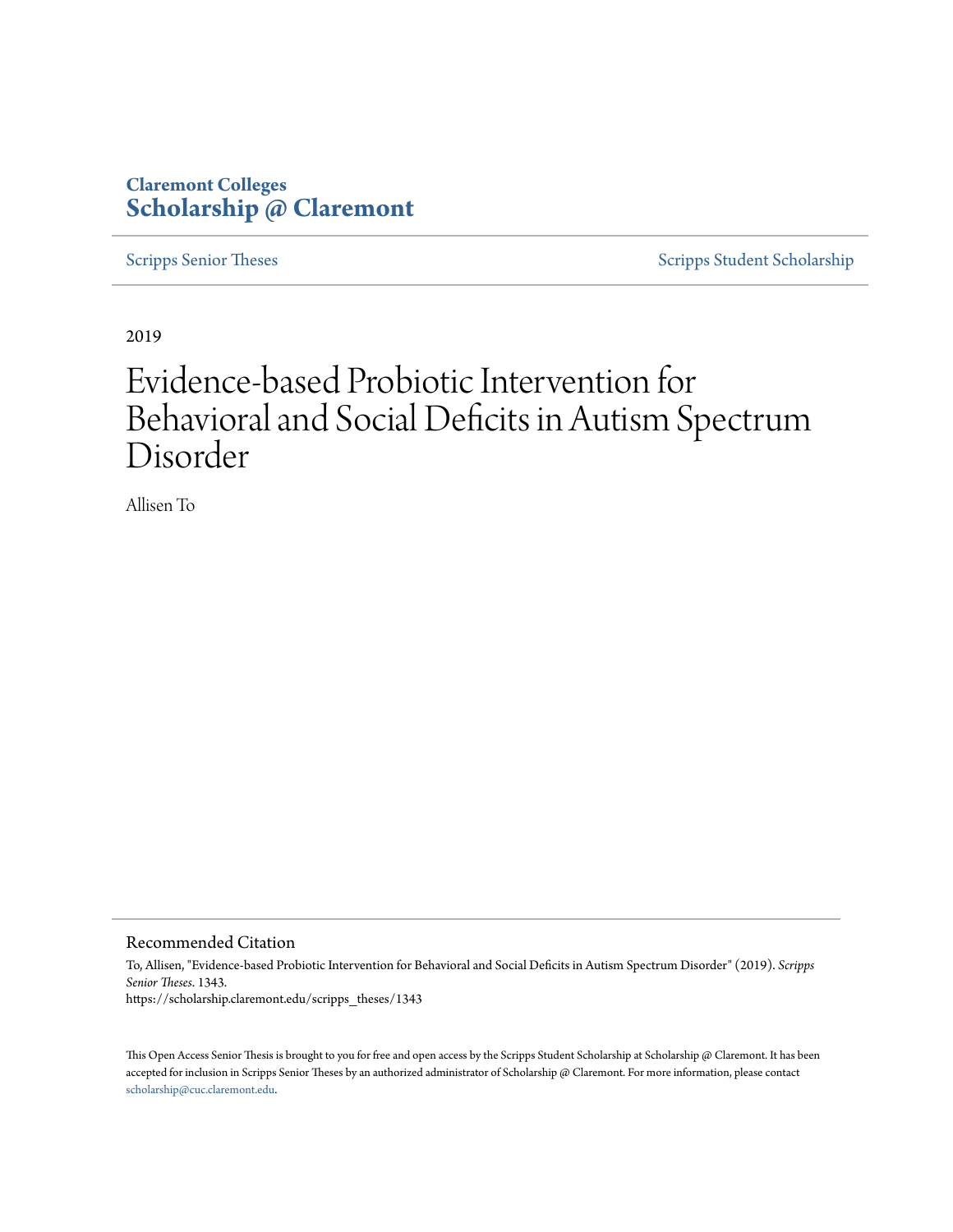# **Evidence-based Probiotic Intervention for Behavioral and Social Deficits in Autism Spectrum Disorder**

A Thesis Presented

by

Allisen Gena To

To the Keck Science Department

Of Claremont Mckenna, Pitzer, and Scripps College

In partial fulfillment of

The degree of Bachelor of Arts

Senior Thesis in Neuroscience

29 April 2019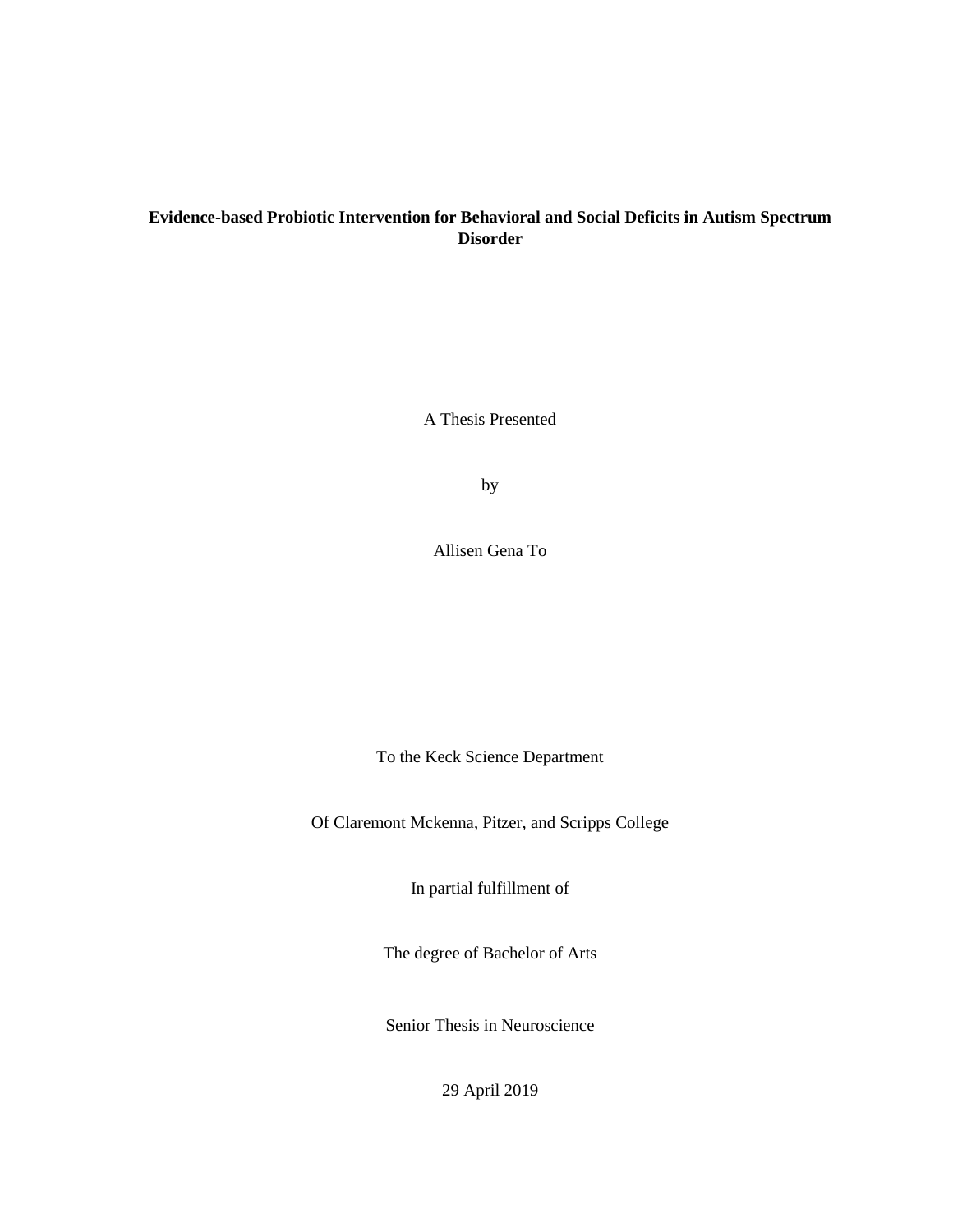# **Table of Contents**

#### Abstract

- I. Introduction
- II. Background
	- *1. Autism Spectrum Disorder*
	- *2. Diagnostic Criteria*
	- *3. Etiology*
	- *4. Available Treatments*
	- *5. Animal Models of ASD*
		- *i. Maternal Immune Activation Model*
		- *ii. Maternal High Fat Diet Model*
- III. The Current State of Non-Pharmaceutical Interventions
- IV. Probiotics of Interest
	- *1. Bacteroides fragilis*
	- *2. Lactobacillus reuteri*
- V. ASD and the GI system
- VI. The Role of Oxytocin in ASD
- VII. The Current Study
- VIII. Method
	- *1. Participants*
	- *2. Materials*
	- *3. Measures*
	- *4. Procedure*
	- IX. Expected Results
	- X. Discussion
	- XI. Conclusion
- XII. Acknowledgements
- XIII. Literature Cited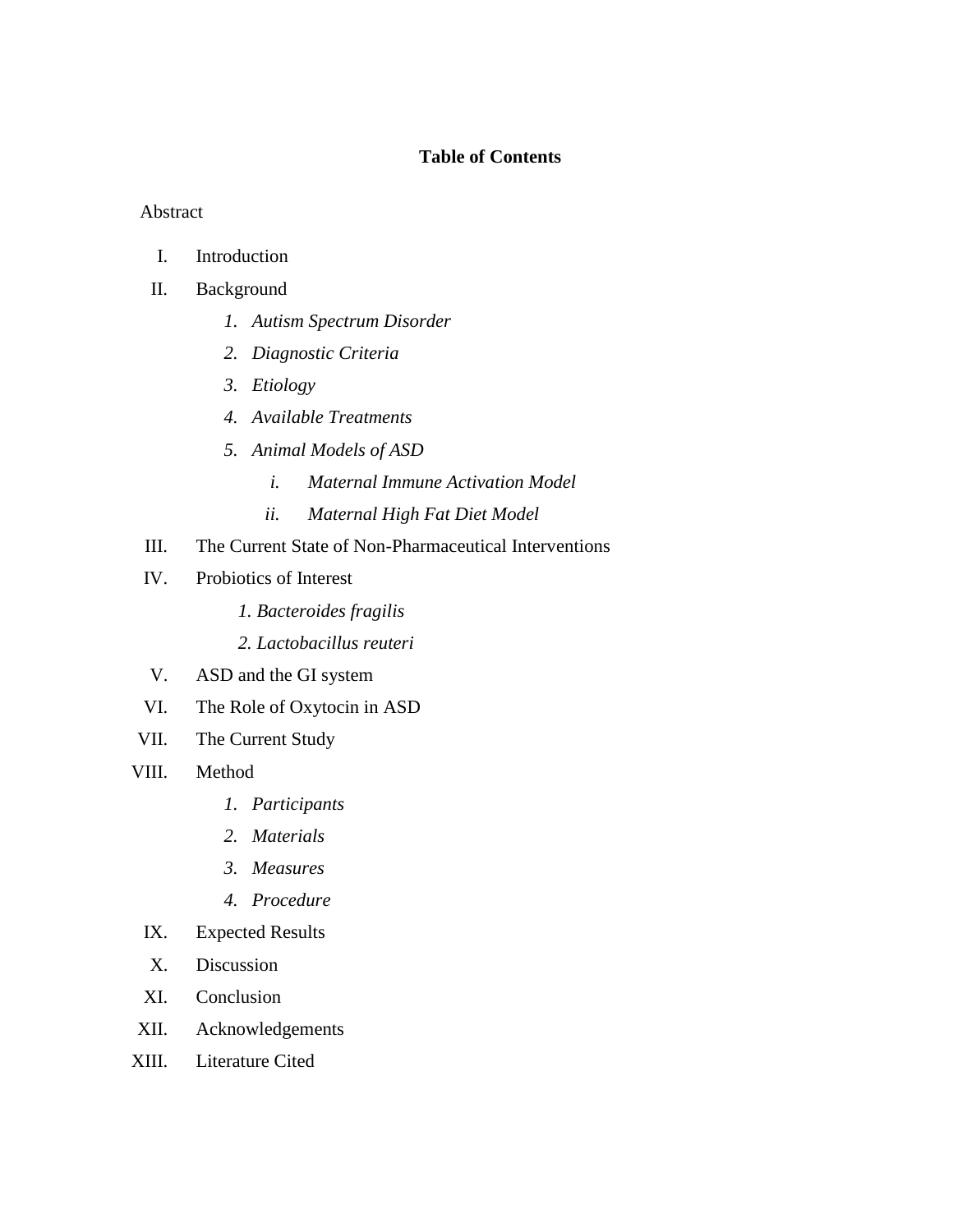#### **Abstract**

Autism Spectrum Disorder (ASD) refers to a heterogenous neurological condition characterized by repetitive and restrictive behaviors and social communication deficits. ASD diagnoses are at a record high, at approximately 1 in 59 children according to the US Center for Disease Control. Currently, there are no available interventions that effectively treat the core symptoms of ASD. All pharmaceutical options address comorbid side effects of ASD but not core deficits and are particularly associated with negative side effects. Additionally, there are economic and geographic barriers that can prevent families of individuals with ASD from seeking or receiving effective interventions. Many of the available interventions are extremely costly, time-consuming, and age dependent. These factors, as well as others, have led to an increase in families independently utilizing complementary and alternative interventions. Due to the large amount of misinformation available on the Internet, families have become more susceptible to trying alternative forms of interventions that have not been scientifically proven as effective, and in some cases, are significantly detrimental. Thus, the need for accessible and inexpensive evidence-based nonpharmaceutical interventions is critical and must be addressed. Fortunately, recent groundbreaking research has discovered two strains of probiotics, *Bacteroides fragilis* and *Lactobacillus reuteri*, that have been shown to ameliorate behavioral and social deficits respectively, in validated ASD mouse models in a non-age-dependent manner. Probiotic intervention with a combination of these specific strains would effectively target both repetitive behaviors and social deficits, core ASD symptoms, and provide families with an accessible and inexpensive form of intervention. The mechanisms underlying the efficacy of these probiotics are thought to be associated with the gastrointestinal (GI) system and the oxytocin pathway. This study seeks to examine the necessity of accessible nonpharmaceutical interventions and to provide an effective intervention that is neither expensive or age dependent. This study also aims to provide greater insight into the pathways and systems in which these probiotics operate.

i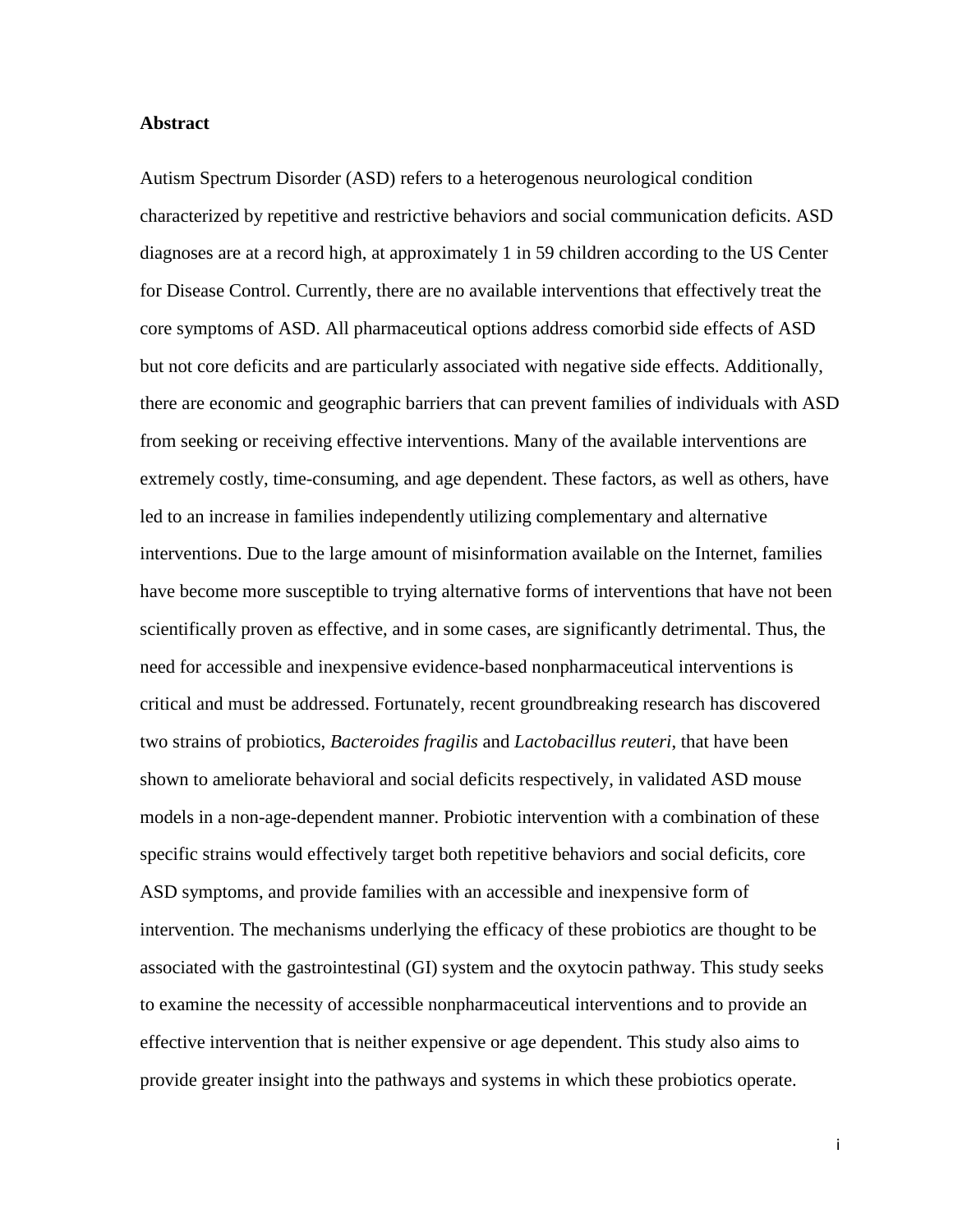#### **I. Introduction**

Autism spectrum disorder (ASD) is a pervasive neurodevelopmental disorder that encompasses a wide range of pathology. The most recent estimate of the incidence of autism in America is from the Center of Disease Control and Prevention (CDC, 2018) in 2014. The CDC's Autism and Developmental Disabilities Monitoring (ADDM) estimates that about 1 in 59 children has been diagnosed with ASD. Studies in Asia, Europe, and North America have estimated an average prevalence of ASD as between 1%-2% (CDC, 2018). The estimated worldwide incidence rate is about 1% (Lai, Lombardo, & Baron-Cohen, 2014). ASD diagnoses are at a historic high and with such a large population of individuals, ASD and ASD treatments have gained greater importance.

Additionally, the financial burden that accompanies a diagnosis of autism is astonishingly excessive. It is estimated that in the United States, the total costs per year for children with ASD falls between \$11.5 billion- \$60.9 billion (2011 US dollars) (CDC, 2018). This number includes a variety of direct and indirect costs from medical care, loss of parental economic productivity, and special education (CDC, 2018). On average, the average medical expenditures of children and adolescents with ASD exceeded those without ASD by \$4,110- \$6,200 per year, approximately 4.1-6.2 times greater (CDC, 2018). In addition to medical expenditures, general expenditures were 8.4-9.5 times greater for children and adolescents with ASD, in comparison to those without (CDC, 2018). In 2005, the average annual medical costs for Medicaid-enrolled children with ASD were \$10,709 per child, while the average costs for children without ASD was \$1,812, approximately six times less (CDC, 2018). Early intensive behavioral interventions, one of the most effective interventions available, can cost between \$40,000-\$60,000 annually per child (CDC, 2018). Thus, ASD places a huge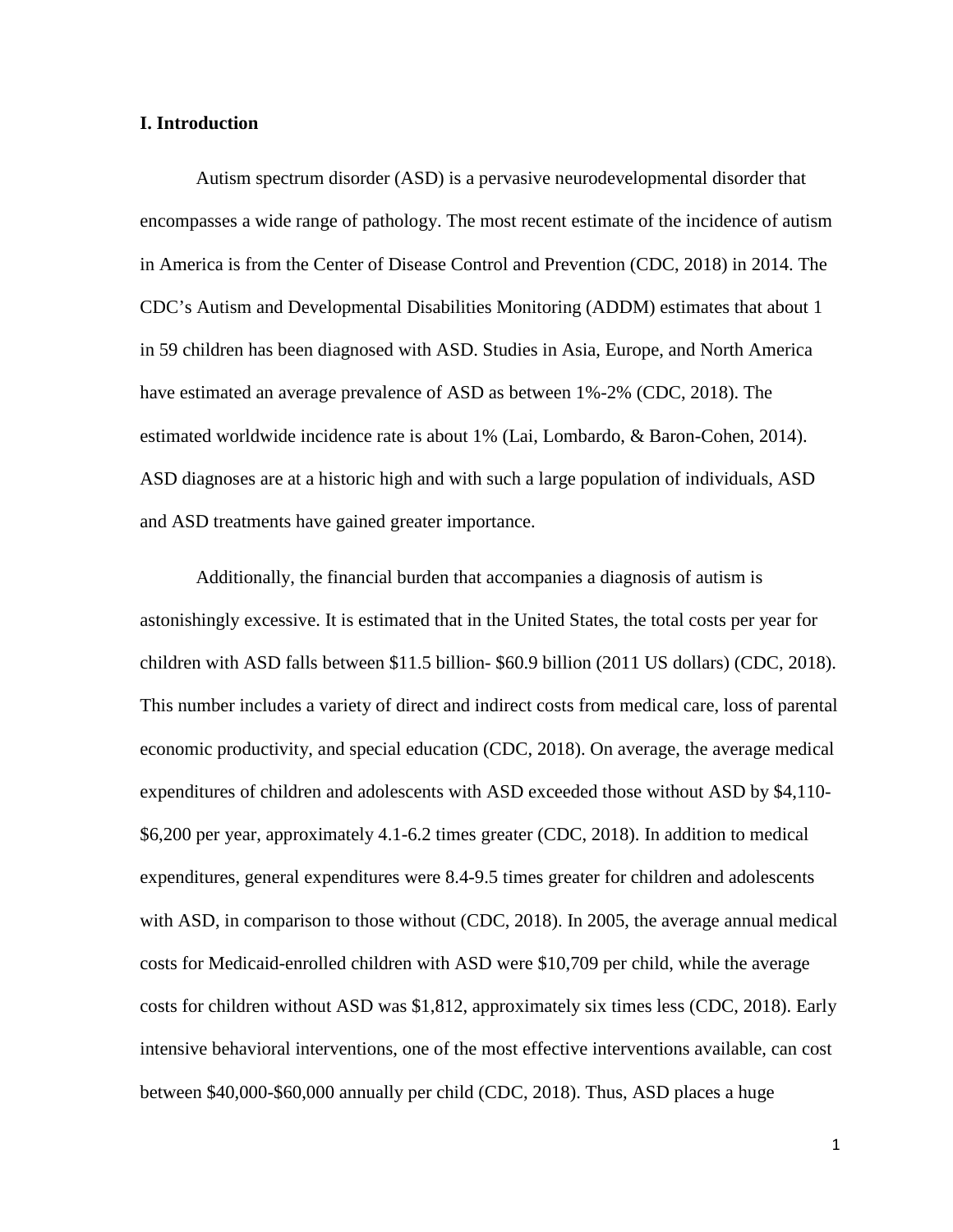economic burden on affected families and there is a dire need for more affordable treatment options as ASD indiscriminately affects families of all socio-economic levels.

Before the widespread application of early intervention programs, studies showed that 58%-78% of adults with autism had poor or very poor outcomes in terms of independent living, educational attainment, employment, and peer relationships (Lai, Lombardo, & Baron-Cohen, 2014). Only 46% of adults with autism are employed (regular, supported, or sheltered) (Lai, Lombardo, & Baron-Cohen, 2014). Creating an accessible and inexpensive non-pharmaceutical intervention that is not time-sensitive, like previous interventions that must be applied early in life to be effective, will allow adults with ASD to increase their independence and better their life outcomes. This would also decrease the large financial responsibility associated with the life-long care of dependent adults with ASD.

Currently, there are no available treatment options for individuals with ASD that are both inexpensive and easily accessible. However, recent research and its resulting revolutionary evidence points to a promising new avenue of intervention; the use of probiotics. There are two specific probiotic strains that have been identified as having the potential to become a relatively accessible and affordable means of intervention for individuals with ASD; *Bacteroides fragilis* and *Lactobacillus reuteri*. Furthermore, evidence shows that intervention with these particular probiotic strains may improve the core symptoms of ASD, deficits in social communication and repetitive behavior, a feat that has not been accomplished by any of the current treatment options available to those with ASD (Hsiao et al., 2013; Buffington et al., 2016; Sgritta et al., 2019).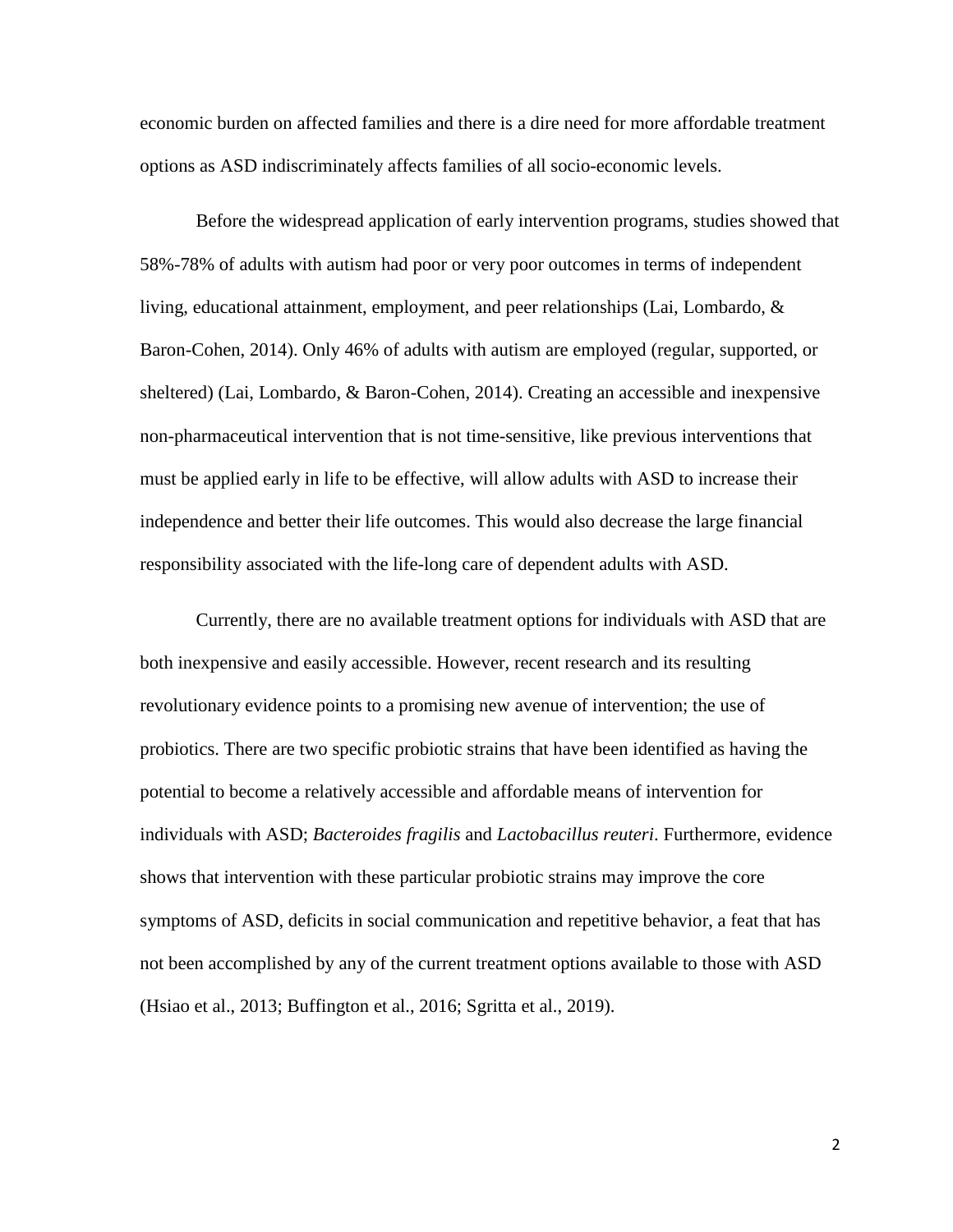# **II. Background**

#### *1.Autism Spectrum Disorder*

#### *Symptoms*

The hallmark symptoms of ASD are difficulties in social communication and social interaction, and restricted, repetitive behavior, interests, or activities (APA, 2013). The cognitive abilities of people with ASD can range from gifted to severely challenged, representative of the wide range of symptomology and severity in ASD (CDC, 2018). About 45% of individuals with ASD have intellectual disability and 32% experience regression (Lai, Lombardo, & Baron-Cohen, 2014). ASD is also associated with poor mental flexibility, thought to be an underlying basis of repetitive behaviors and restrictive interests (Mišić et al., 2015). Fixations tend to involve systems that operate deterministically and repeatably according to salient sets of rules (Belmonte et al., 2014). Stereotyped movements and compulsive and repetitive behavior are common and self-injurious behavior occurs in approximately 30% of children with ASD (Amihaesei & Stefanachi, 2013). There are different severities of speech impairments; some children never fully develop speech, or are limited to echolalia (Belmonte et al., 2014). Communication impairment also includes nonverbal signals such as gaze, facial expression, and gestures (Belmonte et al., 2014). Social deficits involve difficulty with processing information of other people as well as selfreferential information (Lai, Lombardo, & Baron-Cohen, 2014). Other common symptoms include sensory abnormalities, motor impairment, and alimentary abnormalities (Amihaesei & Stefanachi, 2013). In addition, comorbidity is frequent in ASD populations; more than 70% of individuals with ASD have concurrent developmental, or psychiatric conditions (Lai, Lombardo, & Baron-Cohen, 2014). Commonly associated comorbidities include intellectual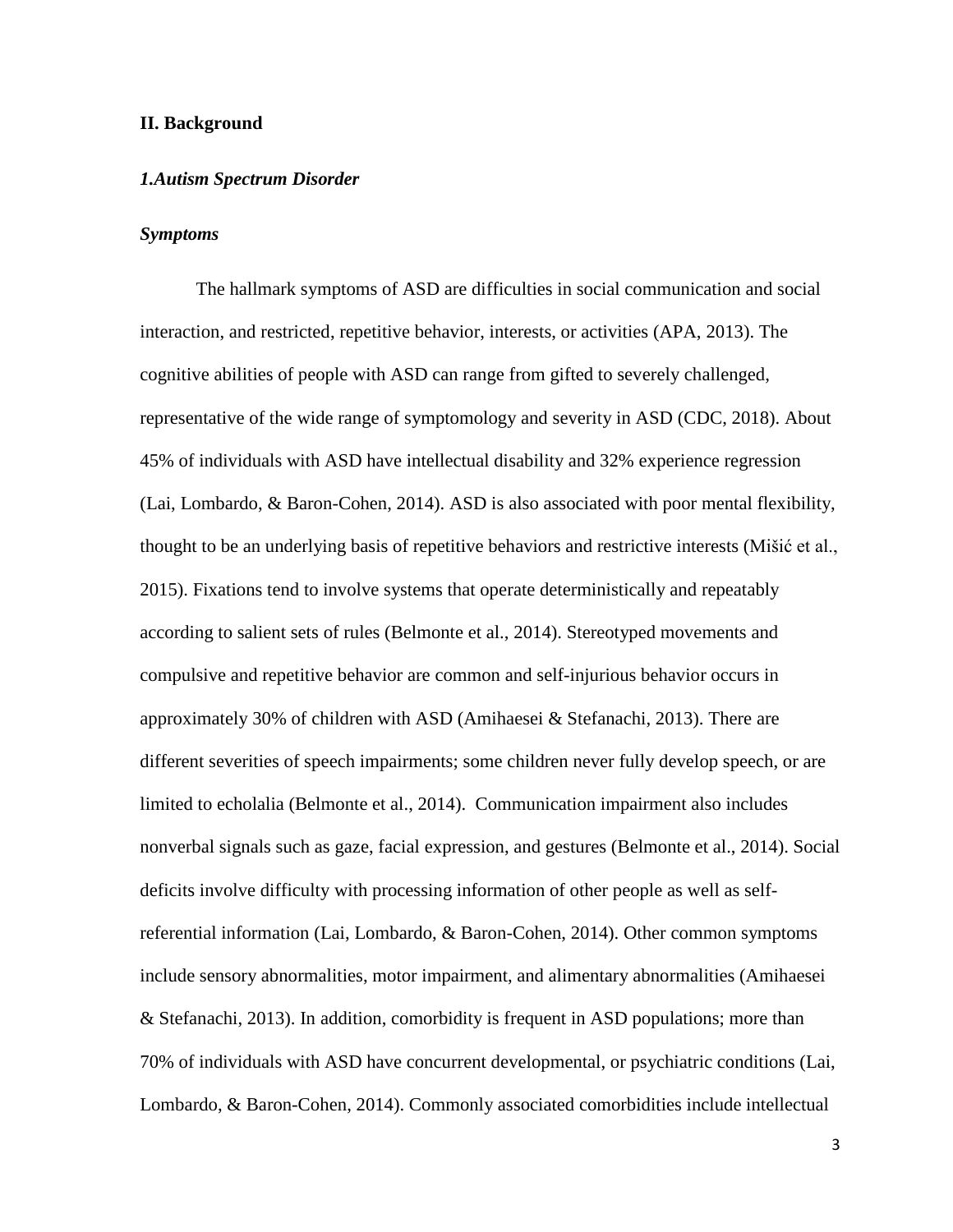delay, epilepsy, metabolic syndromes, ADHD, Tourette syndrome, and sleep issues (Amihaesei & Stefanachi, 2013). Headaches/migraines, respiratory issues, food allergies, physician visits, prescription medication, and rate of infections are also more common in children with ASD (Rodriguez  $&$  Kern, 2011). A meta-analytic study showed that the mortality risk of individuals with ASD is 2.8 times higher than those without, despite controlling for age and sex and is thought to be related to concurrent medical conditions (Lai, Lombardo, & Baron-Cohen, 2014). Approximately 25% of children with ASD develop seizures, although this is more common in girls with ASD than in boys with ASD. The prevalence of sleep problems including disturbed sleep, decreased sleep duration, and increased sleep onset delay, is higher in children with ASD than in children with intellectual impairment (Belmonte et al., 2014). GI disorders are also more 3.5 times more prevalent in children with ASD (Sharon, Sampson, Geschwind, & Mazmanian, 2016).

The numerous symptoms and comorbidities that accompany an ASD diagnosis often cause some amount of impairment in independent living and sustaining social relationships. Although impairment can range from nearly insignificant to considerably pronounced, individuals with ASD face the common challenge of creating and maintaining social relationships and managing restrictive and repetitive behavior. These core symptoms have yet to be improved by any currently available interventions.

# *2.Diagnostic Criteria*

To be diagnosed with ASD, certain clinical requirements, provided in the Diagnostic and Statistical Manual of Mental Disorders (DSM) must be met. The most current version is the DSM 5, published by the American Psychiatric Association (APA, 2013).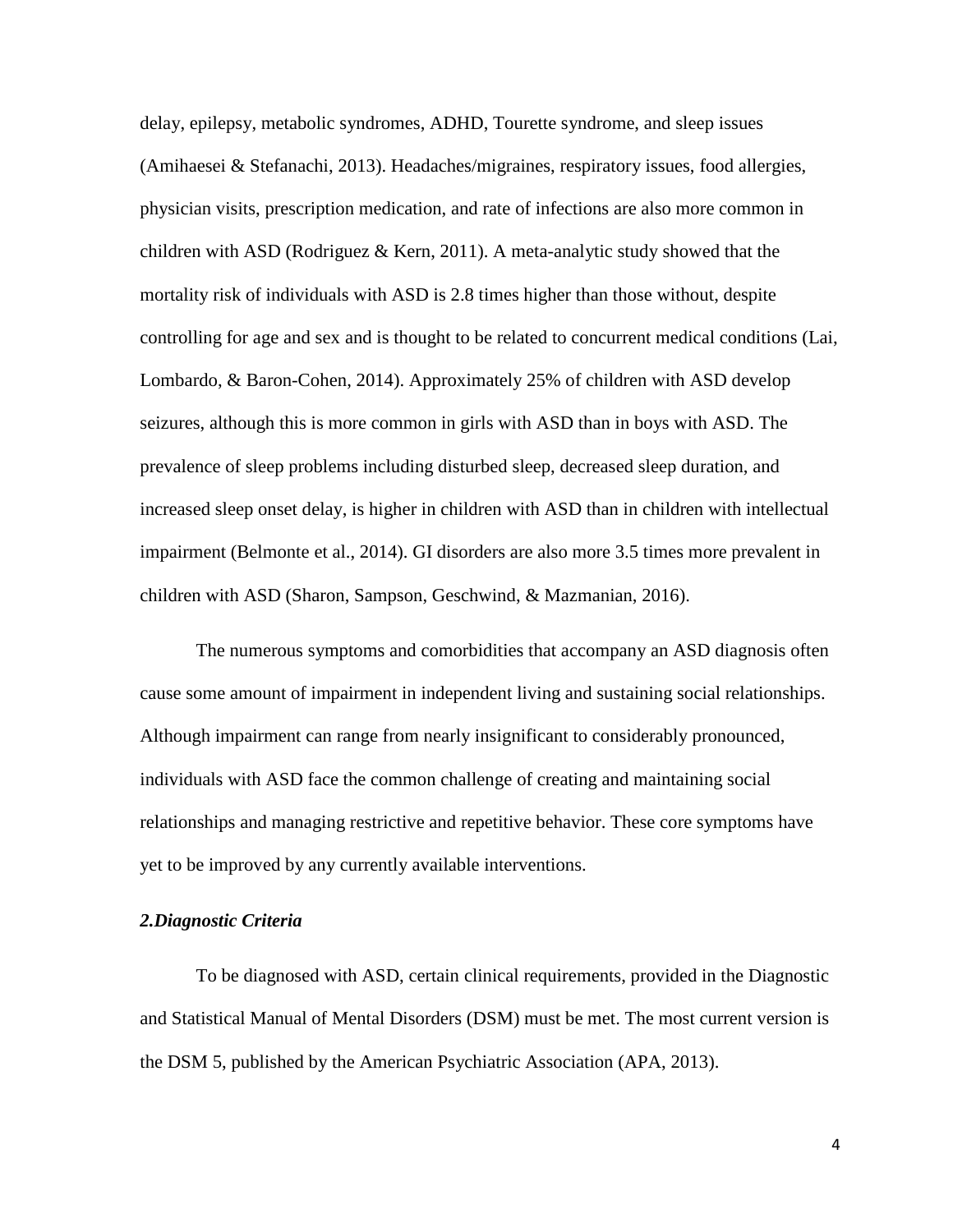The diagnostic criteria from the DSM 5 is as follows:

- A. Persistent deficits in social communication and social interaction across multiple contexts, as manifested by the following, currently or by history:
	- a. Deficits in social-emotional reciprocity
	- b. Deficits in nonverbal communication behaviors used for social interaction
	- c. Deficits in developing, maintaining, and understanding relationships
- B. Restricted, repetitive patterns of behavior, interests, or activities, as manifested by at least two of the following, currently or by history:
	- a. Stereotyped or repetitive motor movements, use of objects, or speech
	- b. Insistence on sameness, inflexible adherence to routines, or ritualized patterns of verbal or nonverbal behavior
	- c. Highly restricted, fixated interests that are abnormal in intensity or focus
	- d. Hyper- or hyporeactivity to sensory input or unusual interest in sensory aspects of the environment
- C. Symptoms must be present in early development (but may not become fully manifest until social demands exceed limited capacities or may be masked by learned strategies in later life).
- D. Symptoms cause clinically significant impairment in social, occupational, or other important areas of current functioning.
- E. These disturbances are not better explained by intellectual disability (intellectual developmental disorder) or global developmental delay.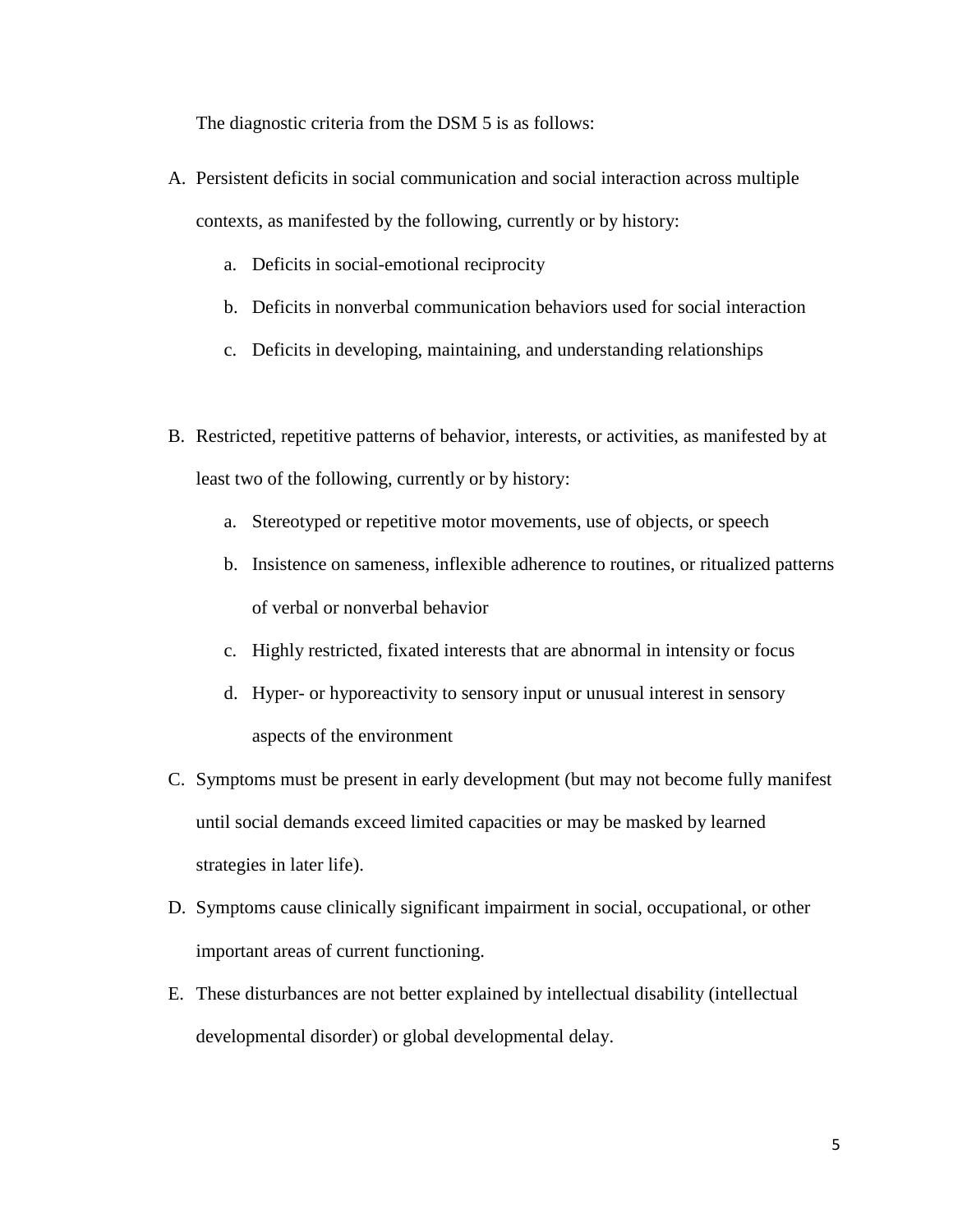Accompanying the diagnosis is an assessment of severity, from one to three, with one being the least severe and three being the most severe and is shown in Table 1 (APA, 2013).

| <b>Severity level</b>                                    | <b>Social communication</b>                                                                                                                                                                                                                                                                                                                                                                                                                                                                                                              | <b>Restricted, repetitive behaviors</b>                                                                                                                                                                                                                                                            |
|----------------------------------------------------------|------------------------------------------------------------------------------------------------------------------------------------------------------------------------------------------------------------------------------------------------------------------------------------------------------------------------------------------------------------------------------------------------------------------------------------------------------------------------------------------------------------------------------------------|----------------------------------------------------------------------------------------------------------------------------------------------------------------------------------------------------------------------------------------------------------------------------------------------------|
| Level 3<br>"Requiring very<br>substantial support"       | Severe deficits in verbal and nonverbal social communication<br>skills cause severe impairments in functioning, very<br>limited initiation of social interactions, and minimal<br>response to social overtures from others. For example,<br>a person with few words of intelligible speech who<br>rarely initiates interaction and, when he or she does,<br>makes unusual approaches to meet needs only and<br>responds to only very direct social approaches.                                                                           | Inflexibility of behavior, extreme difficulty<br>coping with change, or other restricted/<br>repetitive behaviors markedly interfere with<br>functioning in all spheres. Great distress/<br>difficulty changing focus or action.                                                                   |
| Level <sub>2</sub><br>"Requiring substantial<br>support" | Marked deficits in verbal and nonverbal social<br>communication skills; social impairments apparent even with<br>supports in place; limited initiation of social interactions;<br>and reduced or abnormal responses to social overtures from<br>others. For example, a person who speaks simple sentences,<br>whose interaction is limited to narrow special interests,<br>and who has markedly odd nonverbal communication.                                                                                                             | Inflexibility of behavior, difficulty coping<br>with change, or other restricted/<br>repetitive behaviors appear frequently<br>enough to be obvious to the casual<br>observer and interfere with functioning<br>in a variety of contexts. Distress and/<br>or difficulty changing focus or action. |
| Level 1 "Requiring<br>support"                           | Without supports in place, deficits in social communication<br>cause noticeable impairments. Difficulty initiating social<br>interactions, and clear examples of atypical or unsuccessful<br>responses to social overtures of others. May appear<br>to have decreased interest in social interactions. For<br>example, a person who is able to speak in full sentences<br>and engages in communication but whose to-and-fro<br>conversation with others fails, and whose attempts to<br>make friends are odd and typically unsuccessful. | Inflexibility of behavior causes significant<br>interference with functioning in one or<br>more contexts. Difficulty switching between<br>activities. Problems of organization and<br>planning hamper independence.                                                                                |

Table 1 Severity levels for autism spectrum disorder

An ASD diagnosis now encompasses several conditions that were formerly diagnosed separately including: Asperger syndrome, typical autism, pervasive developmental disorder not otherwise specified (PDD-NOS), Rett syndrome, and child disintegrative disorder (CDD) which all vary in severity (CDC, 2018; Amihaesei & Stefanachi, 2013). ASD is approximately four times more common amongst boys than girls, although it occurs in all racial, ethnic, and socioeconomic groups (CDC, 2018). However, it is more common in Caucasian children compared to African-American or Hispanic children (Bhat, Acharya, Adeli, Bairy, & Adeli, 2014).

Early indicators of ASD include delays in verbal and nonverbal communication, reciprocal affective behavior, joint attention and pretend play, atypical implicit perspective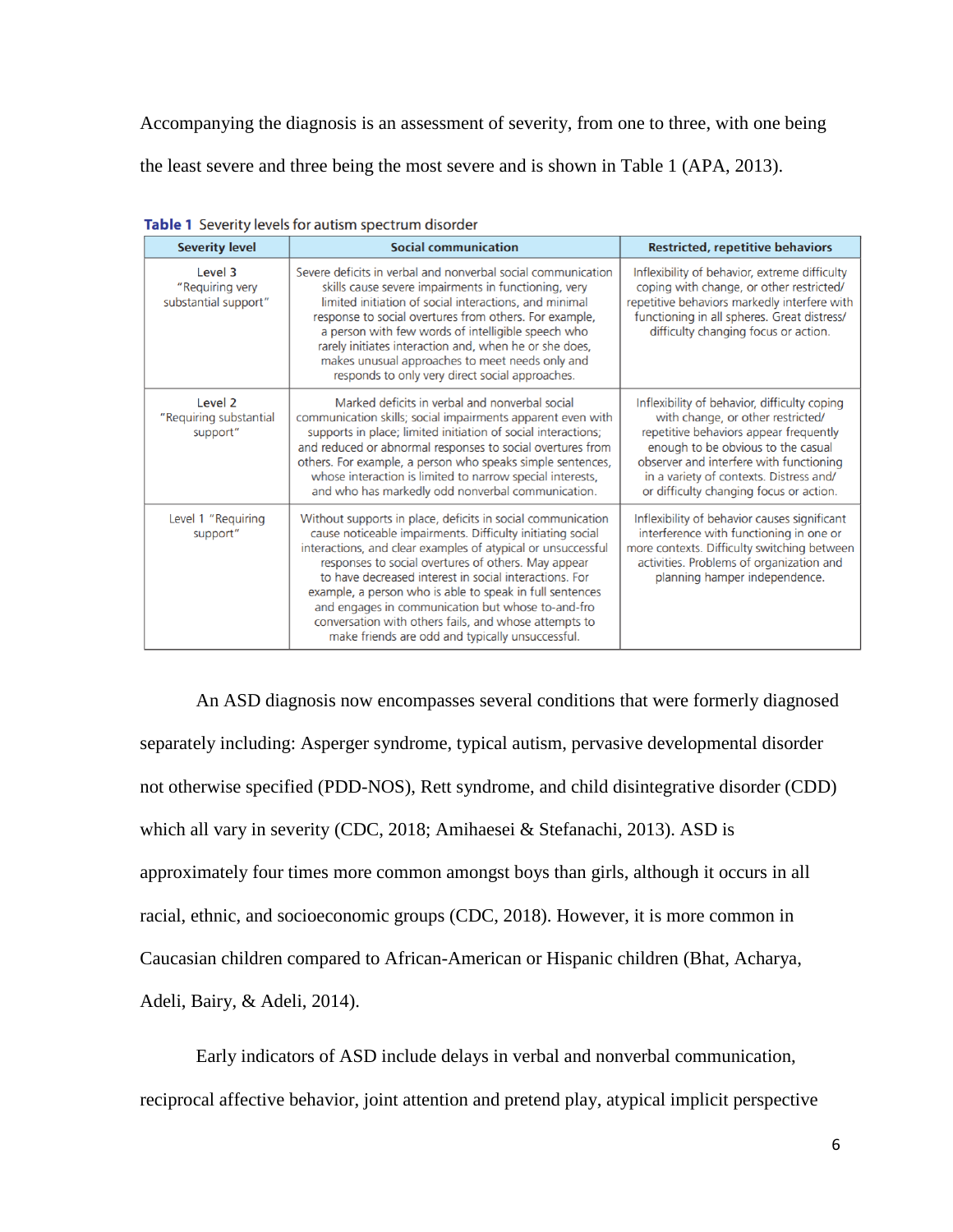taking, unusually repetitive behaviors, inflexibility in visual disengagement, and extreme variation in temperament (Amihaesei & Stefanachi, 2013; Lai, Lombardo, & Baron-Cohen, 2014). Studies have shown that parents tend to notice a developmental problem before their child's first birthday if their child has ASD (CDC, 2018). Popular instruments used to aid in diagnosis include the Autism Diagnosis Interview-Revised, the Autism Diagnosis Observation Schedule, and the Childhood Autism Rating Scale (Amihaesei & Stefanachi, 2013). ASD diagnoses by clinicians are considered very reliable by the age of 2, although most children with ASD are not diagnosed until after 4 (CDC, 2018).

There is a sizeable range of ages at which individuals receive their ASD diagnoses. The variability in age at diagnosis can affect the opportunity of individuals with ASD to receive early intensive behavioral intervention, currently the most effective intervention. Thus, there is a clear need for an intervention that remains effective at all ages.

# *3.Etiology*

The etiology of ASD is extremely complex and relatively unexplained, despite the substantial amount of research dedicated to this topic of interest. There have been hundreds of different factors implicated in the genesis of ASD, including environmental, biological, and genetic factors (CDC, 2018). This expansive variety of known precipitators of ASD parallels the extreme heterogeneity of the disorder. The critical period for developing ASD is thought to be before, during, and immediately after birth (CDC, 2018).

#### *Genetics*

There is a strong genetic component to the genesis of autism and it has been well researched. Over 90% of ASD incidence is estimated to be attributed to genetic factors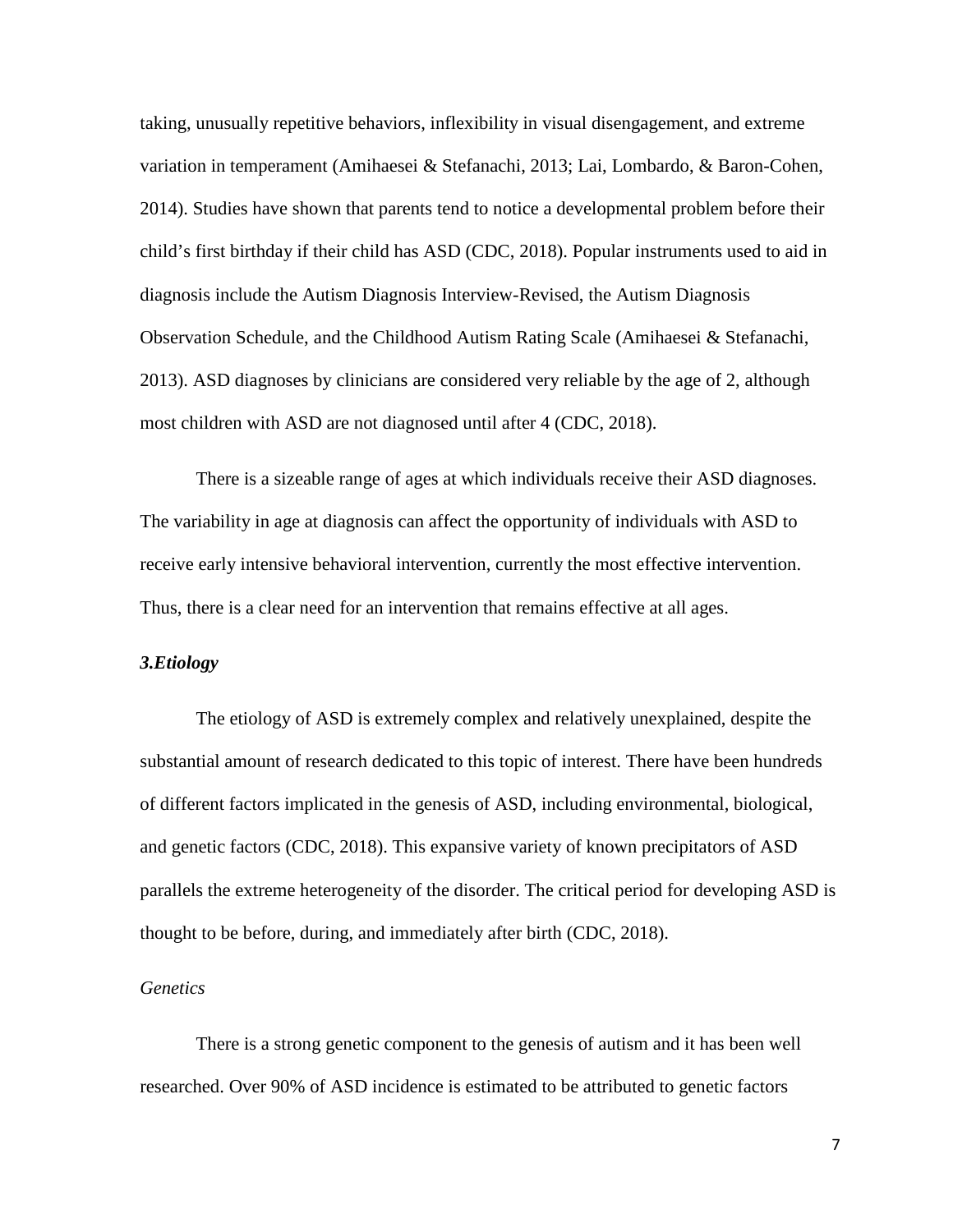(Amihaesei & Stefanachi, 2013). Studies have shown extraordinary heterogeneity in ASD, predicting hundreds of rare risk genes, none accounting for more than 1% of cases (Peñagarikano et al., 2015). Researchers estimate that up to 1000 genes, with a high degree of locus heterogeneity, are also implicated in ASD (Lai, Lombardo, & Baron-Cohen, 2014). Many of the risk genes regulate synaptic functions of neurons that underly learning and plasticity (Guastella and Hickie, 2016). Having a sibling with ASD increases risk of having ASD; hereditary transmission in families with individuals with ASD is approximately 30% (CDC, 2018; Amihaesei & Stefanachi, 2013). Certain genetic or chromosomal conditions such as fragile X syndrome, Down's syndrome, and tuberous sclerosis are correlated with increased incidence of ASD (CDC, 2018). Around 10% of the ASD population have comorbid genetic or chromosomal disorders (Bhat, Acharya, Adeli, Bairy, & Adeli, 2014). Rare de novo mutations (copy number variations [CNVs] in the form of microdeletion or microduplication, and nonsense, splice-site, and frame-shift mutations) have also been implicated in the genesis of ASD (Lai, Lombardo, & Baron-Cohen, 2014; Bhat, Acharya, Adeli, Bairy, & Adeli, 2014). For example, the mutation of CHD8 (chromodomain helicase DNA binding protein 8) gene is linked to the development of ASD and results in macrocephaly and wide set eyes (Bhat, Acharya, Adeli, Bairy, & Adeli, 2014). The large network of genes affected by de novo CNVs are primarily related to synaptic development, axon guidance, and neuron motility (Gilman et al., 2011; Bhat, Acharya, Adeli, Bairy, & Adeli, 2014). Both large-effect rare mutations and small-effect common variants contribute to risk of ASD (Lai, Lombardo, & Baron-Cohen, 2014). Rare mutations associated with ASD can occur in the form of Mendelian genetic syndromes (also called syndromic autism), chromosomal abnormalities, rare CNVs, and single nucleotide variants (Lai, Lombardo, &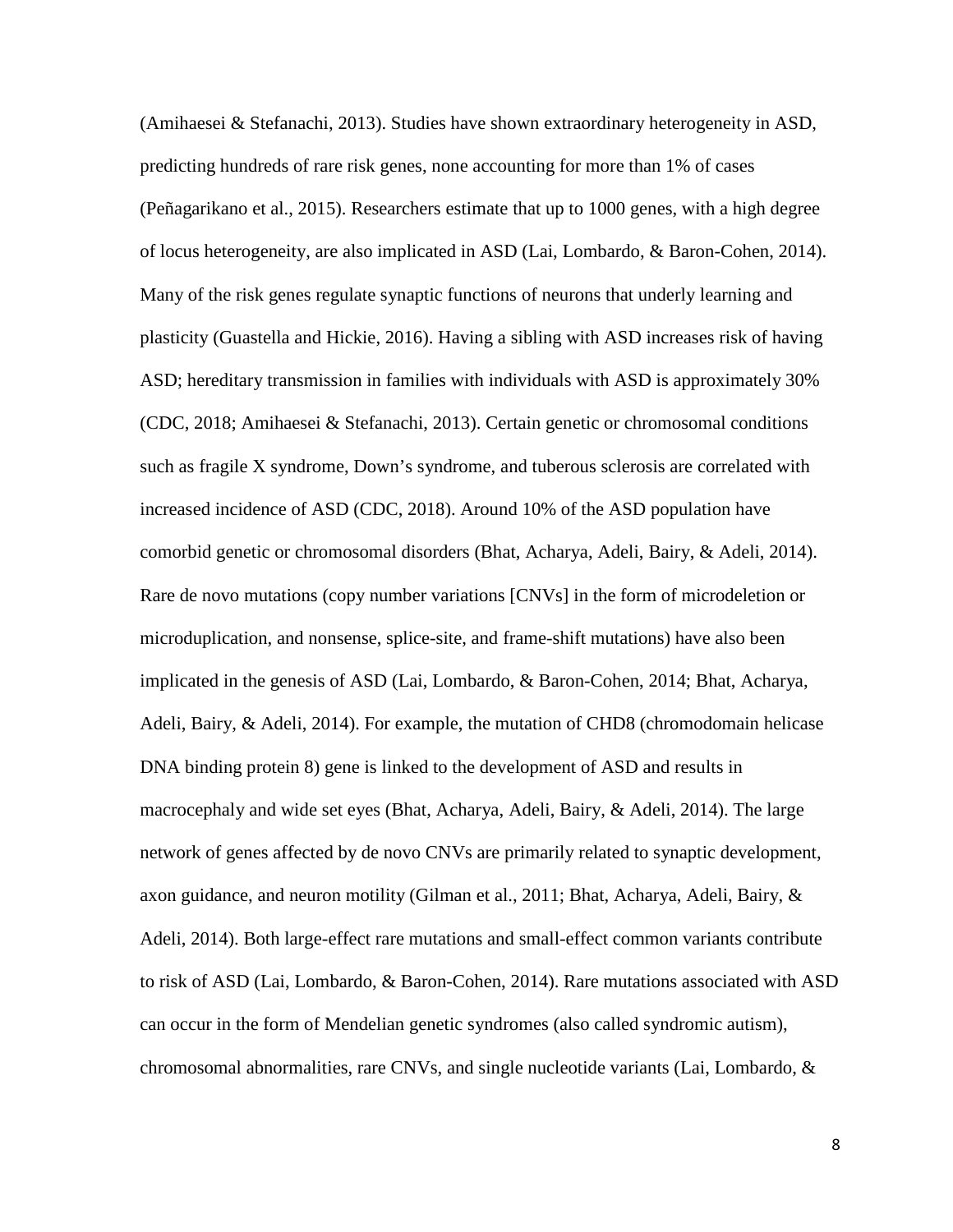Baron-Cohen, 2014). In simplex cases, when only one individual in the family has autism, de novo mutations are thought to be significant contributors to the genesis of ASD (Lai, Lombardo, & Baron-Cohen, 2014). Genome-wide association studies have identified many significant single nucleotide polymorphisms, but none of these have a large enough effect to be causal (Lai, Lombardo, & Baron-Cohen, 2014). Gene networks regarding neuronal function are under expressed in ASD while gene networks associated with immune function are overexpressed (Lai, Lombardo, & Baron-Cohen, 2014). Many of the genes implicated in ASD have a high degree of pleiotropy (one gene affects more than one phenotype) (Lai, Lombardo, & Baron-Cohen, 2014). The gender discrepancy in the incidence of ASD is in part explained by mutations in the X chromosome patched-related (PTCHD1) gene which result in a recessive phenotype in girls and a dominant phenotype in boys (Falco, 2014). This gene mutation has been implicated in the development of autism (Falco, 2014). Another contributor, duplications in the 15q11-13 loci are also associated with ASD (Wagner). Gene mutations can also affect the formation of cortex layers, resulting in cortical disorganization (Bhat, Acharya, Adeli, Bairy, & Adeli, 2014).

#### *Environment*

Advanced parental age, both paternal and maternal, at the time of conception is implicated in the development of ASD (Amihaesei & Stefanachi, 2013; CDC, 2018; Lai, Lombardo, & Baron-Cohen, 2014). Gestational factors, such as gestational diabetes, metabolic conditions, and obesity, also affect neurodevelopment and increase the likelihood of ASD (Amihaesei & Stefanachi, 2013; Bhat, Acharya, Adeli, Bairy, & Adeli, 2014; Buffington et al., 2016). Additional perinatal risk factors include: small birth weight, hypoxia at birth, and mercury, radiation, and diesel exhaust exposure (Amihaesei & Stefanachi, 2013;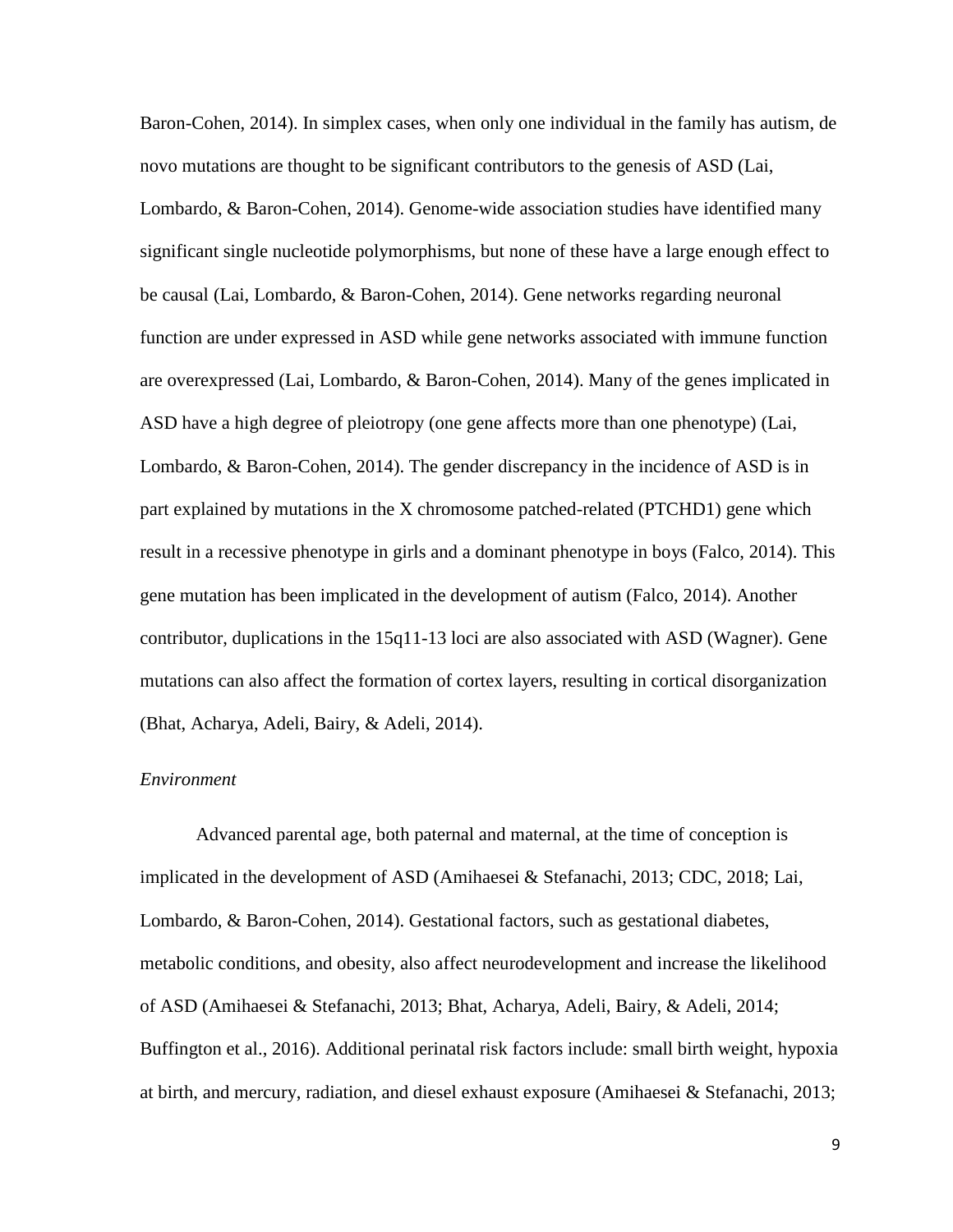Bhat, Acharya, Adeli, Bairy, & Adeli, 2014). The prescription drugs valproic acid and thalidomide, taken during pregnancy, also increases risk of having a child with ASD, as well as maternal viral infection (CDC, 2018; Bhat, Acharya, Adeli, Bairy, & Adeli, 2014; Belmonte et al., 2014).

Recent evidence supports the association between ASD and extensive biological systems dysregulation, the most significant being the gastrointestinal environment, immuneinflammation pathways, and nervous system (Azhari, Azizan, & Esposito, 2018; Belmonte et al., 2014).

#### *Immune System*

Ongoing neuroinflammation in various brain regions has been found in children with ASD (Rodriguez & Kern, 2011). This is supported by post-mortem brain examinations that found elevated levels of activated microglia and astrocytes and irregular, proinflammatory cytokine profiles (Rodriguez & Kern, 2011). Extended microglia activation increases the production of mediators which results in a loss of synaptic connections, underconnectivity and neuronal cell death (Rodriguez & Kern, 2011). Additionally, changes in major histocompatibility complex (MHC) expression can lead to neurodevelopmental defects as neurons in developing and adult brains express these proteins (Belmonte et al., 2014). Cerebellar Purkinje cells are a site of MHC class 1 expression and they are significantly reduced in number in ASD (Belmonte et al., 2014; Rodriguez & Kern, 2011) Decreased expression of MHC class 1 impairs the pruning of inappropriate synaptic connections, which could contribute to the increased brain volume of individuals with ASD at birth (Belmonte et al., 2014). The abnormal immune-inflammation profile of individuals with ASD contributes to the irregular organization and dysfunction of the nervous system.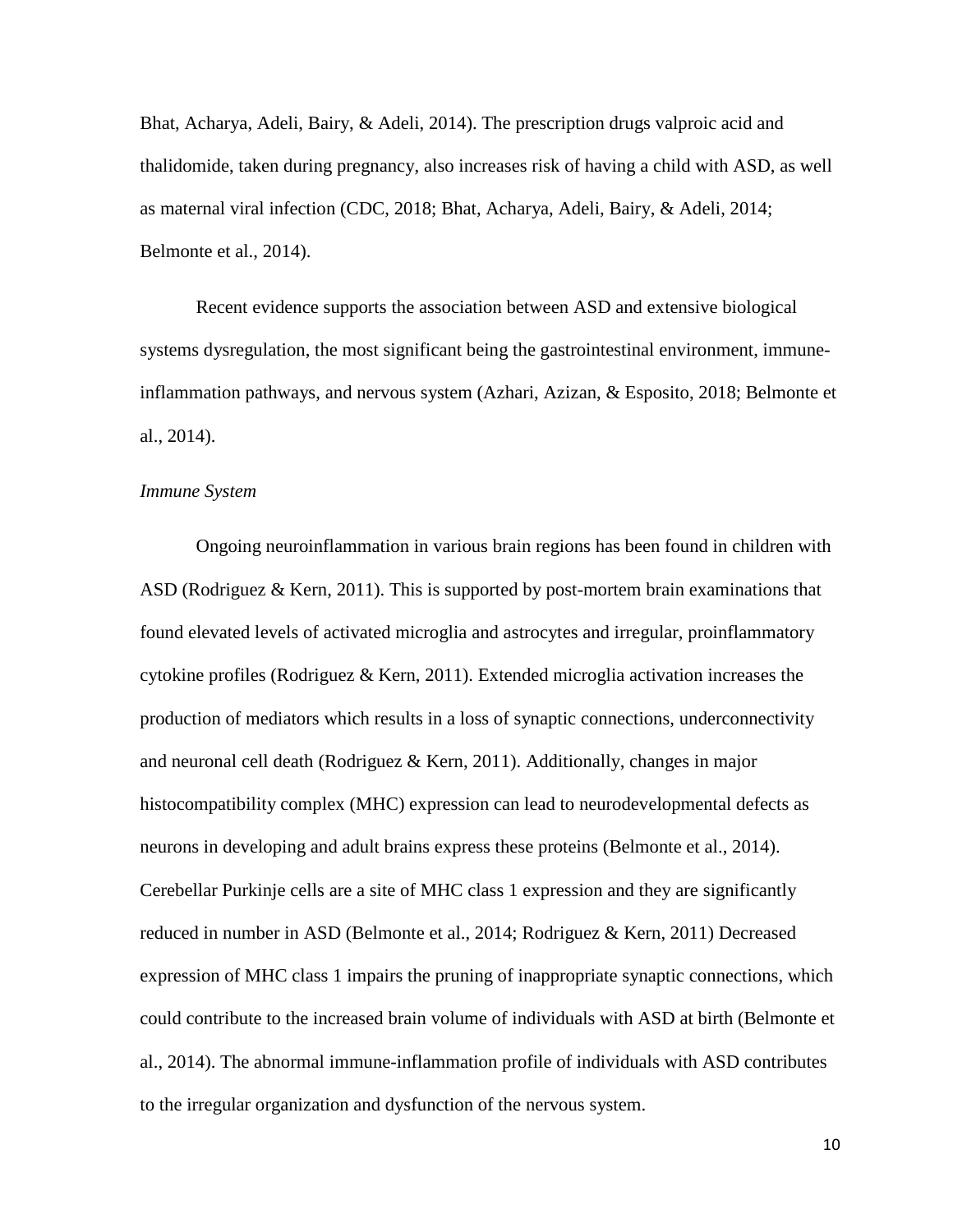# *Neurobiology*

Atypical neural development at the systems level results in the atypical cognitive profiles found in ASD, such as impaired social cognition and perception, executive dysfunction, and atypical information processing (Lai, Lombardo, & Baron-Cohen, 2014). The brain regions involved in social perception and cognition, including the medial prefrontal cortex, superior temporal sulcus, temporoparietal junction, amygdala, and fusiform gyrus, are hypoactive in ASD (Lai, Lombardo, & Baron-Cohen, 2014). However, recent evidence supports the idea that ASD is characterized by atypical neural connectivity rather than a discrete set of abnormal brain regions (Lai, Lombardo, & Baron-Cohen, 2014). The brains of people with ASD are overdeveloped at birth as evidenced by increases in neuronal count and synapses in key cortical zones, and unbalanced functioning of the neuronal excitatory, versus inhibitory, networks (Amihaesei & Stefanachi, 2013). Increased brain volume at birth is further specified as an excessive volume of cerebrum and cerebral white matter with the greatest degree of enlargement in the frontal lobes and the least in the occipital lobes (Belmonte et al., 2014). Abnormal early neurodevelopment includes early postnatal brain overgrowth and subsequently stunted growth in both white and grey matter, disorganization of cortical layers affecting both horizontal laminar compartments and vertical columnar structure, and reduced functional and anatomical connectivity (Belmonte et al., 2014, Nair et al., 2013). Aberrant organization and decreased coherence are a product of differences in white matter microstructure, in both white matter tracts and the superior temporal gyrus, in individuals with ASD (Mišić et al., 2015; Anderson et al., 2011). Abnormalities in synaptic and columnar structure and neuronal migration, are also found in the cerebral cortexes of ASD subjects (Bhat, Acharya, Adeli, Bairy, & Adeli, 2014). The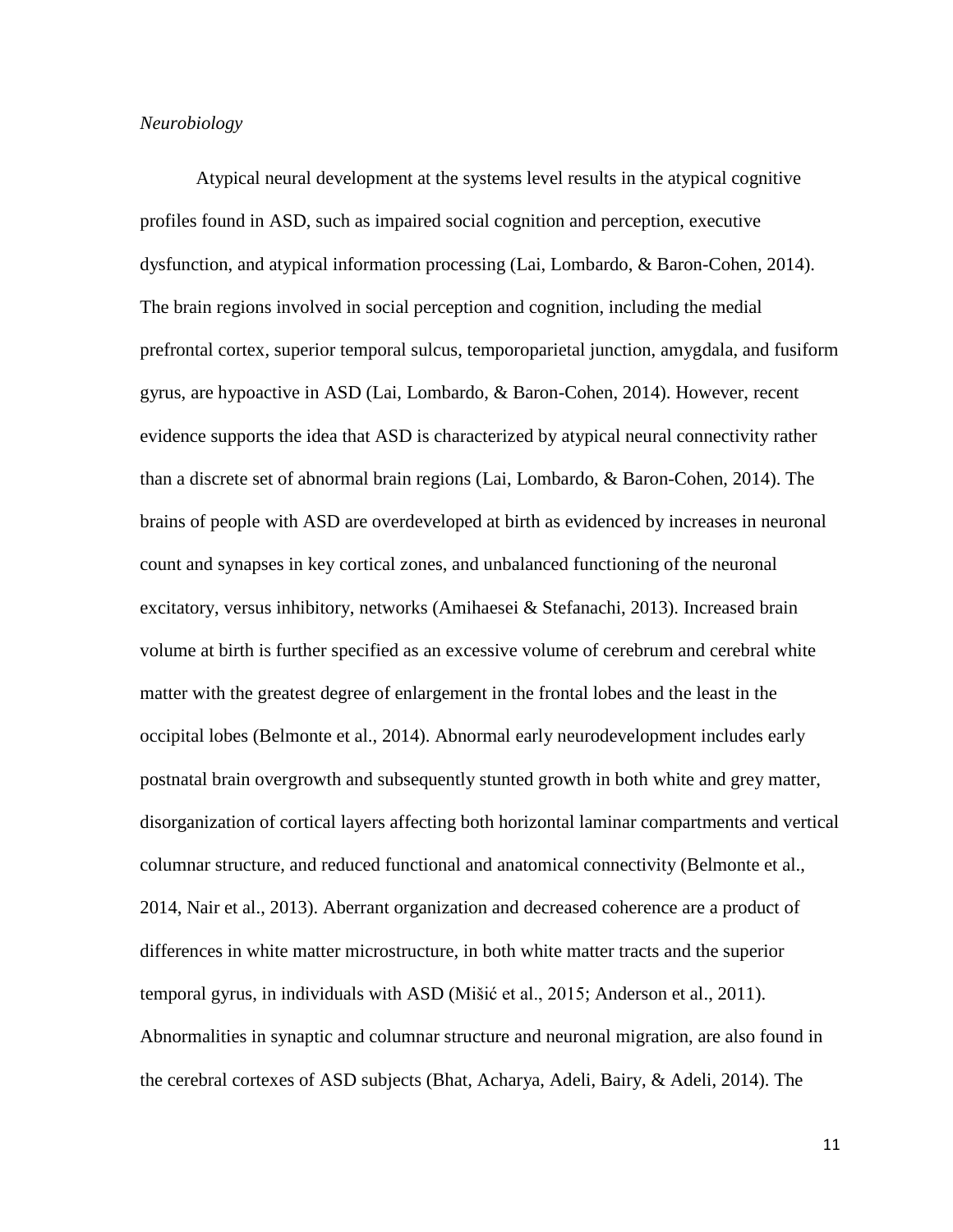cortical areas that are essential to complex cognitive functions are the most affected and ASD also affects the temporal organization of these areas which results in impaired cognitive set shifting (Belmonte et al., 2014; Mišić et al., 2015). Cerebellar activation of ASD subjects during cognitive tasks reflects the opposite of controls (Belmonte et al., 2014). There is also increased cortical thinning in the frontal lobe, parietal lobe, occipital lobe, and cortex in ASD (Zielinski et al., 2014). The functioning of the neural network involved in social and emotional processing, including mirror neurons, is reduced in ASD and there are disruptions in cortical response to dynamic social stimuli (Amihaesei & Stefanachi, 2013; Bhat, Acharya, Adeli, Bairy, & Adeli, 2014).

Functional connectivity is significantly altered in ASD subjects and is represented in Figure 1 (Amihaesei & Stefanachi, 2013; Rodriguez & Kern, 2011; Tyszka, Adolphs, Paul, & Kennedy, 2013).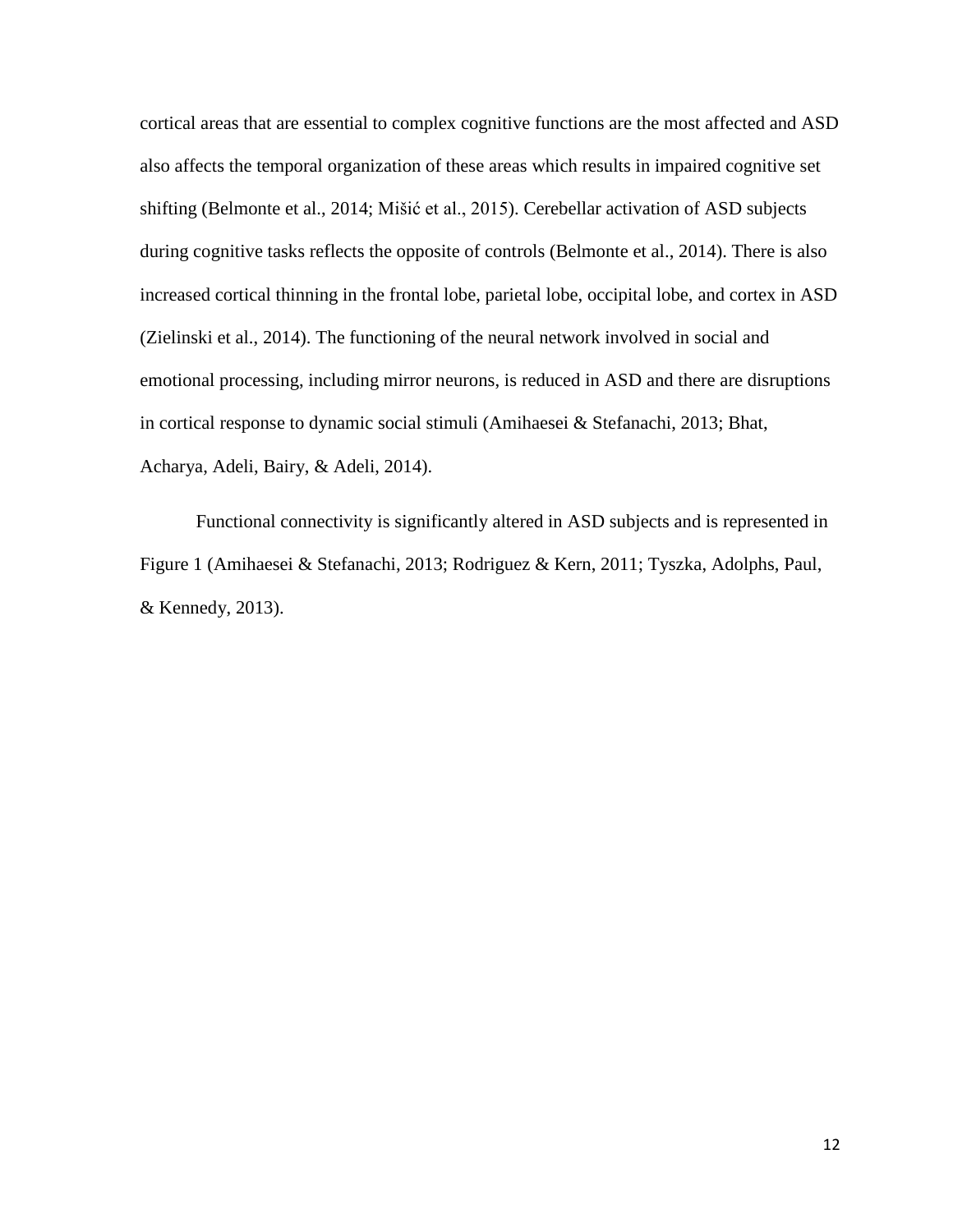

**Figure 1.** The atypical functional connectivity of an autistic brain compared to a neurotypical brain. (Bhat, Acharya, Adeli, Bairy, & Adeli, 2014)

The degree of connectivity abnormality is correlated with the severity of ASD symptomology (Rodriguez & Kern, 2011). Functional and anatomical connectivity between the cerebral cortex and thalamus shows bilateral impairment in ASD as well as between the frontal lobe and other cortical regions (Nair et al., 2013; Amihaesei & Stefanachi, 2013; Bhat, Acharya, Adeli, Bairy, & Adeli, 2014). Mišić et al. found that long-range functional connectivity is reduced in ASD subjects (Mišić et al., 2015). High local connectivity is another prominent feature of ASD, prominent in the cerebellum (Anderson et al., 2011;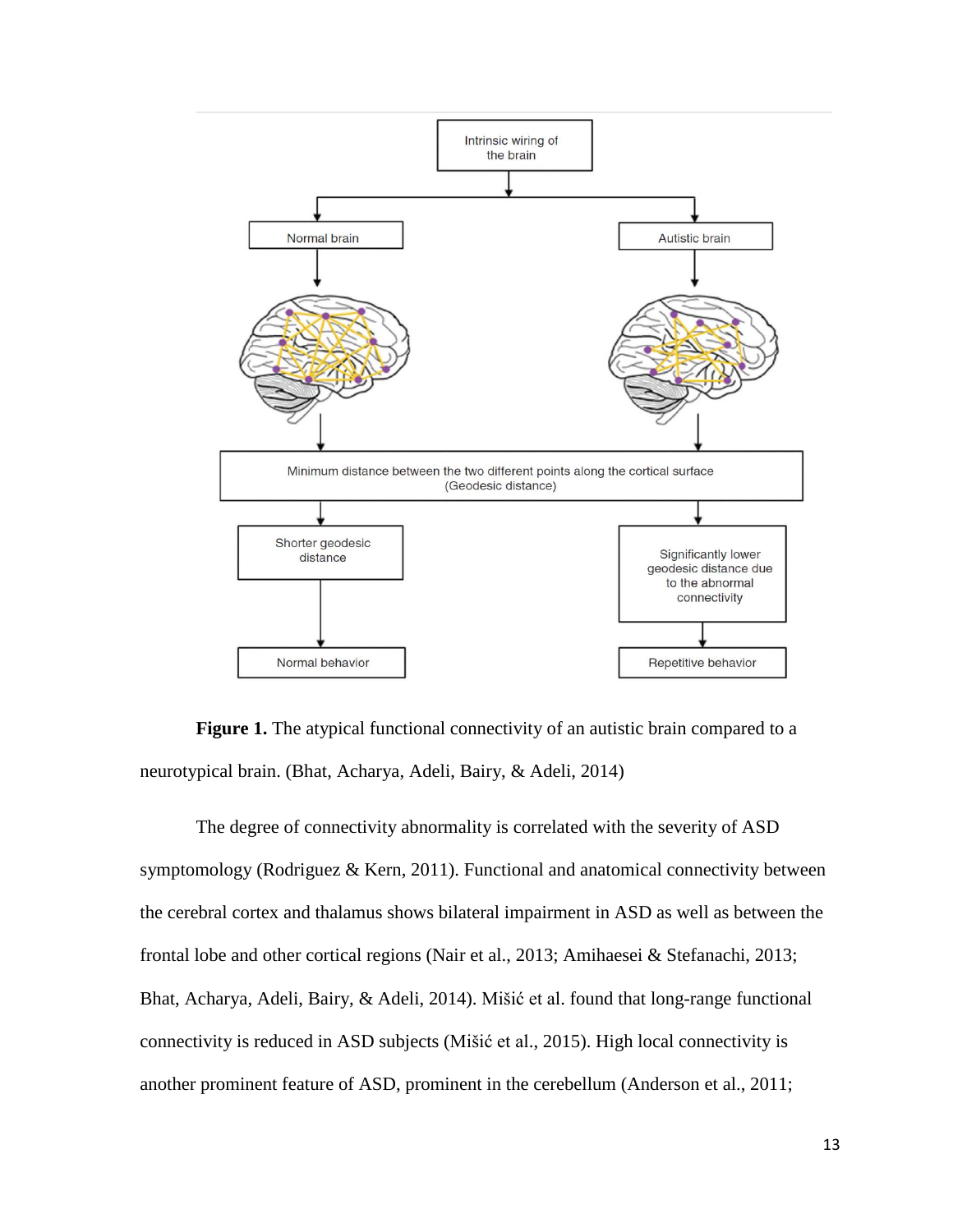Belmonte et al., 2014; Bhat, Acharya, Adeli, Bairy, & Adeli, 2014). Together, the high local connectivity and low long-range connectivity result in atypical information processing (Anderson et al., 2011; Bhat, Acharya, Adeli, Bairy, & Adeli, 2014; Mišić et al., 2015). Interhemispheric correlation is also significantly reduced in regions with functional relevance to ASD, but the largest difference was found in the anterior frontal insula which is a core component of social processing networks (Anderson, Rodriguez & Kern, 2011). Dinstein et al., found that toddlers with ASD had weak interhemispheric neural synchronization (Dinstein et al., 2011). Verbal ability was positively correlated with strength of synchronization while severity of ASD was negatively correlated (Dinstein et al., 2011). The corpus callosum is also a site of significant abnormality in ASD subjects as its size is decreased, resulting in decreased interhemispheric connection (Anderson et al., 2011; Rodriguez & Kern, 2011).

# *4.Available Treatments*

Through intervention and support, an individual's functional independence and quality of life can be maximized through learning and development, improved social skills and communication, and reductions in disability and comorbidity (Lai, Lombardo, & Baron-Cohen, 2014). The most commonly used forms of therapy for ASD are Applied Behavior Analysis (ABA), developmental models, structured learning techniques, speech therapy, social skills therapy, and occupational therapy (Amihaesei  $\&$  Stefanachi, 2013). Early intensive behavioral interventions that are targeted and comprehensive can improve social communication skills and reduce anxiety and aggression (Lai, Lombardo, & Baron-Cohen, 2014). Prescription medications can also be used in the treatment of ASD. The most frequently prescribed medications are antidepressants, stimulatory drugs/psychotropes, and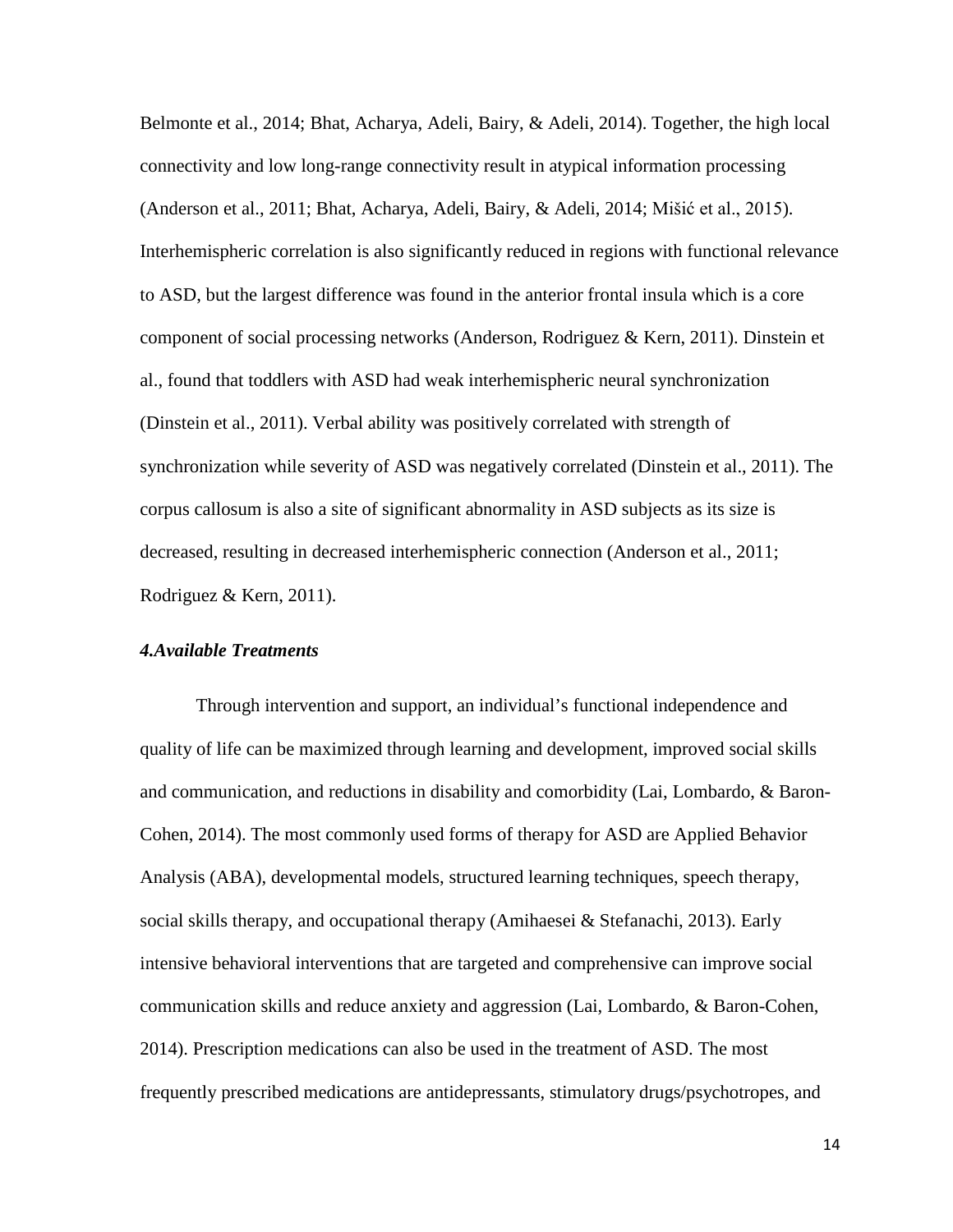antipsychotics (Amihaesei & Stefanachi, 2013). However, none of these drugs target core ASD symptoms and instead treat the co-morbidities of ASD such as hyperactivity, anxiety, and self-stimulatory behaviors (Wagner & Harony-Nicolas, 2018). Antipsychotic drugs have been effective in reducing repetitive and aggressive behaviors in children with ASD (Lai, Lombardo, & Baron-Cohen, 2014). Risperidone, an atypical antipsychotic, is the most widely prescribed treatment for ASD although it only reduces hyperactivity, aggressive, selfinjurious, and repetitive behaviors and does not improve social deficits (Guastella and Hickie, 2016). Risperidone has also been associated with significant side effects including weight gain, drowsiness, extrapyramidal side effects, and hormonal changes related to galactorrhea, amenorrhea, and gynecomastia (Guastella and Hickie, 2016). To date, no biomedical agents have been shown to reliably improve social deficits (Lai, Lombardo,  $\&$ Baron-Cohen, 2014). Some unconventional therapies used in the treatment of ASD are: acupuncture, antifungal therapy, art therapy, the Early Start Denver model, therapy with dolphins, aerobics, interactive computer programs, facilitated communication, music therapy, contact therapy, homeopathy, neuro-feedback, rhythms therapy, and yoga (Amihaesei & Stefanachi, 2013). Despite their popularity and significant expense, these treatments have little evidence to support their efficacy and are not specified for a subtype of ASD (Guastella and Hickie, 2016). All available treatments are either lengthy, expensive, or time-sensitive and do not alleviate core symptoms of ASD, highlighting the need for effective and accessible interventions that address the core symptoms of ASD.

# *5.Animal Models of ASD*

To establish effective evidence-based interventions for ASD, successful interventions in animal models of ASD must be examined. Two common and validated animal models of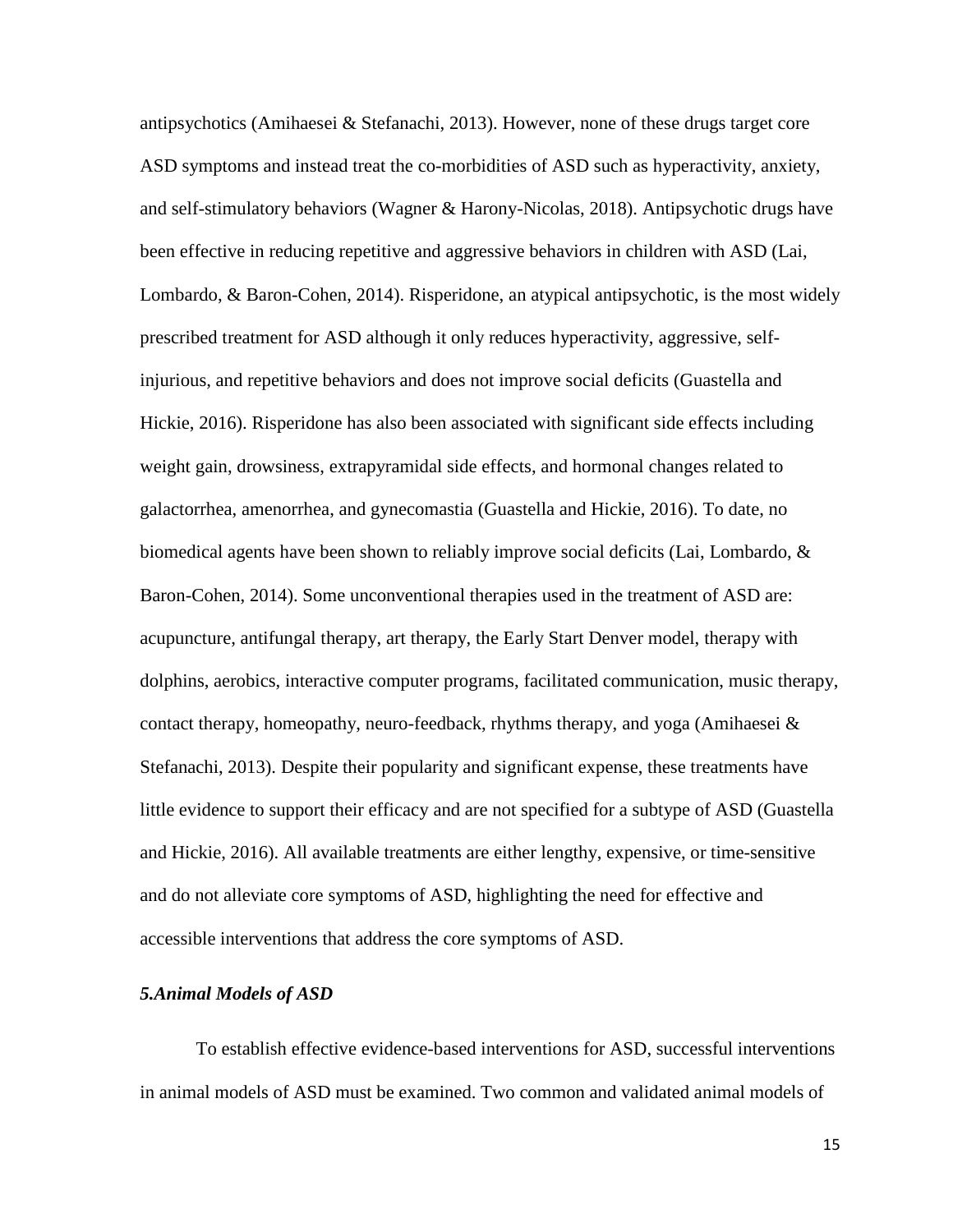ASD are the Maternal Immune Activation (MIA) model and the Maternal High Fat Diet (MHFD) model, used in the recent evidence to support probiotic intervention.

#### *Maternal Immune Activation Model*

The MIA mouse model is based on large epidemiological studies that linked maternal infection to increased incidence of autism in offspring (Atladóttir et al., 2010). This model is also supported by studies linking ASD risk to familial autoimmune disease and elevated levels of inflammatory factors in the maternal blood, placenta, and amniotic fluid (Atladóttir et al., 2010; Comi et al., 1999; Abdallah et al., 2013; Brown et al., 2004; Croen et al, 2008). Stimulating maternal immune activation in mice triggers global changes in the gut microbiome of offspring which is correlated with abnormal behavior, neuropathologies, immune dysfunction, and GI impairment (Vuong & Hsiao, 2017). MIA in mice is stimulated by injecting pregnant mice with the viral mimic poly (I:C) and results in offspring that express core behavioral symptoms and neuropathologies of ASD (Malkova et al., 2012). The offspring exhibit dysbiosis of gut microbiota, prominent in alterations of the bacterial classes Clostridia and Bacteroidetes (Hsiao et al., 2013). The MIA offspring display ASD-like behaviors, impaired intestinal integrity, and altered gut microbiome profiles (Hsiao et al., 2013). These symptoms are comparable to similar endophenotypes found in subsets of individuals with ASD (Hsiao et al., 2013).

### *Maternal High Fat Diet Model*

The MHFD model is based on epidemiological studies that support a link between maternal obesity and increased risk of neurodevelopmental disorders, such as ASD in offspring (Connolly et al, 2016; Krakowiak et al., 2012; Sullivan). The MHFD triggers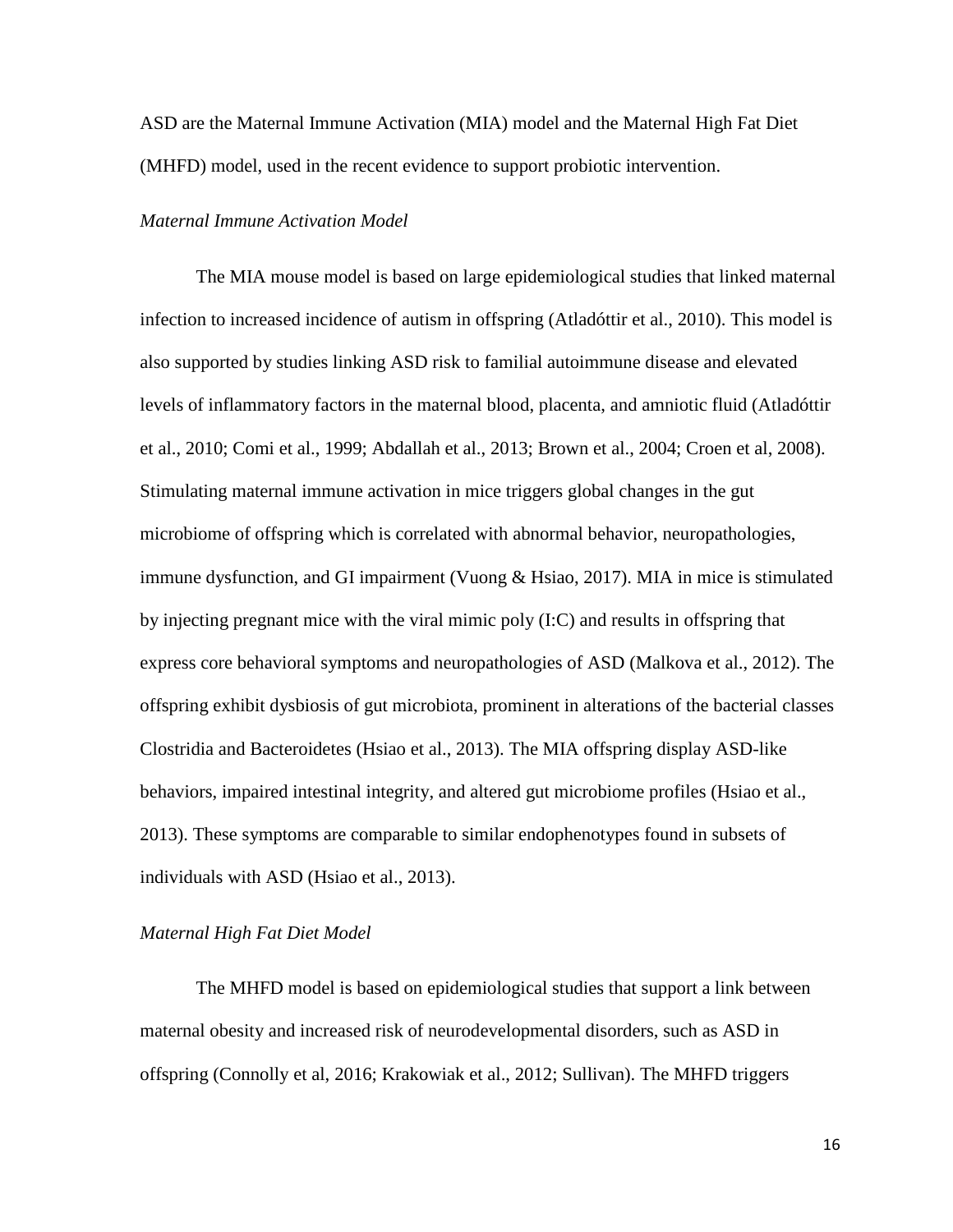abnormal behavior in offspring and is mediated by alterations in the gut microbiome of the offspring (Buffington et al., 2016). Buffington et al. found that the MHFD-induced changes in the gut microbiome of offspring block long-lasting neural adaptation in the mesolimbic dopamine reward system, specifically in the ventral tegmental area (VTA) (Buffington et al., 2016). These neuronal adaptations enhance the salience of social stimuli and the MHFDinduced alterations in these neural networks results in social behavioral deficits (Buffington et al., 2016). In comparison to offspring from mice fed a regular fat diet, MHFD offspring had fewer reciprocal social interactions, impaired sociability, and lack of preference for social novelty (Buffington et al., 2016). These offspring also exhibit repetitive behaviors and anxiety, symptoms that are also associated with ASD, as well as fewer oxytocin immunoreactive neurons in the hypothalamus (Buffington et al., 2016).

Utilizing these two validated animal models of ASD, two strains of probiotics have been shown to successfully ameliorate behavioral and social deficits in affected offspring: *Bacteroides fragilis* and *Lactobacillus reuteri*.

#### **III. The Current State of Non-Pharmaceutical Interventions**

#### *Complementary and Alternative Medicine*

Complementary and alternative medicine (CAM) is incredibly popular among families with children with ASD (Akins, Angkustsiri, & Hansen, 2010). Examining nonpharmaceutical interventions is imperative as significant adverse side effects have been associated with and increased by some conventional psychiatric medications used in children with ASD (Akins, Angkustsiri, & Hansen, 2010). Additionally, families are often inclined to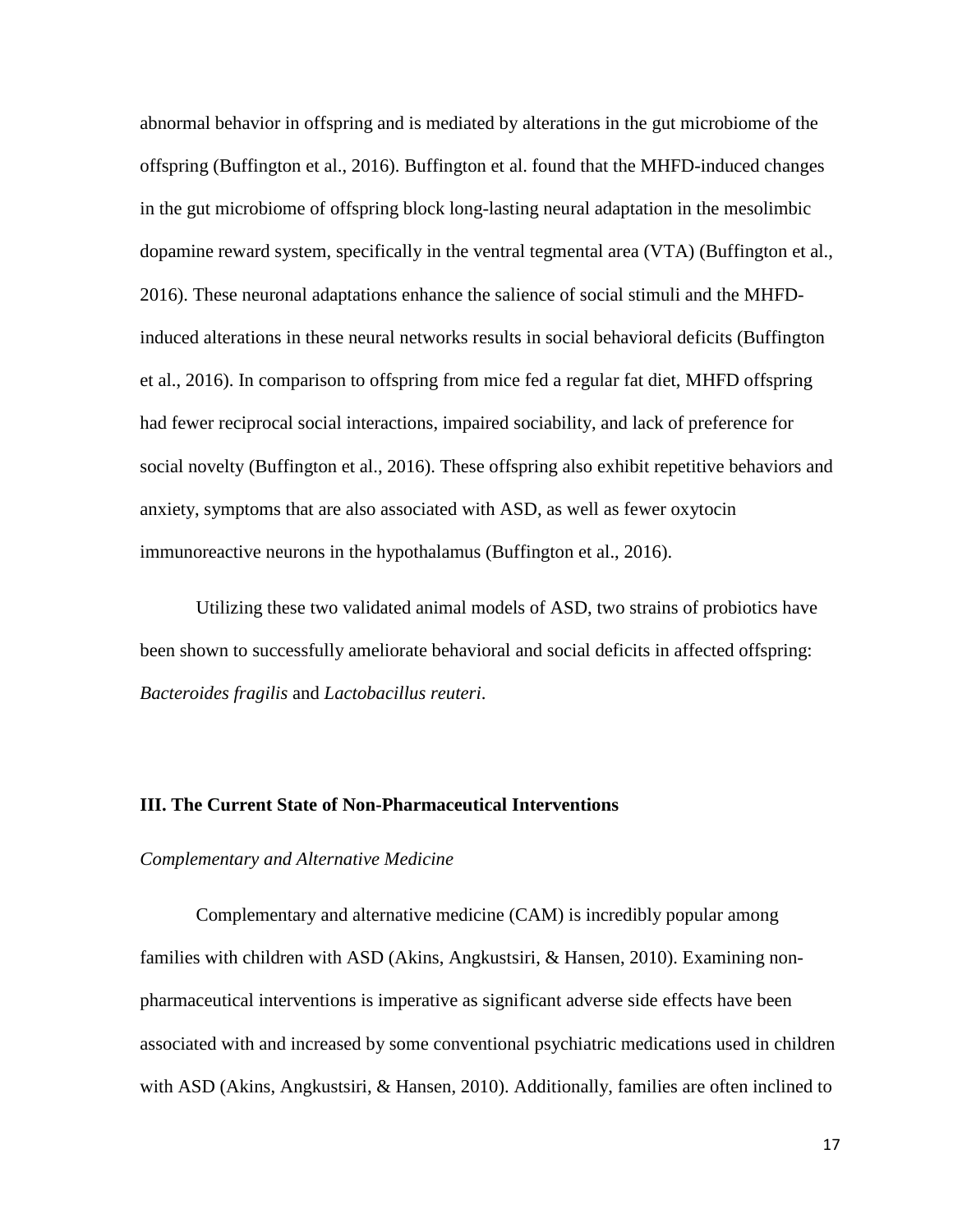search for more progressive and less expensive interventions, especially outside of the medical field. Geographic and economic barriers can limit access to high-quality behavioral and educational interventions, leaving families to find alternative forms of intervention (Akins, Angkustsiri, & Hansen, 2010). The National Center for Complementary and Alternative Medicine (NCCAM, 2013) defines CAM as "a group of diverse medical and health care systems, practices, and products that are not generally considered part of conventional medicine" (NCCAM, 2013). Complementary medicine is typically defined as nontraditional treatments used in conjunction with conventional medicine, such using light therapy to treat seasonal affective disorder in tandem with antidepressants (Akins). Alternative medicine is defined as being used in place of conventional medicine, such as using melatonin instead of sedatives to treat insomnia (Akins, Angkustsiri, & Hansen, 2010). The American Academy of Pediatrics defines integrative medicine as "relationship-based care that combines mainstream and complementary therapies for which there is some highquality scientific evidence of safety and effectiveness to promote health for the whole person in the context of his or her family and community" (Kemper, Vohra, & Walls, n.d.). The American Academy of Pediatrics also recommends the discussion of CAM with the family of every ASD patient (Akins, Angkustsiri, & Hansen, 2010). CAM usage in children with ASD is amongst the highest of any population with reported use between 52% and 95% in families (Akins, Angkustsiri, & Hansen, 2010). Of families who have children with ASD and use CAM treatments, approximately 50-70% choose a biologically based CAM treatment (Akins, Angkustsiri, & Hansen, 2010). Parents of children with ASD reported current use of an average of four treatment modalities and 80% reported some form of dietary intervention (Lange, Hauser, & Reissmann, 2015). Qualitative studies have found that receiving outdated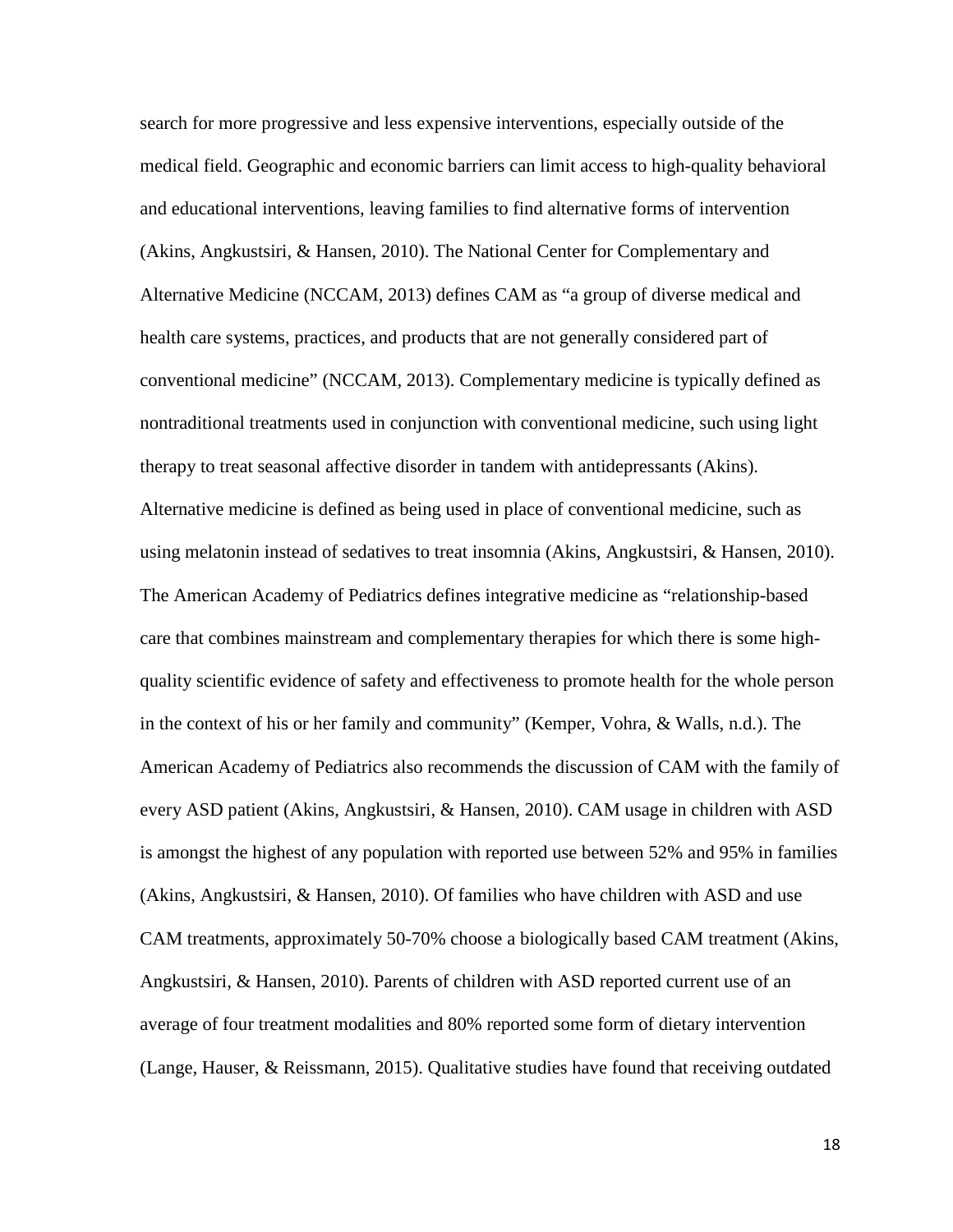information for conventional systems of care, limited provider knowledge of their child's condition, parental frustration with discouraging prognoses, and attempts to construct an alternative identity for their children and themselves increase CAM usage by parents of children with disabilities (Akins, Angkustsiri, & Hansen, 2010). These findings highlight the desire for families to gain more control over medical decision-making (Akins, Angkustsiri, & Hansen, 2010). This desire coupled with geographic and economic barriers create a need for effective non-pharmaceutical interventions in the treatment of ASD.

With the rise of the internet, online ASD support communities have become popular, allowing parents to engage with other parents facing similar struggles and ASD-specific information (Akins, Angkustsiri, & Hansen, 2010). However, internet usage also increases families' exposure to targeted marketing, testimonials, and unproven claims that could look promising in the treatment of ASD (Akins, Angkustsiri, & Hansen, 2010). These ineffective treatments exploit desperate parents and can even be dangerous. Some examples of dubious popular treatments with negative side effects are: chelation therapy, antifungal agents, hyperbaric oxygen therapy, and immune therapies including intravenous and oral Ig (Akins, Angkustsiri, & Hansen, 2010). To date, chelation therapy, when used to treat symptoms of ASD, has been linked with several deaths (Akins, Angkustsiri, & Hansen, 2010). There are also many other purported treatments that are considered generally safe, but their efficacy is unknown or even disproven such as use of multivitamins, secretin, and various amino acid therapies (Akins, Angkustsiri, & Hansen, 2010).

Families of individuals with ASD are often searching for more effective alternatives to pharmaceuticals. The high use of CAM shows that families are eager to do all they can and desire to have more control over their situation. Additionally, some families cannot afford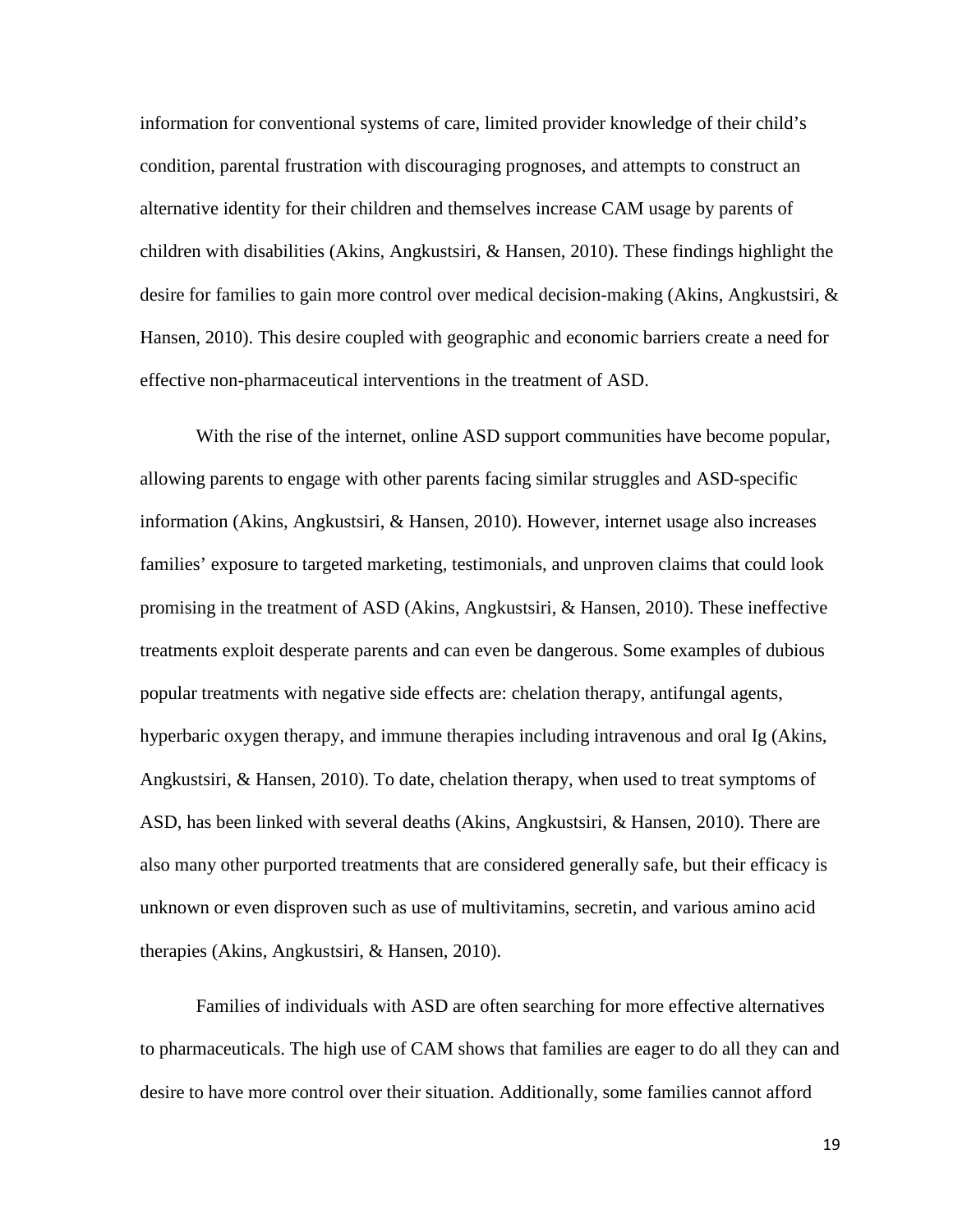expensive treatments or are unable to access them, which also leads to higher CAM usage. Instead of trying to suppress this phenomenon, researchers must try to meet the needs of these families by creating an accessible and affordable alternative to pharmaceuticals or lengthy behavioral therapy sessions. Due to increasing misinformation, the families of ASD individuals are susceptible to making poor medical choices for their child, despite their best intentions. Thus, the need for evidence-based intervention is imperative.

# *Efficacy of Gluten Free and Casein Free Diets*

A product of misinformation, the gluten free and casein free diet (GFCF) has become one of the most popular CAM treatments in children with ASD (Akins, Angkustsiri, & Hansen, 2010). The GFCF diet is utilized in the treatment of ASD in 29% of families that use dietary interventions; approximately 80% of families with ASD individuals (Lange, Hauser, & Reissmann, 2015). The rationale for this diet remains unproven and is based on the "opioid excess" theory which claims that individuals with ASD have impaired ability to break down dietary proteins in gluten and casein, and that this results in the formation of opioid-like peptides that cross the blood brain barrier (BBB) and contribute to the neurobehavioral symptoms of autism (Akins, Angkustsiri, & Hansen, 2010). Parents have claimed that their child's GI symptoms (54%), concentration and attention (42%), communication (29%), and social interaction (25%) improved after implementation of the GFCF diet (Lange, Hauser,  $\&$ Reissmann, 2015). However, it is important to address the measurement bias within these findings as the parents were not blinded to the treatment and are likely hoping for their child's symptoms to improve, thus influencing their observations. The GFCF diet can be difficult to implement as families face challenges such as increased food preparation time, increased food-related expenses, and children refusing to eat the dietary selections (Akins,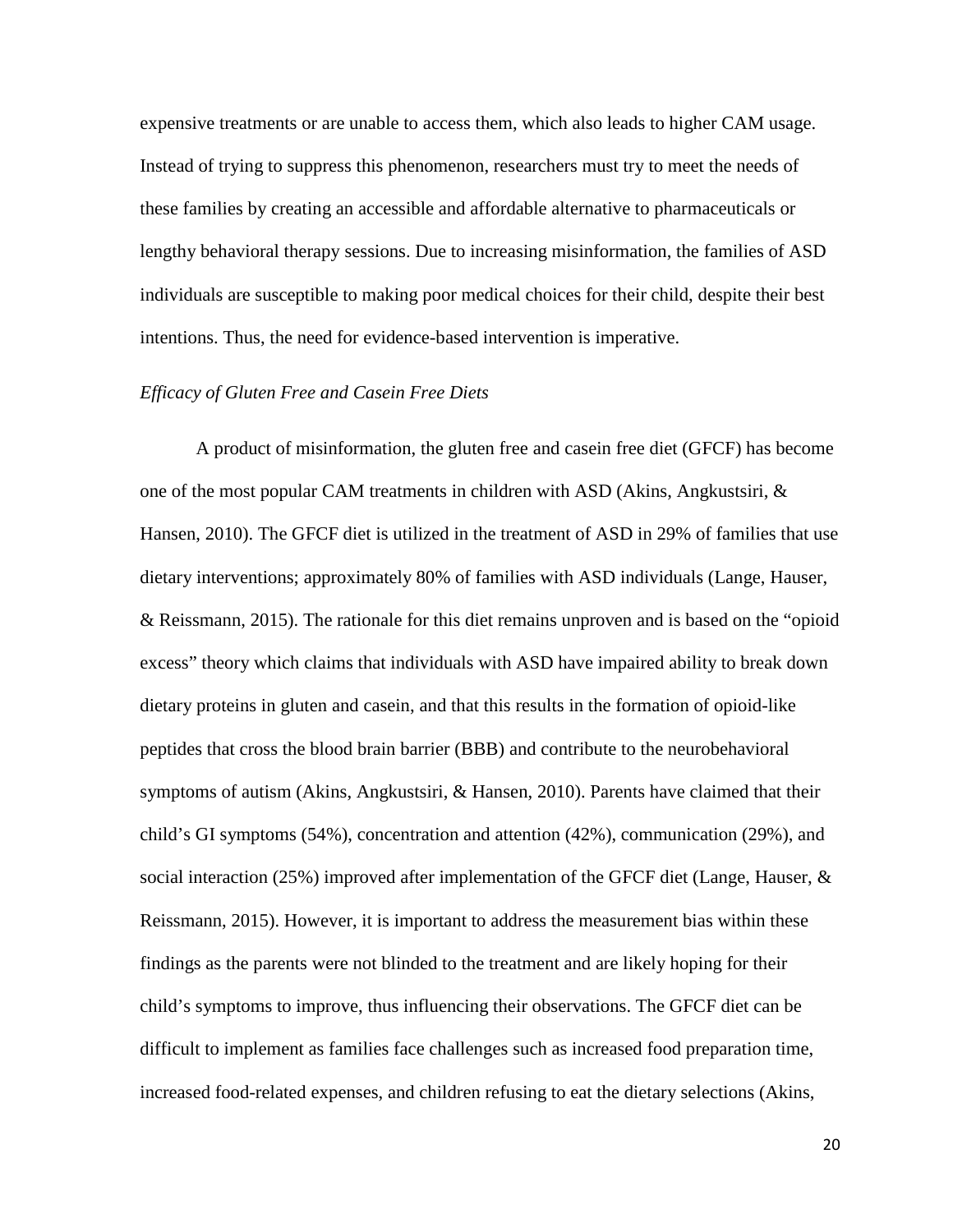Angkustsiri, & Hansen, 2010). Additionally, further dietary restriction in a child with an already limited food repertoire can induce negative behavioral and biological side effects (Akins, Angkustsiri, & Hansen, 2010). In a study by Ghalichi et al., they showed that there may be some potential of the GF diet to alleviate stereotyped behaviors and improve social communication and interaction in some children with ASD (Ghalichi, Ghaemmaghami, Malek, & Ostadrahimi, 2016). However, it is important to note that, once again, the parents of the patients, who rated their child's symptoms, were not blinded to the intervention and thus could have been influenced by their awareness (Ghalichi, Ghaemmaghami, Malek, & Ostadrahimi, 2016). Lange et al. did an in-depth meta-analysis of studies about the intervention of GFCF diets on ASD symptoms (Lange, Hauser, & Reissmann, 2015). They evaluated eight published case studies that included anecdotal case reports that attempted to establish a casual role of gluten and casein in the pathology of ASD (Lange, Hauser,  $\&$ Reissmann, 2015). Lange et al. found that none of these studies used an appropriate experimental control (Lange, Hauser, & Reissmann, 2015). It was also noted that all but two studies found evidence of positive dietary effects of the GFCF diet for at least some of the measures assessed and the two studies with null results were the case studies that met the largest number of quality indicators of experimental validity (Lange, Hauser, & Reissmann, 2015). Lange et al, states that none of the case studies were conduced with adequate scientific rigor and thus, the results of the studies can only be regarded as weak evidence at best (Lange, Hauser, & Reissmann, 2015). Common issues included measurement bias, as a result of relying on the subjective ratings of parents not blinded to the treatment, and lack of appropriate control groups (Lange, Hauser, & Reissmann, 2015). Although the GFCF diet is popular and there are a multitude of positive reviews from parents regarding its effects, most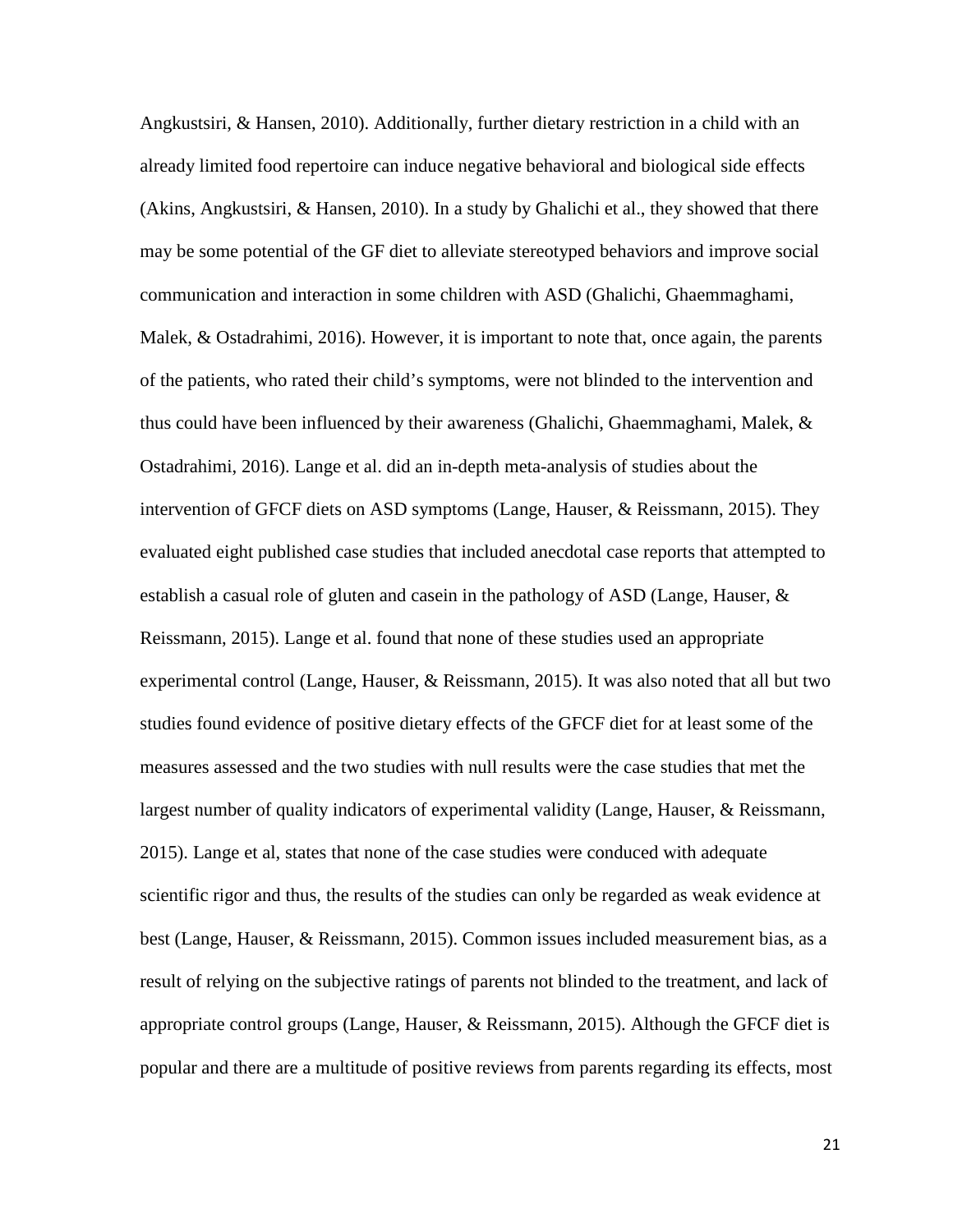scientific studies have failed to confirm significant therapeutic effects (Lange, Hauser,  $\&$ Reissmann, 2015). It has been shown that there is an association between the casein-free diet and bone loss in children, an alarming side effect that must be acknowledged with regard to parental desire to implement the GFCF diet (Hediger et al., 2008). However, there may be a possibility that there are specific subtypes of autism (possibly due to different genesis) that may be sensitive and responsive to such dietary elements (Whiteley, 2017). As a concluding thought, Lange et al., suggests that a GFCF diet should only be administered if an allergy or intolerance to nutritional gluten or casein is diagnosed and present in the child with ASD (Lange, Hauser, & Reissmann, 2015).

With the widespread prevalence of misinformation and the susceptibility of desperate parents who want to help their children with ASD, evidence-based non-pharmaceutical intervention is an incredibly important area of interest as it may help parents overcome geographic and economic barriers and satisfy their desire for control and self-determination. Additionally, an intervention based on strong evidence may prevent families from enduring the financial and biological repercussions of implementing popular dietary interventions, such as the GFCF diet, that have yet to be scientifically proven as effective.

#### **IV. Probiotics of Interest**

The two probiotic strains of interest in this proposed treatment of ASD are *Bacteroides fragilis* and *Lactobacillus reuteri*.

# 1.*Bacteroides Fragilis*

Previously shown to correct colitis in infants, *B. fragilis* gained interest as a potential probiotic intervention for individuals with ASD (Hsiao et al., 2013). In a groundbreaking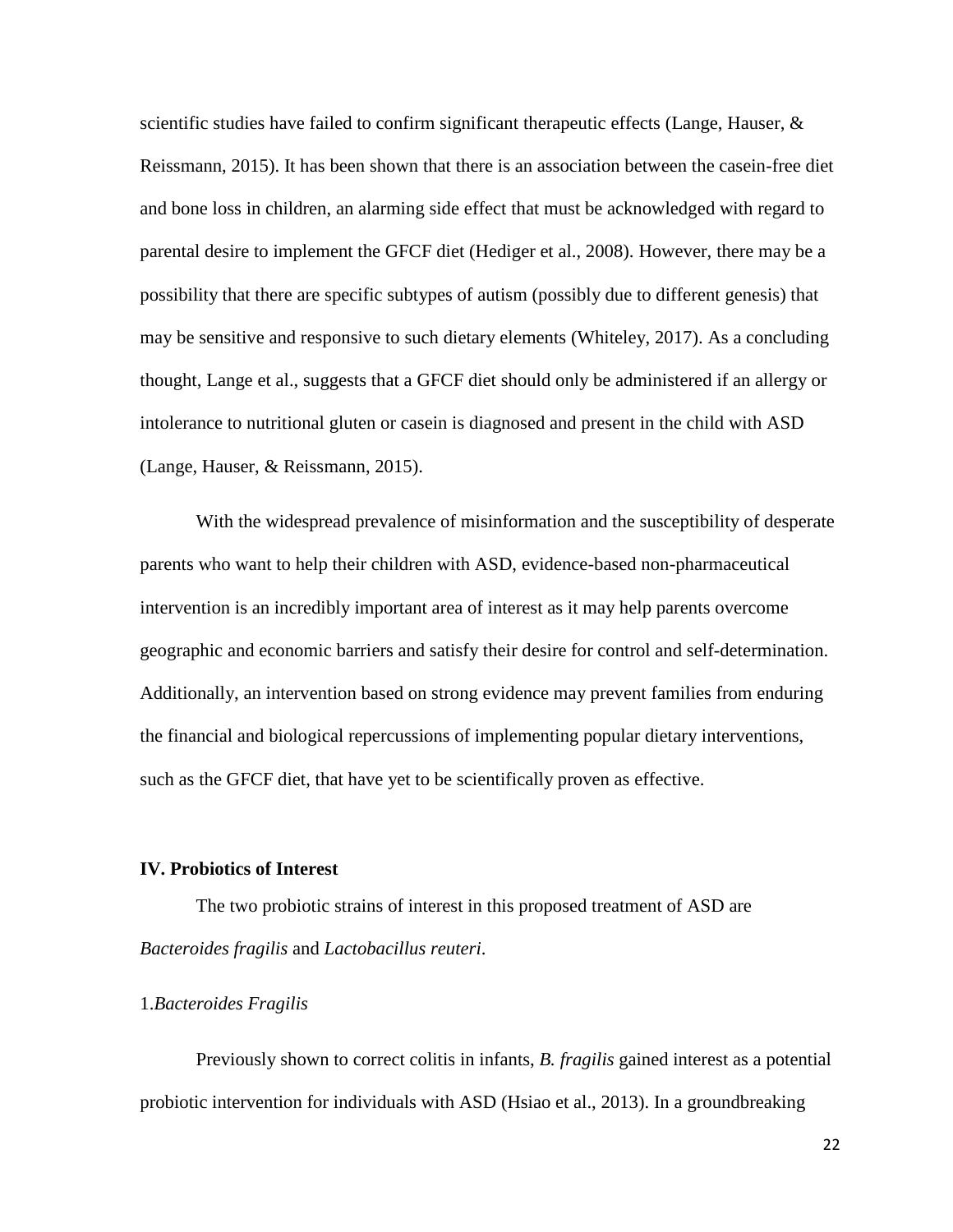experiment conducted by Hsiao et al, *B. fragilis* was discovered to correct gut permeability, alter microbial composition, and ameliorate deficits in communicative, stereotypic, anxietylike, and sensorimotor behaviors in the offspring of MIA mice, a reliable animal model of ASD (Hsiao et al., 2013). The MIA offspring exhibited altered serum metabolites of gut origin that were normalized by *B. fragilis* treatment (Hsiao et al., 2013). Two of these metabolites, 4EPS and indolepyruvate, are potentially associated with ASD (Hsiao et al., 2013). Intestinal epithelial hyperpermeability, as well as altered levels of tight junction proteins and cytokines, were also corrected by *B. fragilis* treatment. Hsiao et al. suggests that *B. fragilis* is able to correct leaky gut by directly targeting tight junction expression, cytokine production, and/or microbiome composition (Hsiao et al., 2013). This is consistent with the role of gut microbiota in regulating metabolic homeostasis and intestinal permeability (Hsiao et al., 2013). However, despite the improvements in communicative, repetitive, anxiety-like, and sensorimotor behaviors, *B. fragilis* treatment fails to ameliorate deficits in sociability and social preference (Hsiao et al., 2013).

# 2.*Lactobacillus Reuteri*

In a revolutionary and replicated study, Buffington et al. and Sgritta et al. found that oral treatment with *L. reuteri* corrected oxytocin levels and synaptic dysfunction in the VTA of MHFD offspring, a validated animal model for ASD (Buffington et al., 2016; Sgritta et al., 2019). Buffington et al. was the first to complete this study and Sgritta et al. replicated this study and examined possible mechanisms. Treatment with *L. reuteri* selectively ameliorates social deficits in genetic, environmental, and idiopathic ASD models (Sgritta et al., 2019). MHFD offspring who received *L. reuteri* treatment showed increases in reciprocal social interactions, sociability, and preference for social novelty (Buffington et al., 2016). Only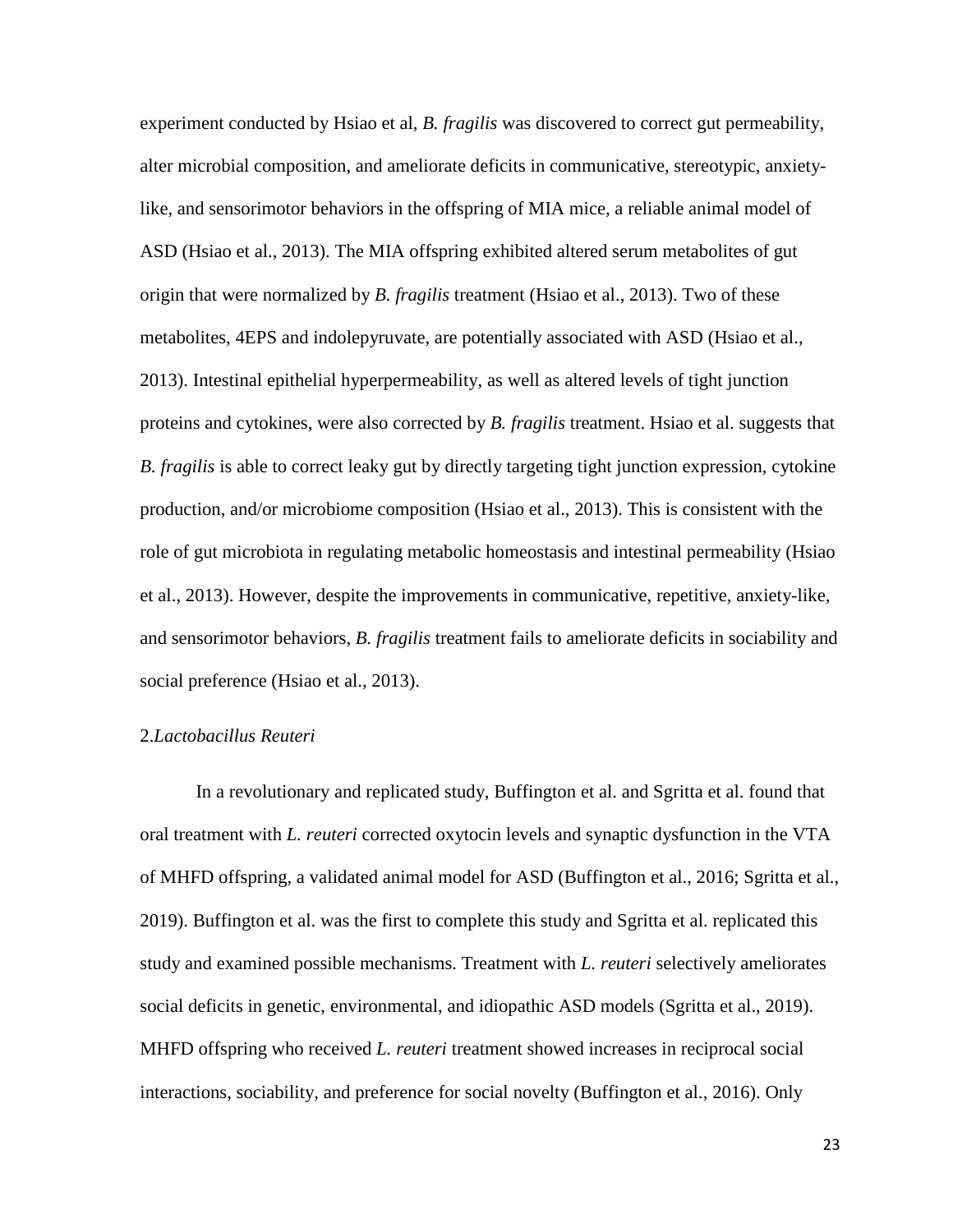social deficits are ameliorated with *L. reuteri* treatment, no other behavioral endophenotypes associated with ASD were affected (Buffington et al., 2016). Sgritta et al. also found that treatment with *L. reuteri* corrects social deficits in several ASD mouse models (Sgritta et al., 2019). The method in which *L. reuteri* alleviates social deficits was discovered to be via the vagus nerve (Sgritta et al., 2019). A vagotomy prevented amelioration of social deficits despite *L. reuteri* treatment (Sgritta et al., 2019). Vagal nerve fibers project to the paraventricular nuclei (PVN), where oxytocin is produced, and subdiaphragmatic vagotomy blocks this neural activity in the PVN (Sgritta et al., 2019). Additionally, Sgritta et al. revealed that the effects of *L. reuteri* are not mediated by the restoration of the gut microbiome as monocolonization in germ-free mice still successfully restored social behaviors (Sgritta et al., 2019). Thus, *L. reuteri* treatment ameliorates social deficits and related changes in synaptic function within the social reward neural circuits, in a vagus nerve and oxytocin dependent manner (Sgritta et al., 2019).

The success of these probiotic interventions is contributable to two biological systems linked to ASD pathology; the gastrointestinal system and the oxytocin system. To understand the efficacy of *B. fragilis* in reducing repetitive behaviors, the relationship between ASD and the GI system needs to be analyzed. Similarly, the oxytocin system must be addressed to understand the efficacy of *L. reuteri* in ameliorating social deficits.

# **V. ASD and the GI system**

An extensive study of over 14,000 individuals with ASD showed a higher prevalence of irritable bowel syndrome (IBD) and other GI disorders in ASD subjects compared to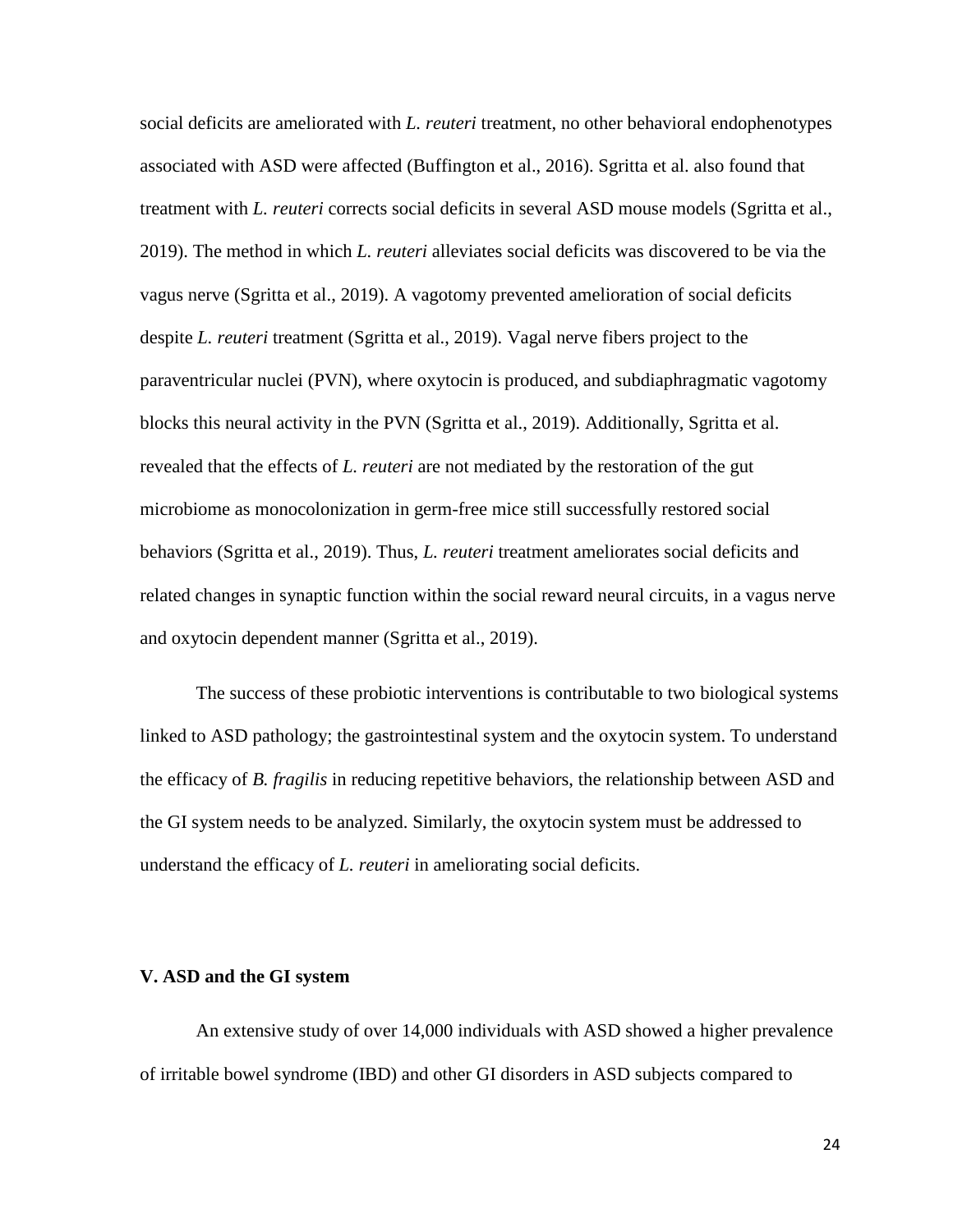controls (Kohane et al., 2012). The most reported GI symptoms in children with ASD are "any GI symptom/aggregate of symptoms" (46.8%), constipation (22.0%), chronic diarrhea (16.2%), and abdominal pain (14.0%) (Holingue et al., 2018). A study from the Childhood Autism Risks from Genetics and Environment (CHARGE) revealed that frequency of GI symptoms was associated with greater social withdrawal, stereotypy, irritability, and hyperactivity (Vuong & Hsiao, 2017). Additional GI abnormalities associated with ASD include altered gut microbiome composition, overproduction of bacterial metabolites, and increased GI mucosa permeability (Azhari, Azizan, & Esposito, 2018). Adams et al. found that ASD symptom severity is positively correlated with severity of GI dysfunction, a link supported by various studies (Adams et al., 2011; Tomova et al., 2015; Yang et al., 2018).

The bidirectional relationship between the brain and the gut, also referred to as the gut-brain axis, can influence development, neurochemistry, gene expression, and brain function (Tomova et al., 2015). The gut microbiome, the most significant part of the GI system, is comprised of 500-1000 denizen species representing 7,000-40,000 different strains spanning 1800 genera and total to approximately  $1x10^{13}$ -1x10<sup>14</sup> microorganisms (Rosenfeld, 2015). The gut microbiota is essential for digestion as it synthesizes various vitamins and cofactors, and metabolizes complex lipids, proteins, and carbohydrates, even those that are indigestible by the host (Rosenfeld, 2015).

Subjects with ASD have been repeatedly reported to have significant differences in species richness and diversity, across phylum and species with a marked decrease in bacterial diversity (Sharon, Sampson, Geschwind, & Mazmanian, 2016; Tomova et al., 2015; Kang et al., 2017). A proposed explanation for this phenomenon is that many children with ASD undergo increased oral antibiotic treatment during the first 3 years of life, which could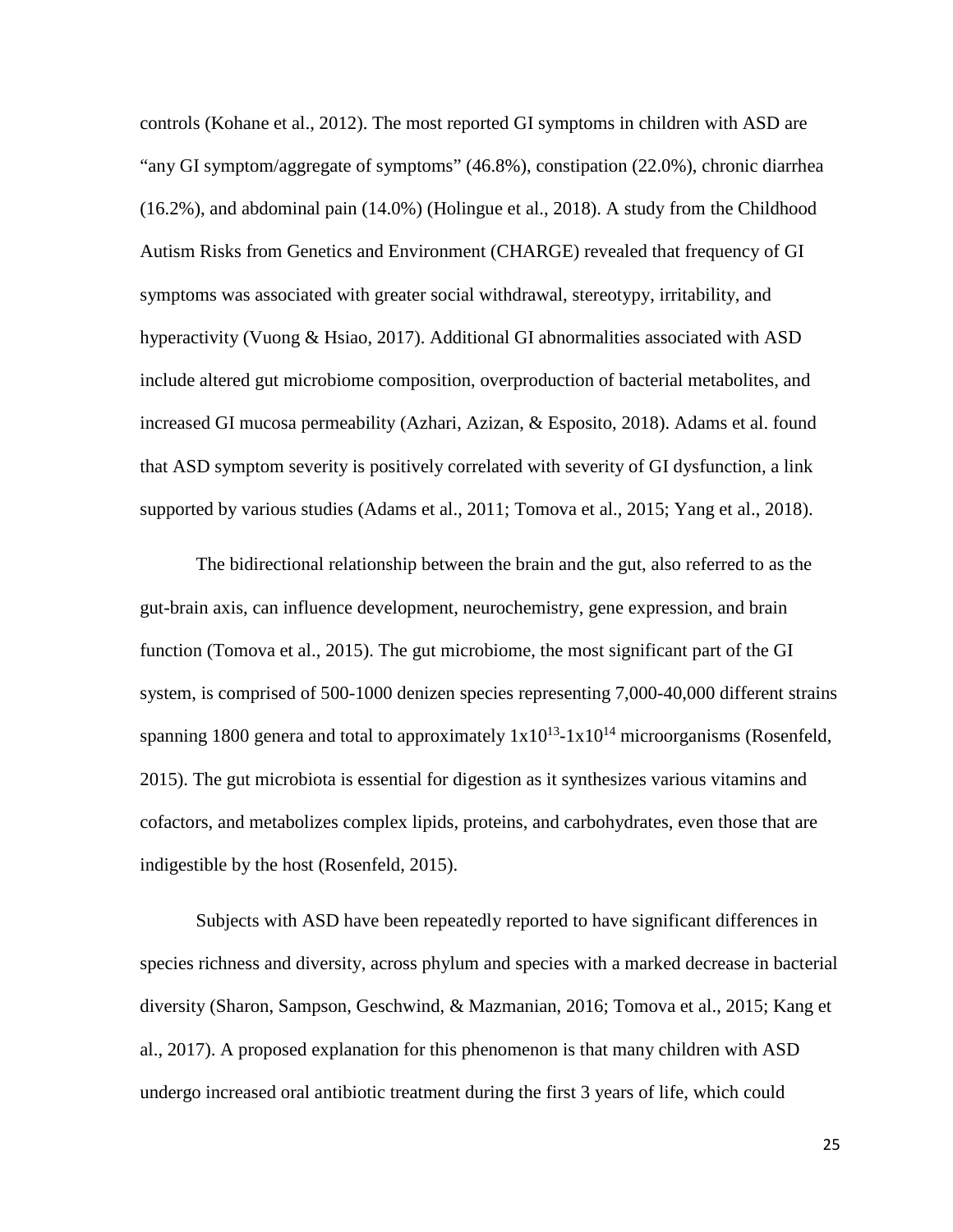destabilize their gut microbiome and create opportunities for competitive potential pathogens to contribute to ASD severity (Kang et al., 2017). The gut microbiome becomes stable between 6 and 36 months of life, thus the use of antibiotics could disrupt this critical process (Mangiola et al., 2016). Children with ASD exhibit alteration in the Bacteroidetes/Firmicutes ratio, even in comparison to neurotypical children with GI problems (Tomova et al., 2015). Elevated levels of Clostridia, Desulfovibrio, Sutterella, Bacteriodetes, Lactobacillus, Prevotella, Ruminococcus, and Alcaligenaceae have been found in the gut microbiomes of ASD subjects (Tomova et al., 2015; Sharon, Sampson, Geschwind, & Mazmanian, 2016; Rosenfeld, 2015; Mangiola et al., 2016). There is a very strong correlation between levels of Desulfovibrio with the severity of ASD symptoms (Tomova et al., 2015). High levels of Clostridia correlated with increased GI problems, within the ASD group (Ding, Taur, & Walkup, 2017).

Gut dysbiosis can impact host immunity and neurobehavioral responses (Rosenfeld, 2015; Tomova et al., 2015). The gut microbiome directly and indirectly affects the intestinal epithelium which, through the local mucosal immune system and enteric nervous system, affects neuronal pathways from the gut to the brain (Tomova et al., 2015). Neuro-active neurotransmitters, such as GABA, and short chain fatty acids (SCFA) are synthesized by the gut microbiome and, through interactions upon the HPA (hypothalamic-pituitary-adrenal) axis, can alter cognition and mood (Tomova et al., 2015). It has been suggested that alterations in the gut microbiome could influence long-lasting changes in synaptic efficacy in the mesolimbic dopamine reward system underlying social behaviors (Sgritta et al., 2019).

The epithelial gut barrier is critical to proper function as it controls the flow of molecules between the GI tract and bloodstream and is maintained by tight junctions (Ding,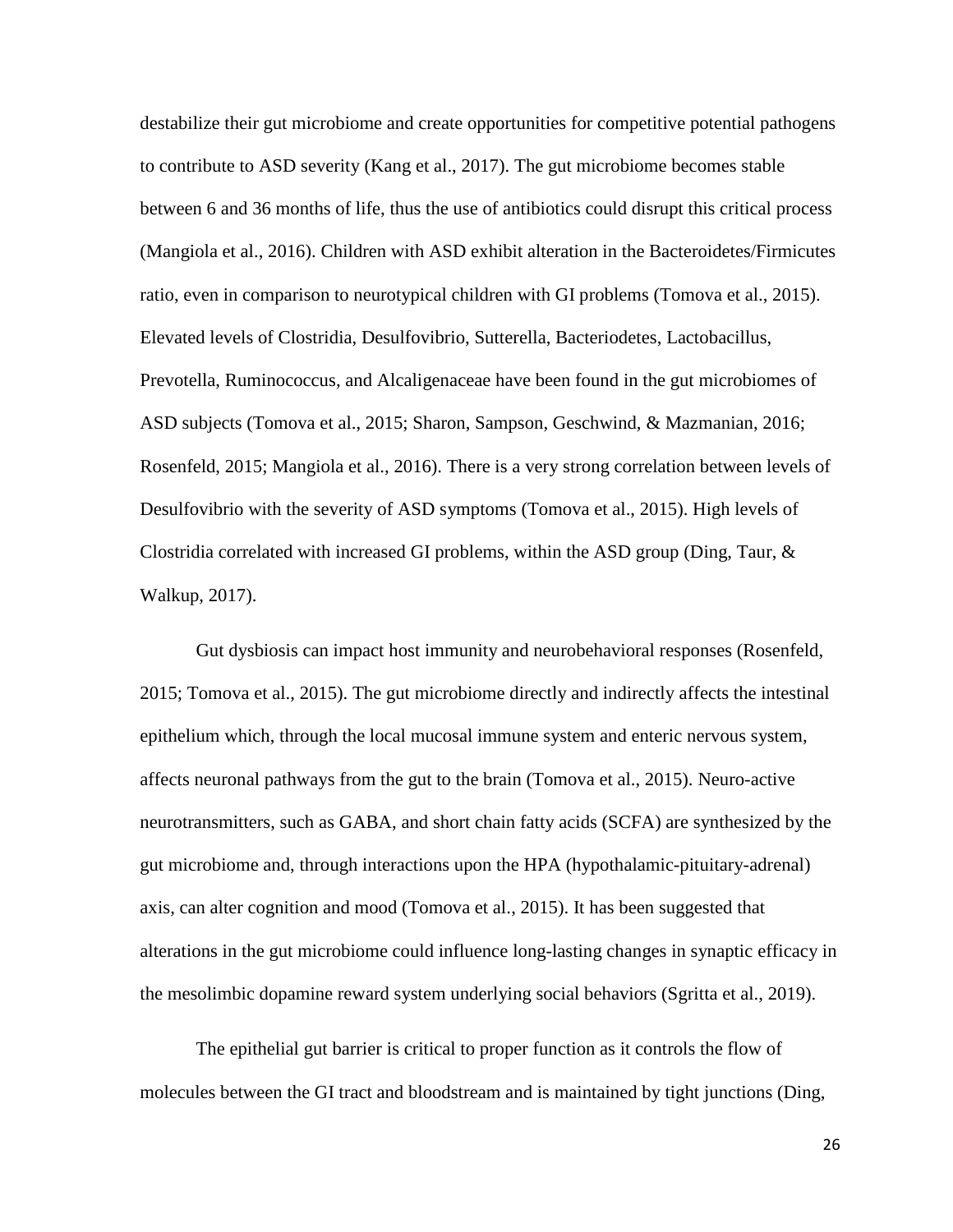Taur, & Walkup, 2017). These junctions can be affected by gut microbiota and their ligands and can result in compromised integrity of the epithelial barrier, termed "leaky gut" (Ding, Taur, & Walkup, 2017). Increased intestinal permeability can be problematic for the host as it may allow for passage of bacteria, toxins, and metabolites into the bloodstream (Ding, Taur, & Walkup, 2017). Increased bacterial translocation and direct measurements show increased intestinal permeability in individuals with ASD (Whiteley, 2017; Hsiao et al., 2013). In addition, altered levels of SCFAs, produced by gut microbiota, are capable of passing through the BBB and have been noted in individuals with ASD (Azhari, Azizan, & Esposito, 2018). Increased levels of SCFAs are notable because they can impact CNS function via changes in neurotransmitter synthesis and release, mitochondrial function, immune activation, lipid metabolism, and gene expression (Ding, Taur, & Walkup, 2017). These neuroactive compounds have the ability to alter behavior once they pass through the BBB and are in part, responsible for the abnormal behaviors prevalent in ASD. The bidirectional relationship between the gut microbiome and the brain that allows for GI impairments to result in abnormal behavior is depicted in Figure 2.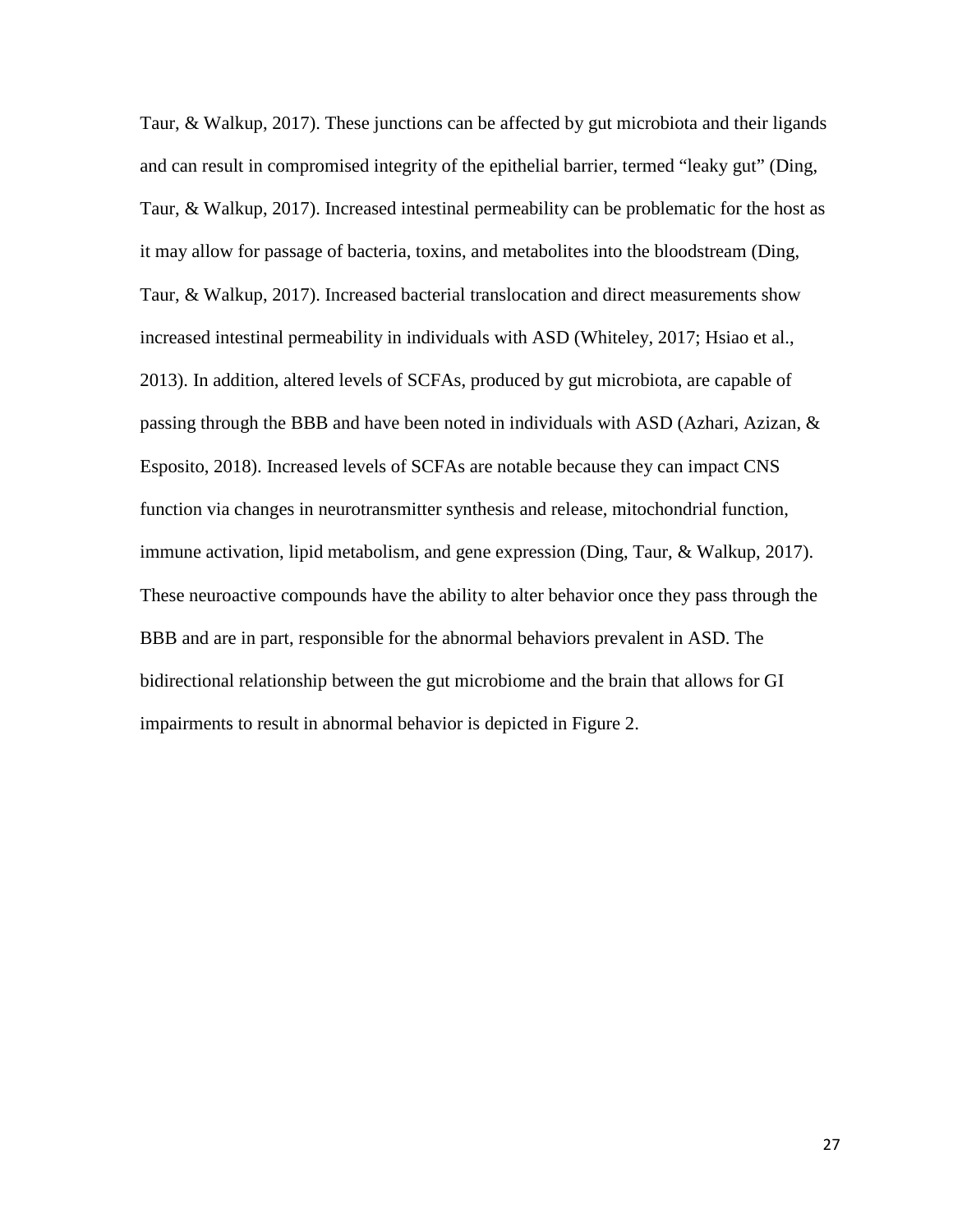

**Figure 2.** The bidirectional relationship between the gut microbiome and the brain in the pathology of ASD (Li, Han, Dy, & Hagerman, 2017).

# **VI. The Role of Oxytocin in ASD**

Oxytocin is a nine-amino-acid neuropeptide produced in the hypothalamus with wellestablished neuroendocrine functions and remarkable influence over prosocial behavior (Young & Barrett, 2015; Jones et al., 2017; Parker et al., 2017; Peñagarikano et al., 2015). Oxytocin binds to four receptors: OXTR, V1AR, V1BR, and V2R though its prosocial effects are associated with OXTR and V1AR (Parker et al., 2017). Oxytocin influences social cognition, social behavior, fear conditioning, social attachment, pair bonding, and aggression (Jones et al., 2017; Yamasue & Domes, 2018). Oxytocin expressing neurons in the PVN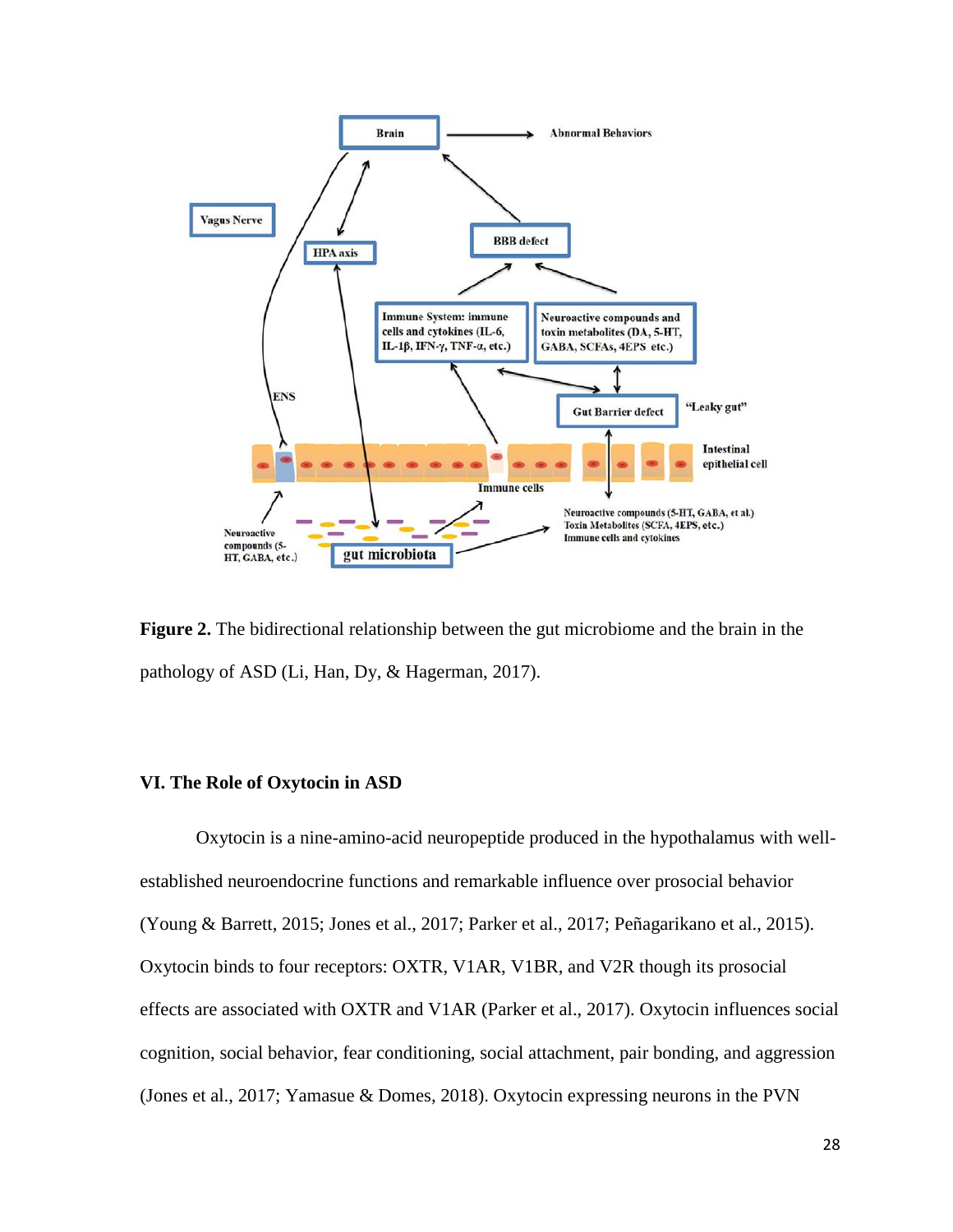project to brain regions including the amygdala, hippocampus, and frontal cortex, that are important in behaviors such as fear, memory, sociability, and attention (Peñagarikano et al., 2015). Oxytocin increases the salience of social stimuli by activating VTA neurons and has anxiolytic effects (Young & Barrett, 2015; Buffington et al., 2016; Jones et al., 2017). Altered genotypes in oxytocin receptor genes have been associated with ASD symptomology (Yamasue & Domes, 2018). In neurotypical subjects, there is a gradual shift of GABA action from excitatory to inhibitory during development, termed "the GABA switch," that when interrupted, leads to ASD symptomology in animal models (Wagner & Harony-Nicolas, 2018).

Numerous studies regarding intranasal oxytocin intervention in ASD have been completed. A replicated finding, intranasal administration of oxytocin temporarily enhances social cognition, empathy, and reciprocity in individuals with ASD and increase social behaviors such as eye gaze, feelings of rest, and recognition of affective speech (Young  $\&$ Barrett, 2015; Jones et al., 2017). Response to oxytocin treatment could be predicted by pretreatment blood oxytocin levels, which suggests that a specific subset of the ASD population could be more susceptible to improvements (Parker et al., 2017). The prosocial effects of oxytocin have also been well-documented in animal models of ASD (Teng et al., 2016; Peñagarikano et al., 2015; Wagner & Harony-Nicolas, 2018).

It is widely accepted that oxytocin administration is well-tolerated in humans and in ASD populations specifically (Cai, Feng, & Yap, 2018; Parker et al., 2017). However, possible adverse effects have been noted, such as altered sexual development, anaphylactic shock, arrhythmia, nausea, and vomiting (Bales et al., 2013; Cai, Feng, & Yap, 2018). The preferred method of targeting peptides to the brain is through intranasal administration, as it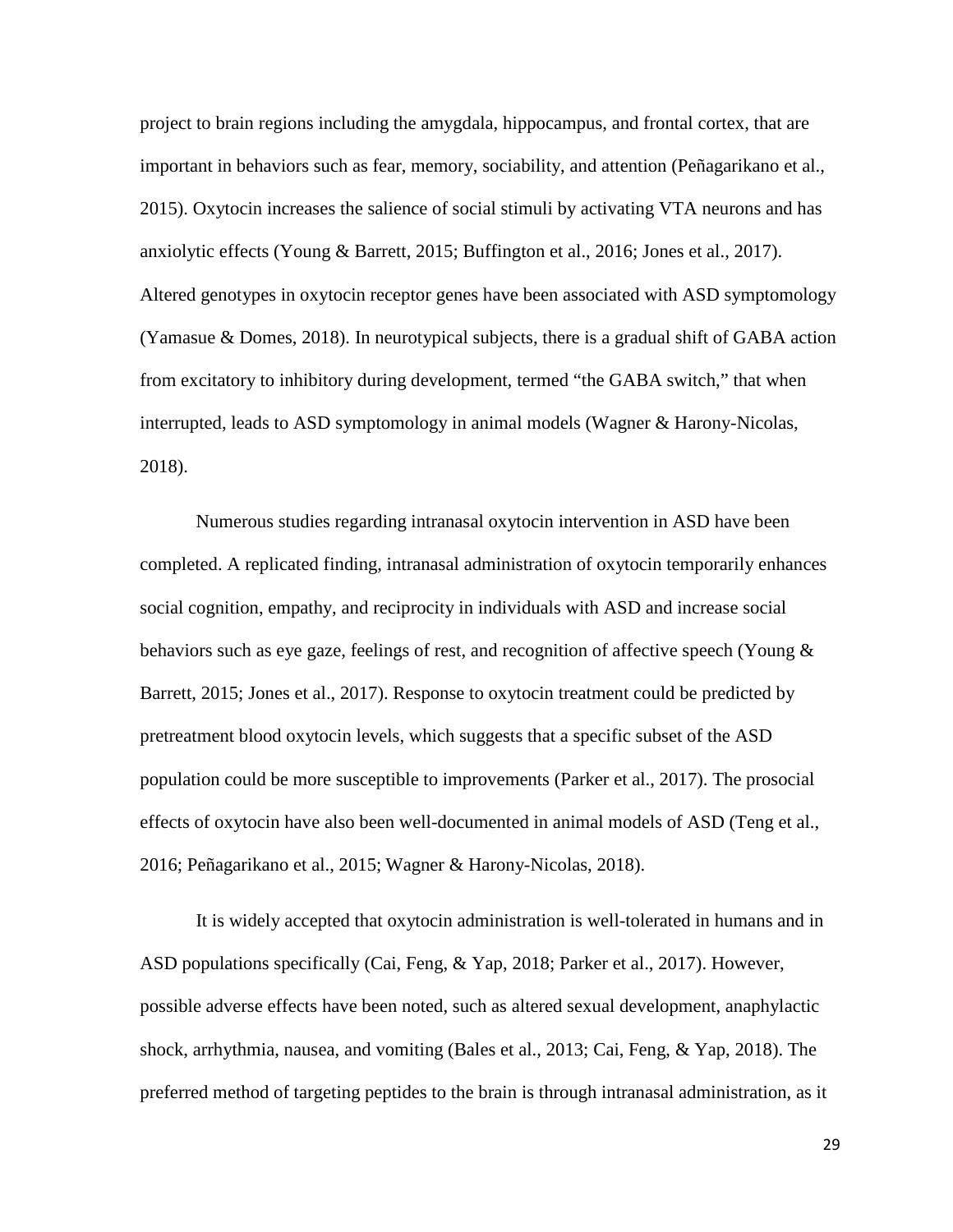is less invasive of a procedure (Peñagarikano et al., 2015). Guastella and Hickie, noted that children with poor verbal communication have difficulty tolerating nasal sprays, in their unpublished data (Guastella and Hickie, 2016). Nasal discomfort, tiredness, irritability, diarrhea, and skin irritation were the most common adverse reactions in children with ASD using the intranasal method of oxytocin administration (Cai, Feng, & Yap, 2018). Still, there are many discrepancies that need to be dealt with such as optimization of administration route, dose, and treatment duration (Yamasue & Domes, 2018).

#### **VII. The Current Study**

Both *B. fragilis* and *L. reuteri*, bacterial strains present in the gut microbiome, improve core symptoms of ASD (Hsiao et al., 2013; Buffington et al., 2016; Sgritta et al., 2019). *B. fragilis* improves only restrictive and repetitive behaviors while *L. reuteri* improves only social deficits (Hsiao et al., 2013; Buffington et al., 2016; Sgritta et al., 2019). With a combination of the two probiotic strains, both repetitive behaviors and social deficits could be targeted. I propose that probiotic intervention with *B. fragilis* will decrease restrictive and repetitive behaviors in individuals with ASD. Similarly, I also expect that probiotic intervention with *L. reuteri* will improve social deficits in individuals with ASD. I extrapolate that, due to additive interaction effects, probiotic intervention with these two bacterial strains will ameliorate both restrictive and repetitive behaviors and social deficits.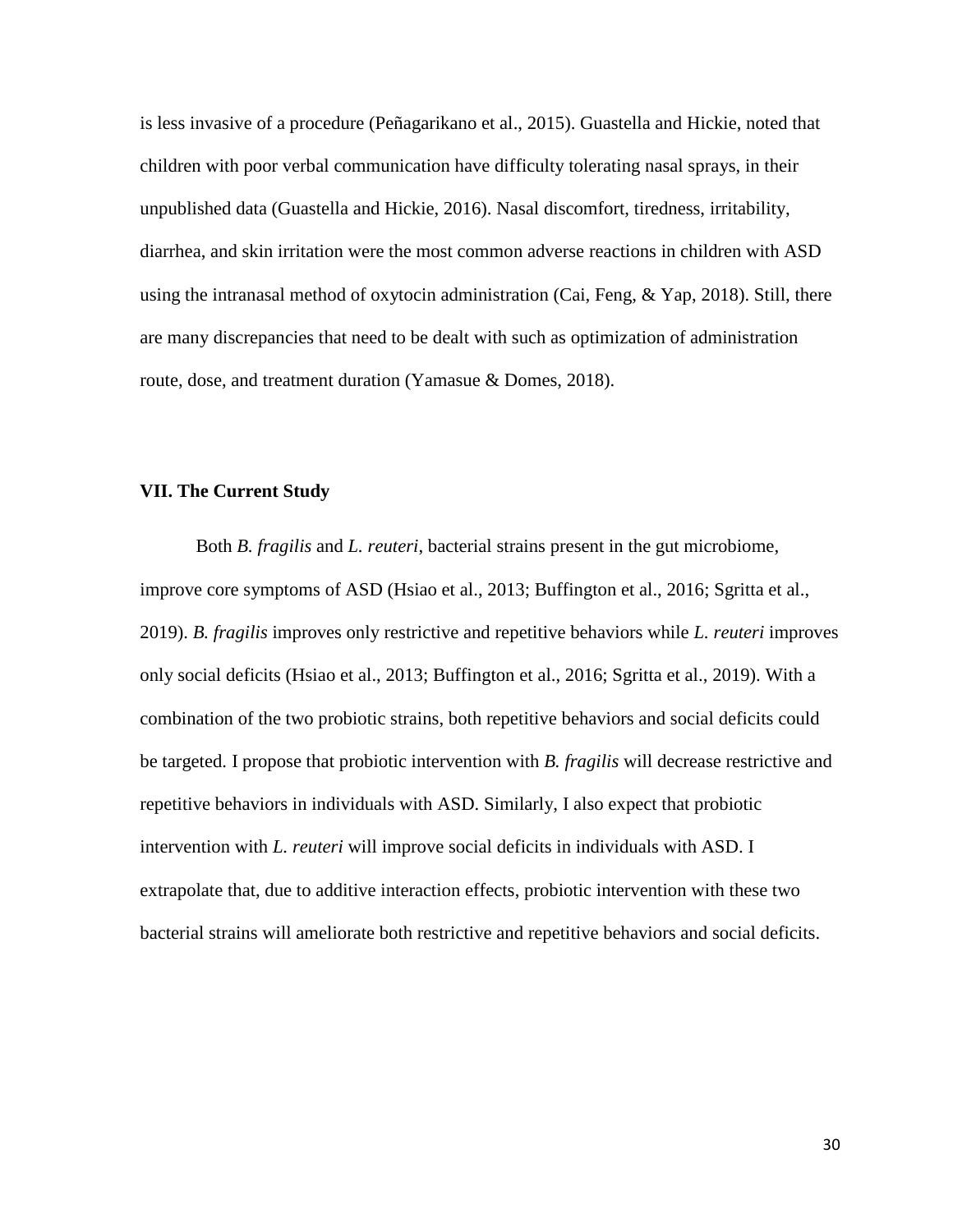## **VIII. Method**

## *Participants*

The participants will be children from the ages of 5 to 13 that have been clinically diagnosed with ASD and have no other neurological comorbidities.

# *Materials*

*Bacteroides fragilis* in capsule form, *Lactobacillus reuteri* in capsule form, placebo capsules

#### *Measures*

#### Repetitive and Restrictive Behavior

Repetitive and restrictive behavior will be measured by the Repetitive Behavior Scale – Revised (RBS-R). This scale measures the severity of repetitive behaviors in individuals with ASD. The 43 items are organized into six subscales: stereotyped behavior, self-injurious behavior, compulsive behavior, ritualistic behavior, sameness behavior, and restricted behavior (Scahill et al., 2015). The items are scored on a four-point scale from zero to three (0=never, 1=mild, 2=moderate, 3=severe) (Scahill et al., 2015). I propose to use the RBS-R total score, out of 129, to measure repetitive and restricted behavior.

#### Social Deficits

Social ability, and consequently social deficits, will be measured by the Social Responsiveness Scale (SRS-2). This scale assesses the individual's ability to engage in appropriate reciprocal social interaction and communication (Frazier et al., 2014). The SRS-2 is comprised of 5 subscales: social awareness (assesses an individual's ability to recognize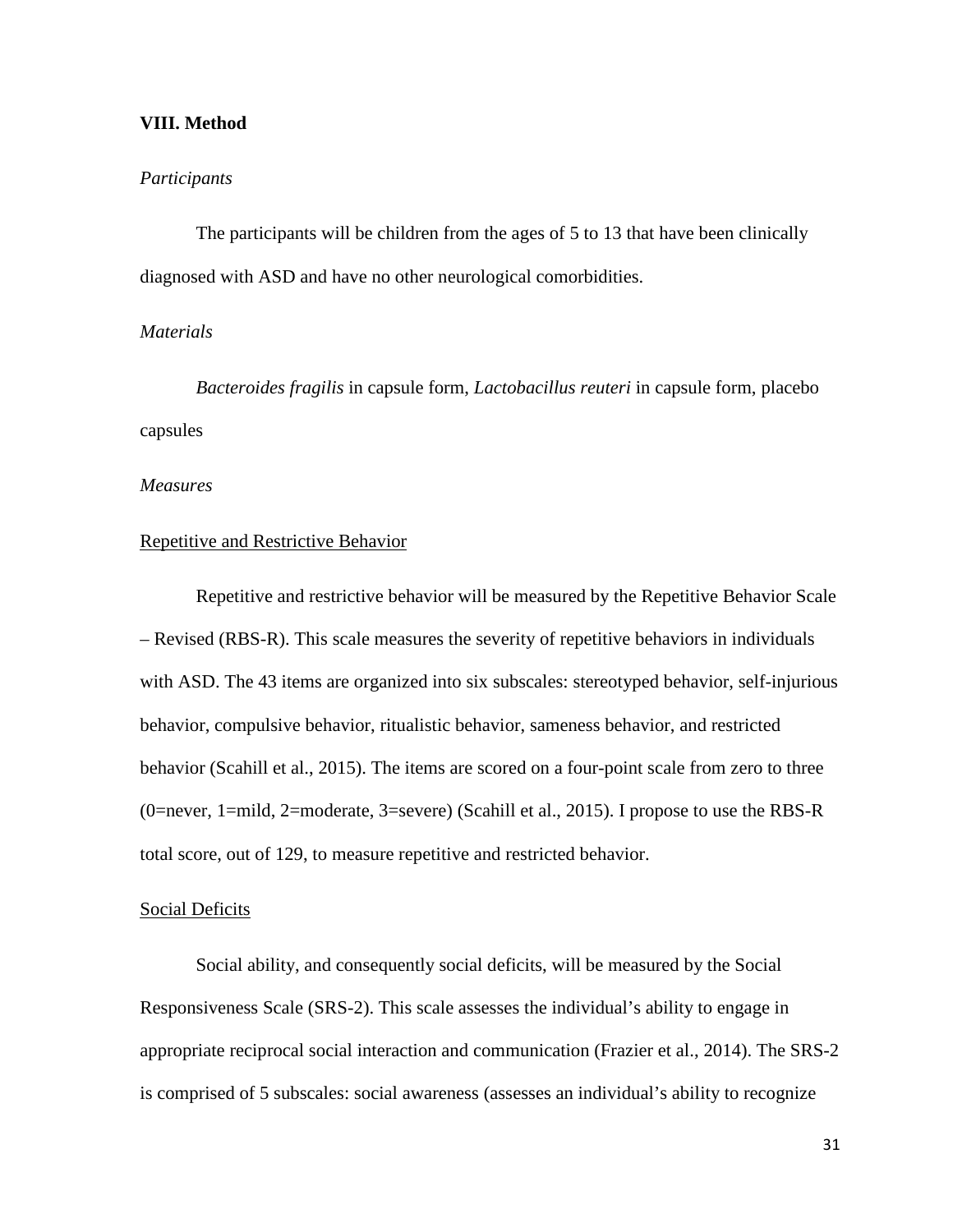social cues of others), social cognition (assesses interpretation of social behavior), social communication (assesses reciprocal communication in social situations), and autistic mannerisms (assesses stereotypy and restrictive interests) (Frazier et al., 2014; Bruni, 2014). Items are scored on a scale from one (never) to four (almost always). The results of the SRS-2 are reported in T-score format (M=50, SD=10) (Bruni, 2014). The SRS-2 total score is the most reliable form of assessing social deficits in individuals with autism (Bruni, 2014). Thus, I will use this scale to quantify social deficit in ASD individuals in the current study.

# *Procedures*

There will be four experimental groups. The first is the control group who will take two placebo capsules. The second group will take one capsule of *B. fragilis* and one placebo capsule. The third group will take one capsule of *L. reuteri* and one placebo capsule. The fourth group will take one capsule of *B. fragilis* and one capsule of *L. reuteri*. All groups will take the capsules orally, once a day with breakfast. Caretakers will assess the participants using the RBS-R and the SRS-2 scales three times a week. The children will also participate in an academic medical center-based program for families with ASD that focuses on integrations of interventions, clinical trials, and childcare. The children will visit the center weekly, allowing blinded researchers to assess the participants using the RBS-R and SRS-2 scales. The study will proceed for the duration of a year, allowing for short term and longterm observations to be made.

# *Ethics*

As this study involves human participants, the study must be approved by the Institutional Review Board at Scripps College in accordance with the currently applicable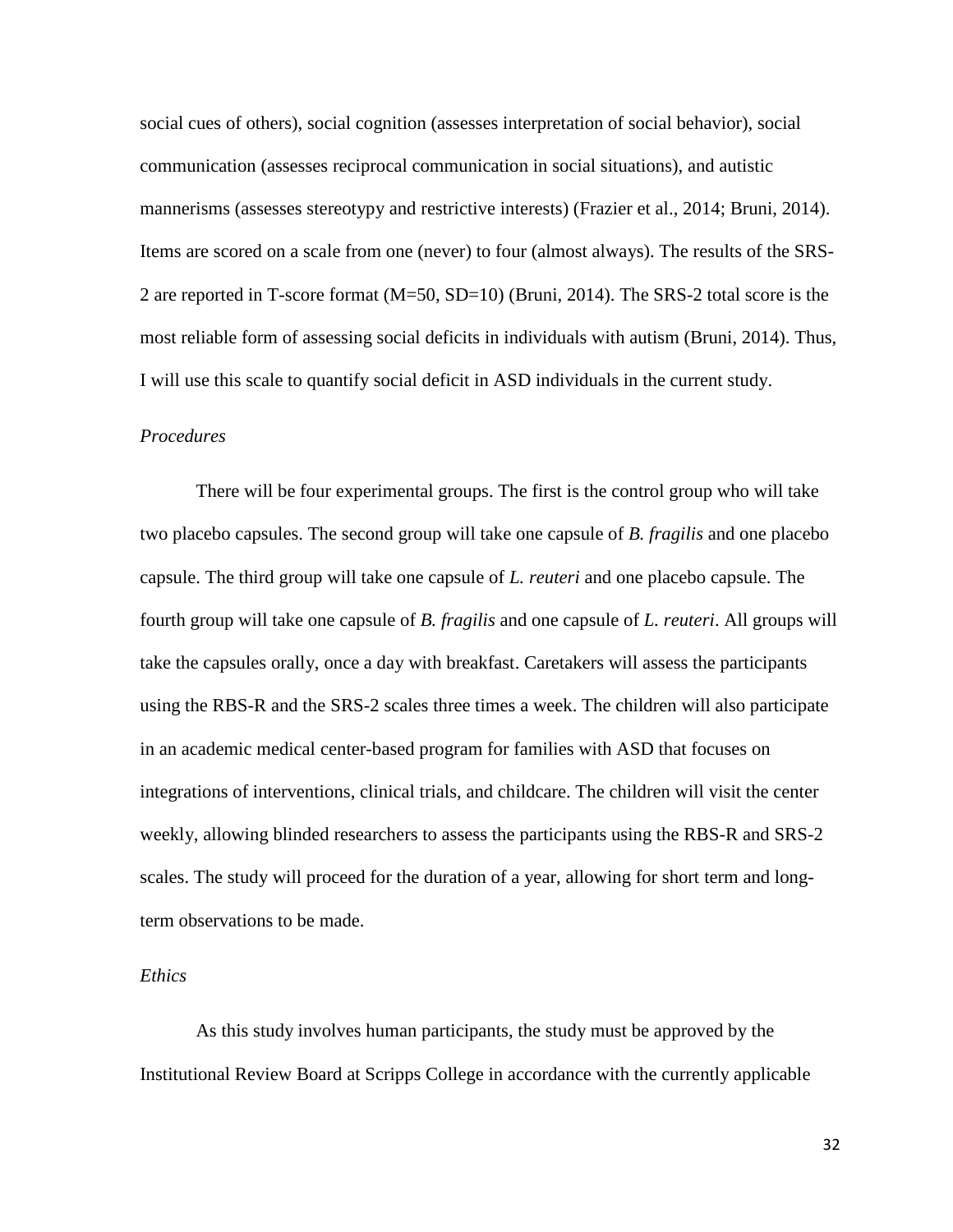U.S. Public Health Service Guidelines. Additionally, this study involves children with cognitive impairment and they are considered a protected and vulnerable population. Thus, informed consent will need to be provided by the legal guardians of the children. The participants must be children with ASD as that is the target population of this intervention and its efficacy must be examined in the ASD population. Furthermore, most treatment interventions for ASD occur in childhood, underscoring the importance of evaluating the efficacy of this probiotic intervention in children with ASD.

#### **IX. Expected Results**

Those in the control group will see no improvement in repetitive behavior or social deficits. Those receiving only *B. fragilis* will see improvements in repetitive behavior but not in social deficits. Those receiving only *L. reuteri* will see improvements in social deficits but not in repetitive behavior. Those taking both strains will see improvements in both repetitive behavior and social deficits.

The mean RBS-R score for individuals with autism is 33.14 (Lam). All experimental groups will begin the intervention with mean RBS-R scores of 33.14. Those receiving the placebo or *L. reuteri* interventions will not see an improvement in repetitive behaviors and their RBS-R scores will not be significantly altered. The placebo intervention group will end with a mean RBS-R score of 33.67 and the *L. reuteri* intervention group will end with a mean RBS-R score of 34.59. Those receiving the *B. fragilis* or both probiotic strains intervention will see a reduction of repetitive behaviors, manifesting in lower mean RBS-R scores. The *B. fragilis* intervention group will end with a mean RBS-R score of 15.47 and the intervention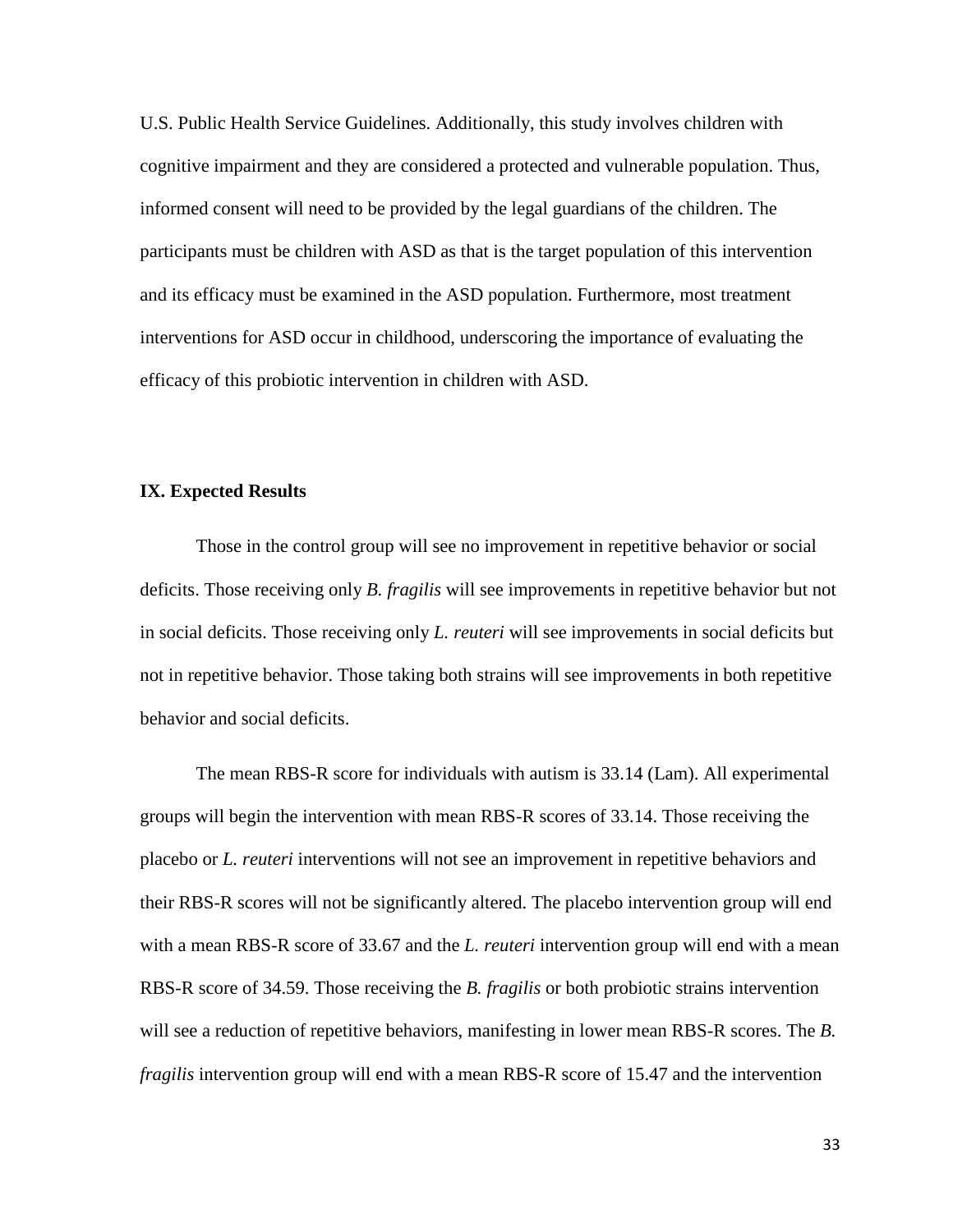with both probiotic strains will end with a mean RBS-R score of 16.13. These expected scores are represented in Figure 3.



**Figure 3.** Change in RBS-R scores after differing interventions.

SRS-2 T-scores are correlated with severe, moderate, and mild social deficits. Severe and clinically significant social deficits are indicated by T-scores 76 or higher (Bruni, 2014). The moderate range of T-scores falls between 66 and 75 and demonstrates some clinically significant social deficits (Bruni, 2014). Scores between 60 to 65 indicate mild social impairments (Bruni, 2014).

The mean SRS-2 T-score of all participants before intervention will be 77. Those receiving the placebo intervention will have no significant reduction in mean SRS-2 T-scores and will end the intervention with a T-score of 76. Those receiving the *B. fragilis* intervention will also see no improvement in social deficits, manifesting in a final SRS-2 Tscore of 77. The individuals receiving the *L. reuteri* intervention will see significant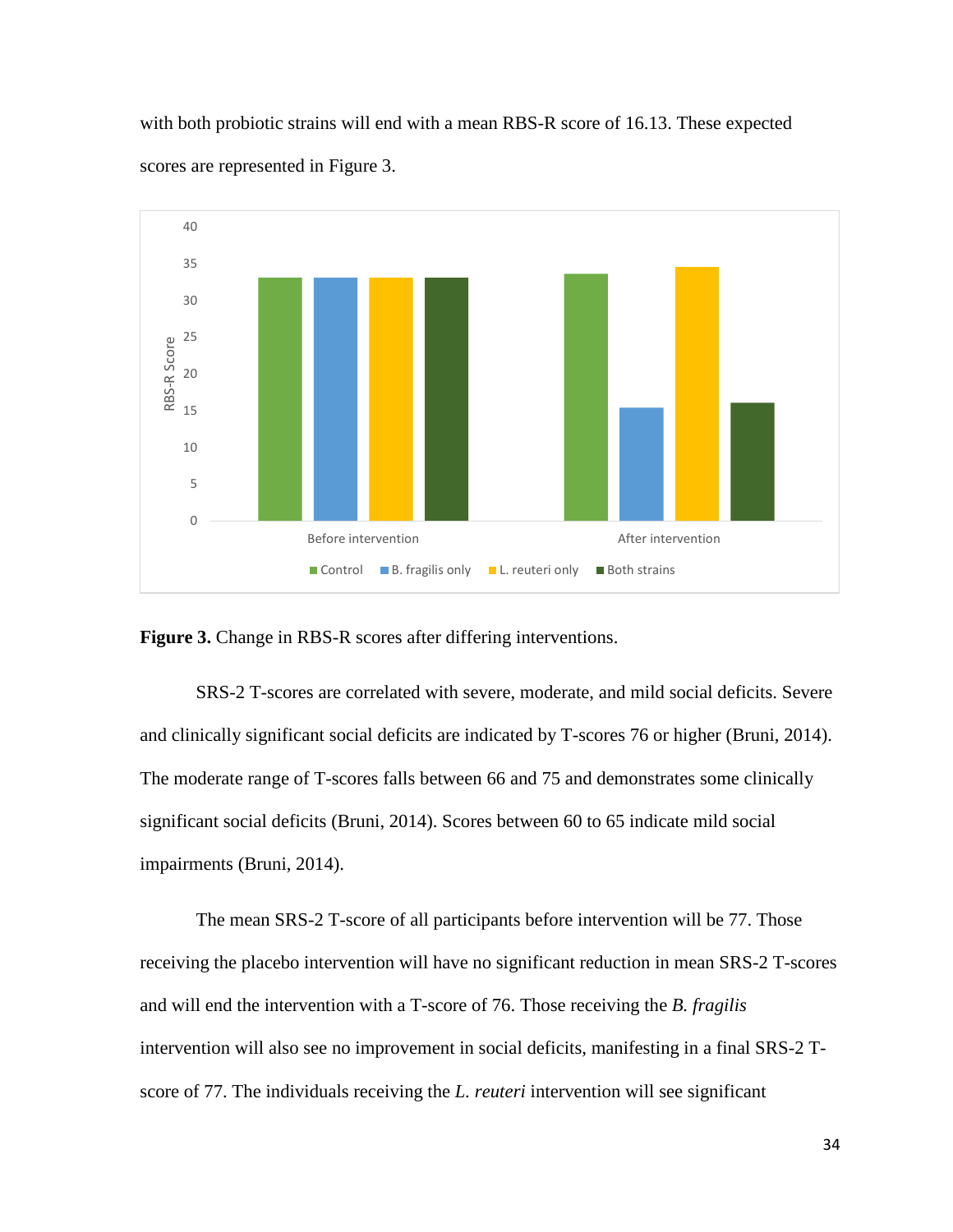improvement in social deficits and end with a significantly lower SRS-2 T-score of 62. The individuals receiving the intervention with both probiotic strains will also see a significantly lower mean SRS-2 T-score of 63 as well as improvements in social deficits. Thus, the placebo and *B. fragilis* interventions will not affect social deficits but the *L. reuteri* and combined strains intervention will improve social deficits. These expected scores are represented in Figure 4.



**Figure 4.** Change in SRS-2 scores after differing interventions.

# **X. Discussion**

# *Implications*

If probiotic intervention with *B. fragilis* and *L. reuteri* is found to be viable and effective, it would significantly affect the lives of individuals with ASD and their families.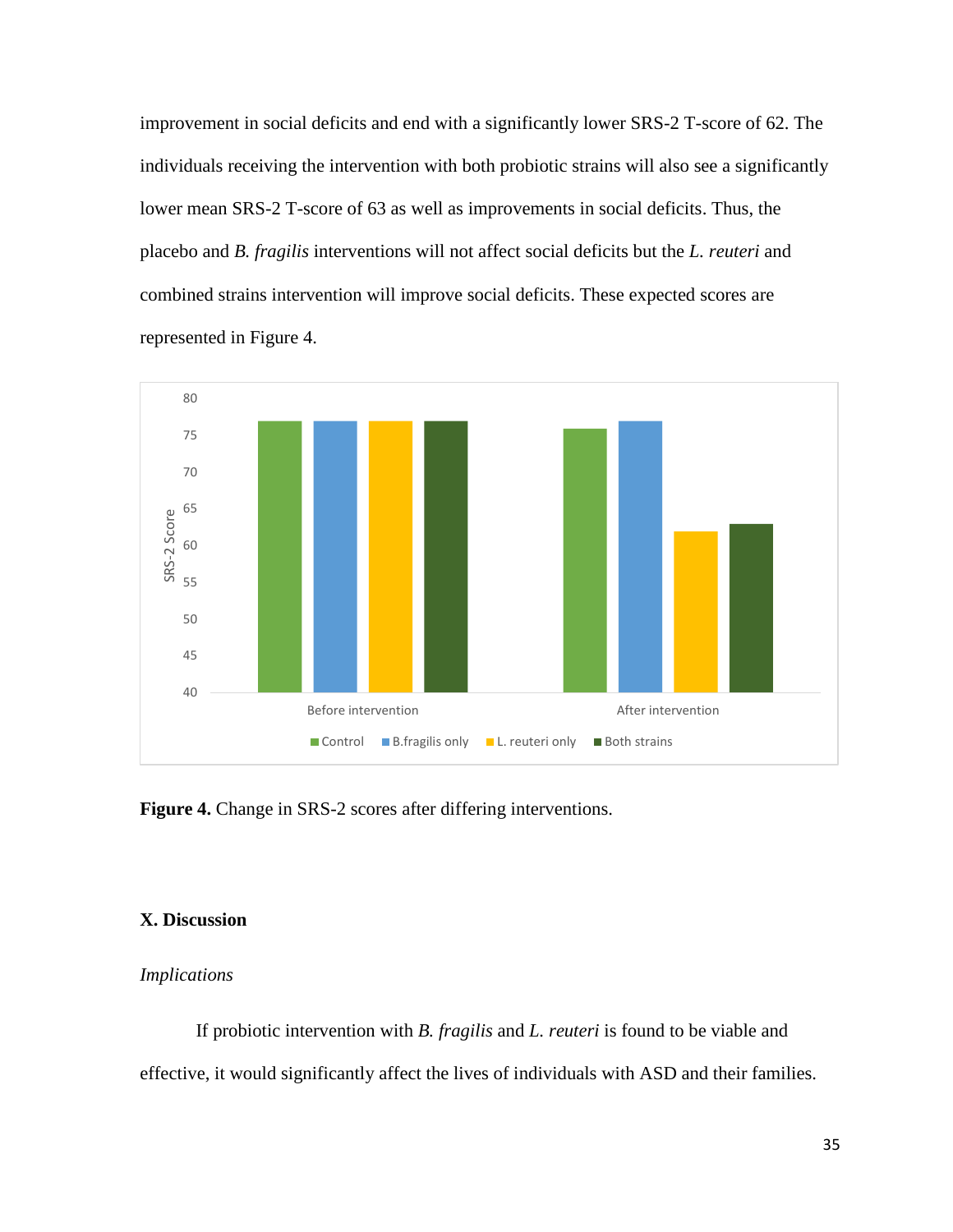This would become the first intervention to target the core symptoms of ASD, repetitive behavior and social deficits. Furthermore, it could substantially decrease the economic burden associated with ASD. The estimated total costs per year for children with ASD falls between \$11.5 - \$60.9 billion (2011 US dollars) which includes indirect and direct expenses such as, medical care, loss of parental economic productivity, and special education (CDC, 2018). The most effective intervention to date, early intensive behavioral therapy, can cost nearly \$40,000 - \$60,000 per year (CDC, 2018). If this probiotic intervention is found to be effective, it could provide a more economically accessible avenue of intervention for individuals with ASD, as probiotic production costs are notably lower than pharmaceutical production costs and behavioral therapy sessions. Additionally, daily oral administration would take less time than in-person therapy sessions which could prevent the loss of parental economic productivity. Although probiotic intervention would not necessarily or directly improve the general health of an individual with ASD, it could improve behaviors that are indirectly detrimental to health, such as maintaining a narrow food repertoire and uncontrolled motor stereotypies. This reduction in restrictive and repetitive behavior would reduce the need for individuals to resort to costly medications associated with negative side effects, such as risperidone, which is used to treat irritability in individuals with ASD in the hopes of preventing injurious and self-injurious motor stereotypies. Another pertinent issue that has yet to be addressed by current interventions is the treatment of adults with ASD. Most of the available treatments for ASD are targeted towards children, resulting in a significant decline in effectiveness with increasing age. Teng et al., found that oxytocin administration improved social deficits in both young and adult mice, in an age-independent manner (Teng et al., 2016). Since *L. reuteri* administration stimulates oxytocin production, it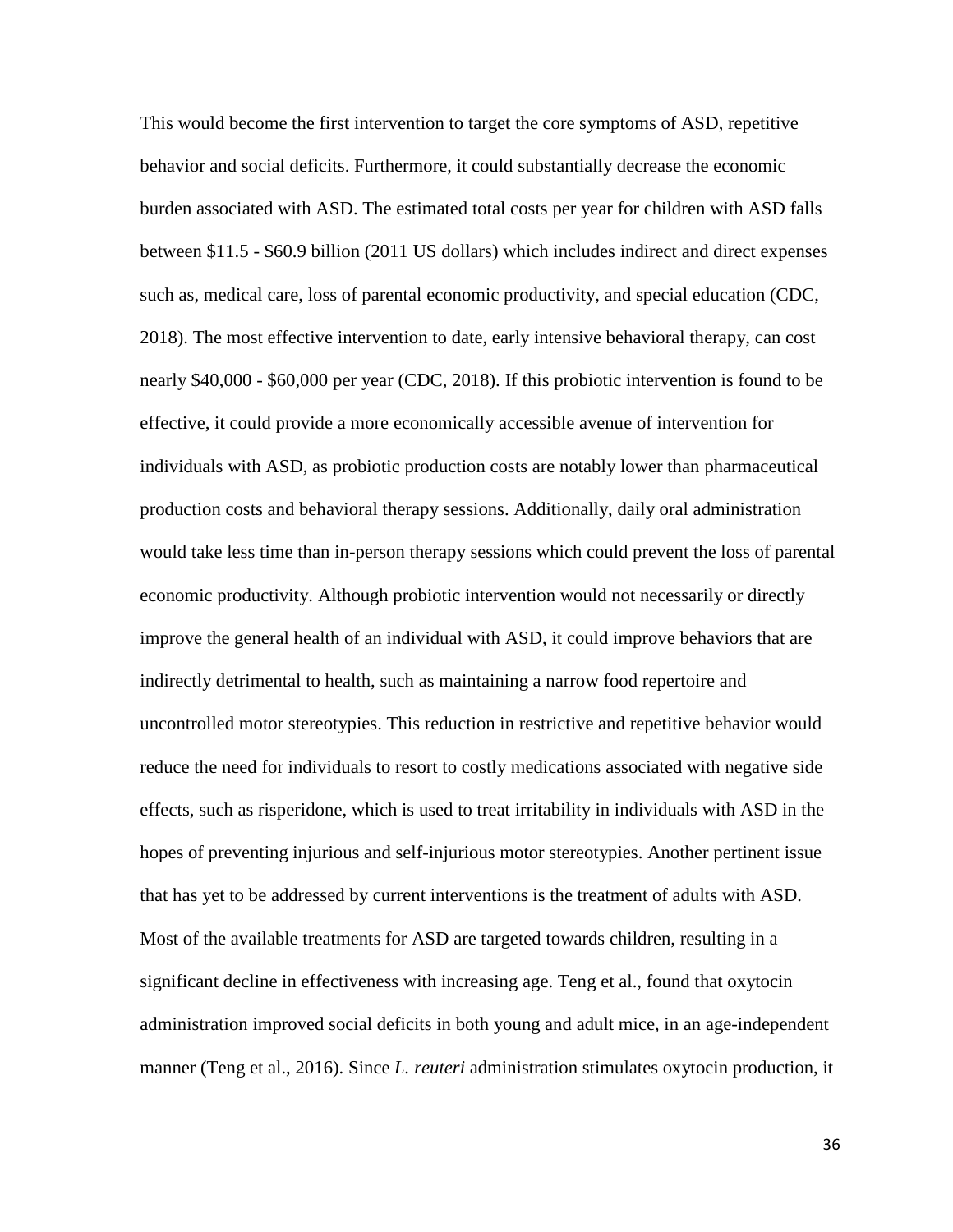is comparable to and less invasive than intranasal oxytocin administration. Thus, it could be expected that the prosocial effect of *L. reuteri* would also be age-independent. If this were the case, this would allow adults with ASD to receive effective treatment for their social communication deficits which could potentially lead to an increase in independence, both economically and physically. However, if this combined probiotic treatment of *B. fragilis* and *L. reuteri* were to be established as ineffective in humans, the biological, economical, and social state of individuals with ASD would remain the same and there would be no interventions targeted towards the core symptoms of ASD.

# *Possible Complications*

A few different factors could complicate the application of this probiotic intervention in the treatment of ASD. Most importantly, the most effective dosages of *B. fragilis* and *L. reuteri* have yet to be determined. There is potential that the most effective dose could vary among specific populations of individuals with ASD. It has been determined that there are specific subsets of individuals with ASD, attributed to different geneses, with predispositions to comorbidities and intervention effectiveness (Parker et al., 2017). It is possible that a specific endotype of individuals with ASD will be more susceptible to improvements through probiotic intervention, although biological markers differentiating these subsets have not yet been determined. Additionally, it is possible that there is optimum dosage ratio of *B. fragilis* to *L. reuteri* as both strains, to be effective, must colonize the gut microbiome and little is known about whether there would be competition between the two strains during the colonizing process. The optimal length of intervention could differ between the two strains and it is not yet known if improvements in behavioral and social deficits are dependent upon continued oral administration.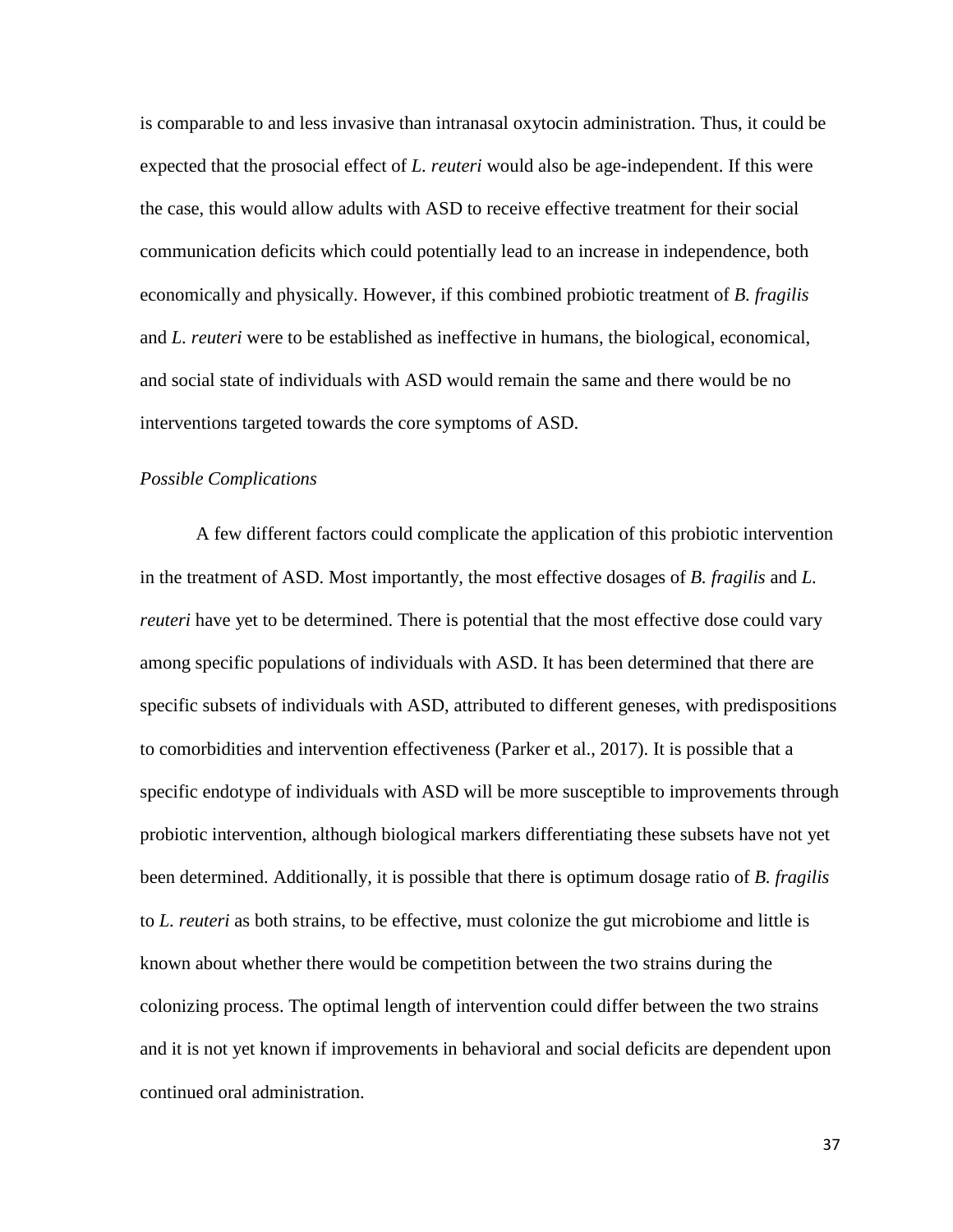#### *Future Studies*

It is imperative that studies ascertain the optimal clinical dosage of *B. fragilis* and *L. reuteri*, both independently and concurrently. These findings would lay the foundation for future improvements and adjustments of this intervention method. In addition, future studies must examine differing lengths of probiotic intervention and the following period after discontinuation to explore the temporal dependency of improvements upon daily administration. Furthermore, Hsiao et al., found that improvements in repetitive and restrictive behavior could be induced by other probiotic strains and was not singularly dependent upon *B. fragilis* intervention (Hsiao et al., 2013). The probiotic strain *Bacteroides thetatiotacomicron* also significantly improved restrictive and repetitive behaviors in MIA offspring although the administration of the probiotic strain *Enterococcus faecalis* did not have any effect on behavior, signifying that there is some level of specificity to efficacy of probiotic intervention.

# **XI. Conclusions**

Treatment with *B. fragilis* decreases restrictive and repetitive behaviors by correcting intestinal epithelial hyperpermeability, cytokine production, and gut microbiome composition (Hsiao et al., 2013). *B. fragilis* treatment targets the tight junction protein expression of the intestinal epithelium, and improves intestinal barrier integrity (Hsiao et al., 2013). This decreases leakage of neuro-active molecules into the blood that can lead to abnormal behaviors (Hsiao et al., 2013). Treatment with *L. reuteri* ameliorates social deficits by stimulating oxytocin production via the vagus nerve which increases oxytocin levels and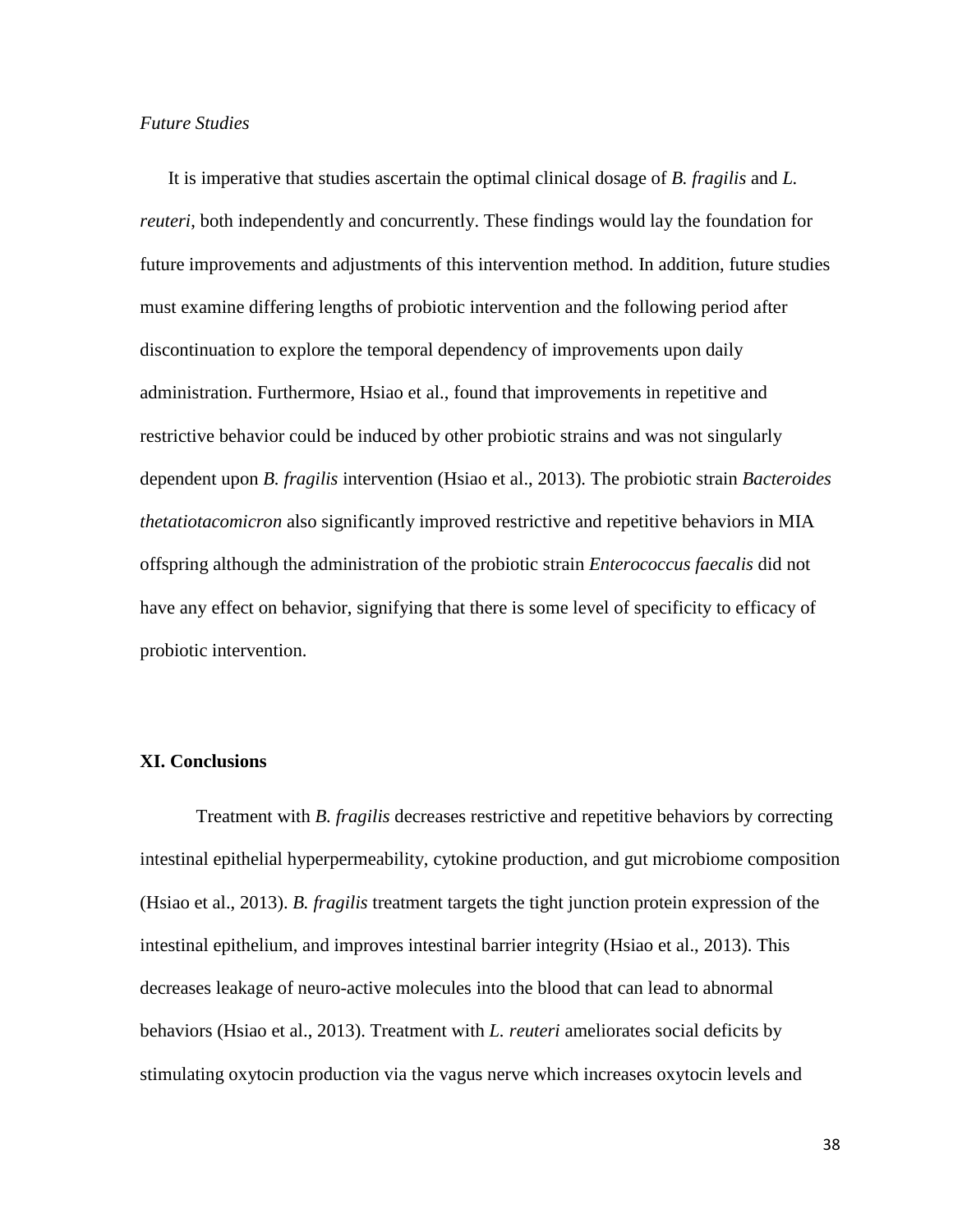restores social interaction-induced synaptic plasticity (Sgritta et al., 2019). The increase in oxytocin levels promotes prosocial behavior and increases reciprocal social interactions, sociability, and preference for social novelty (Sgritta et al., 2019). It is hypothesized that treatment with both probiotic strains will decrease behavioral and social deficits, the core symptoms of ASD that have not yet been addressed by available interventions to date.

# **XII. Acknowledgements**

I would like to thank Dr. Stacey Wood for her continuous support and encouraging guidance throughout this process. I would also like to thank Dr. John Milton for his thoughtful guidance and input. Additionally, I would like to thank the W. W. Keck Science department for this opportunity.

# **XIII. Literature Cited**

Abdallah, M. W., Larsen, N., Grove, J., Nørgaard-Pedersen, B., Thorsen, P., Mortensen E. L., & Hougaard D. M. (2013). Amniotic fluid inflammatory cytokines: Potential markers of immunologic dysfunction in autism spectrum disorders. *The World Journal of Biological Psychiatry, 14*(7). https://doi.org/10.3109/15622975.2011.639803

Adams, J. B., Johansen, L. J., Powell, L. D., Quig, D., & Rubin, R. A. (2011). Gastrointestinal flora and gastrointestinal status in children with autism – comparisons to typical children and correlation with autism severity. *BMC Gastroenterology*, *11*(1), 22. https://doi.org/10.1186/1471-230X-11-22

Akins, R. S., Angkustsiri, K., & Hansen, R. L. (2010). Complementary and alternative medicine in autism: An evidence-based approach to negotiating safe and efficacious interventions with families. *Neurotherapeutics*, *7*(3), 307–319. https://doi.org/10.1016/j.nurt.2010.05.002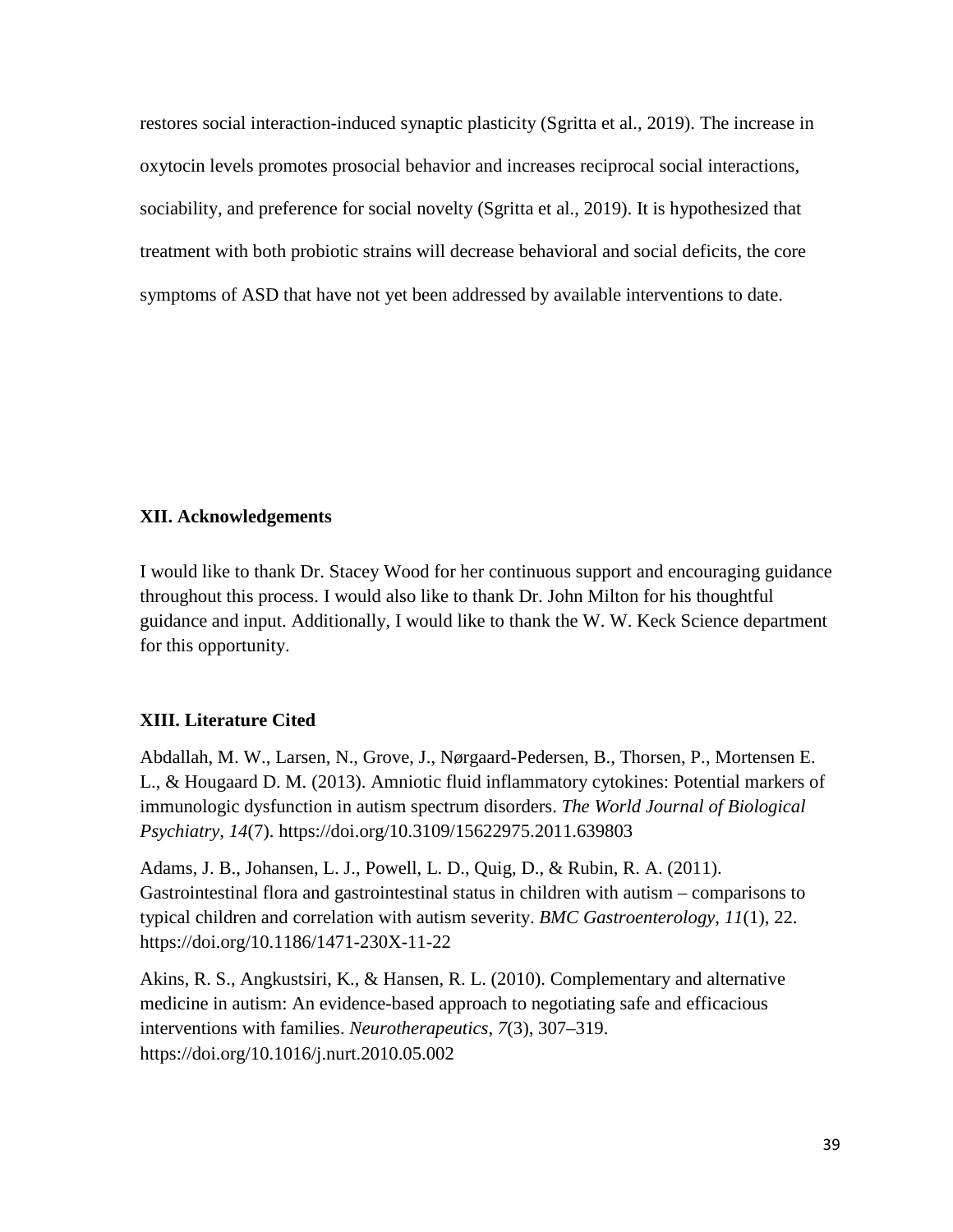American Psychiatric Association. (2013). *Diagnostic and statistical manual of mental disorders* (5th ed.). Arlington, VA: Author.

Amihaesei, I. C., & Stefanachi, E. (2013). Autism, and Overwhelming Condition: History, Etiopathogenesis, Types, Diagnosis, Therapy, and Prognosis. *The Medical-Surgical Journal*, *117*(3), 654–661.

Anderson, J. S., Druzgal, T. J., Froehlich, A., DuBray, M. B., Lange, N., Alexander, A. L., … Lainhart, J. E. (2011). Decreased Interhemispheric Functional Connectivity in Autism. *Cerebral Cortex*, *21*(5), 1134–1146. https://doi.org/10.1093/cercor/bhq190

Atladóttir, H.Ó., Thorsen, P., Østergaard, L. et al. J Autism Dev Disord (2010) 40: 1423. https://doi.org/10.1007/s10803-010-1006-y

Azhari, A., Azizan, F., & Esposito, G. (2018). A systematic review of gut-immune-brain mechanisms in Autism Spectrum Disorder. *Developmental Psychobiology*. https://doi.org/10.1002/dev.21803

Bales, K. L., Perkeybile, A. M., Conley, O. G., Lee, M. H., Guoynes, C. D., Downing, G. M., Yun, C. R., Solomon, M., Jacob, S., & Mendoza, S. P. (2013). Chronic Intranasal Oxytocin Causes Long-Term Impairments in Partner Preference Formation in Male Prairie Voles. *Biological Psychiatry, 74*(3). https://doi.org/10.1016/j.biopsych.2012.08.025

Belmonte, M. K., Allen, G., Beckel-Mitchener, A., Boulanger, L. M., Carper, R. A., & Webb, S. J. (2004). Autism and Abnormal Development of Brain Connectivity. *Journal of Neuroscience*, *24*(42), 9228–9231. https://doi.org/10.1523/JNEUROSCI.3340-04.2004

Bhat, S., Acharya, U. R., Adeli, H., Bairy, G. M., & Adeli, A. (2014). Autism: cause factors, early diagnosis and therapies. *Reviews in the Neurosciences*, *25*(6). https://doi.org/10.1515/revneuro-2014-0056

Brown, A. S., Hooton, J., Schaefer, C. A., Zhang, H., Petkova, E., Babulas, V., … Susser, E. S. (2004). Elevated Maternal Interleukin-8 Levels and Risk of Schizophrenia in Adult Offspring. *American Journal of Psychiatry*, *161*(5), 889–895. https://doi.org/10.1176/appi.ajp.161.5.889

Bruni, T. P. (2014). Test Review: Social Responsiveness Scale–Second Edition (SRS-2). Journal of Psychoeducational Assessment, 32(4), 365–369. https://doi.org/10.1177/0734282913517525

Buffington, S. A., Di Prisco, G. V., Auchtung, T. A., Ajami, N. J., Petrosino, J. F., & Costa-Mattioli, M. (2016). Microbial Reconstitution Reverses Maternal Diet-Induced Social and Synaptic Deficits in Offspring. *Cell*, *165*(7), 1762–1775. https://doi.org/10.1016/j.cell.2016.06.001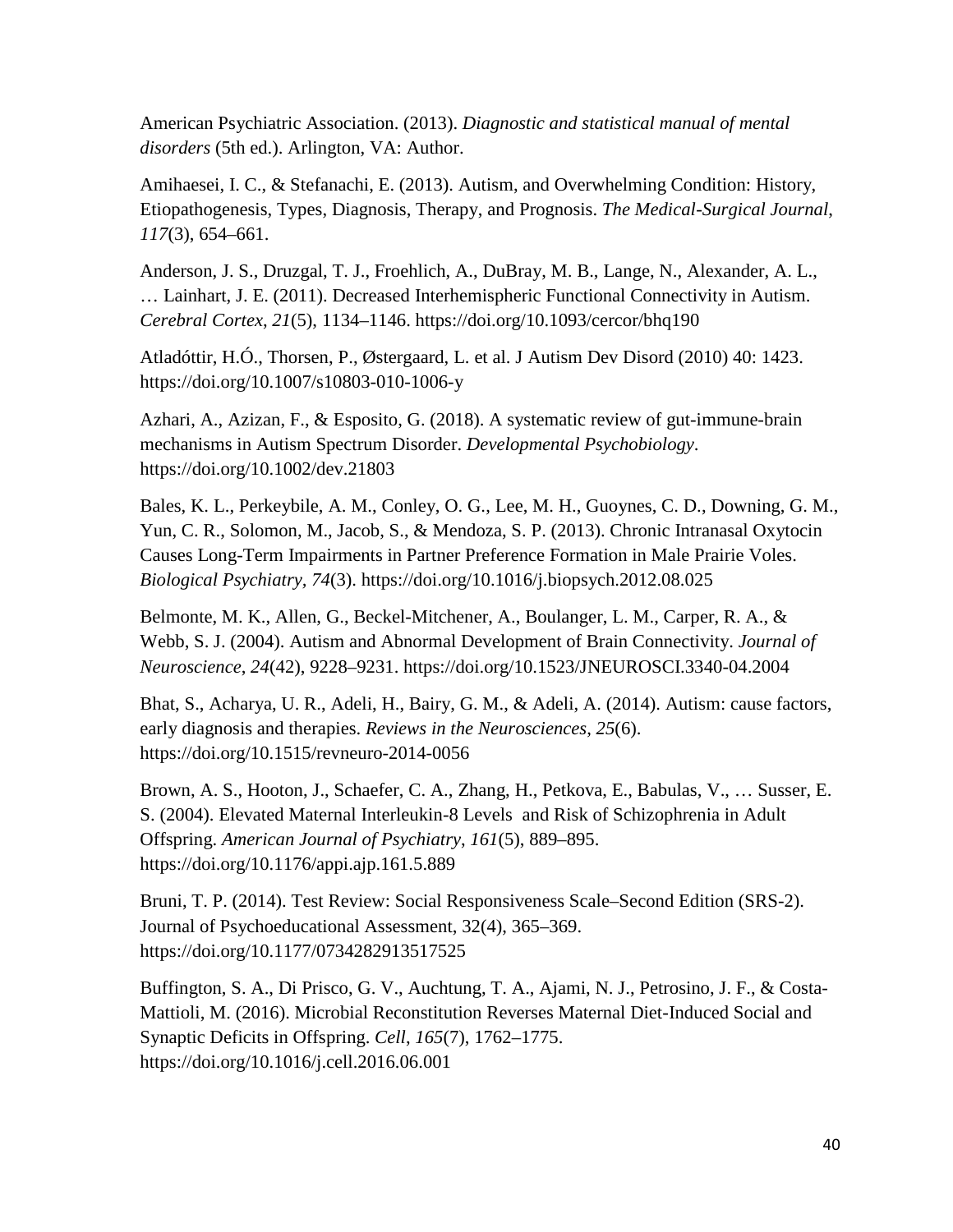Cai, Q., Feng, L. and Yap, K. Z. (2018), Systematic review and meta‐analysis of reporte d adverse events of long-term intranasal oxytocin treatment for autism spectrum disorder. Psychiatry Clin. Neurosci., 72: 140-151. doi:10.1111/pcn.12627

CDC. (2018, May 3). Basics About Autism Spectrum Disorder (ASD) | NCBDDD | CDC. Retrieved March 9, 2019, from Centers for Disease Control and Prevention website: https://www.cdc.gov/ncbddd/autism/facts.html

Comi, A. M., Zimmerman, A. W., Frye, V. H., Law, P. A., & Peeden, J. N. (1999). Familial Clustering of Autoimmune Disorders and Evaluation of Medical Risk Factors in Autism. Journal of Child Neurology, 14(6), 388–394. https://doi.org/10.1177/088307389901400608

Connolly, N., Anixt, J., Manning, P., Lin, D. P.-I., Marsolo, K. A., & Bowers, K. (2016). Maternal metabolic risk factors for autism spectrum disorder—An analysis of electronic medical records and linked birth data. *Autism Research*, *9*(8), 829–837. https://doi.org/10.1002/aur.1586

Croen, L. A., Braunschweig, D., Haapanen, L., Yoshida, C. K., Fireman, B., Grether, J. K., … Van de Water, J. (2008). Maternal Mid-Pregnancy Autoantibodies to Fetal Brain Protein: The Early Markers for Autism Study. *Biological Psychiatry*, *64*(7), 583–588. https://doi.org/10.1016/j.biopsych.2008.05.006

Ding, H. T., Taur, Y., & Walkup, J. T. (2017). Gut Microbiota and Autism: Key Concepts and Findings. *Journal of Autism and Developmental Disorders*, *47*(2), 480–489. https://doi.org/10.1007/s10803-016-2960-9

Dinstein, I., Pierce, K., Eyler, L., Solso, S., Malach, R., Behrmann, M., & Courchesne, E. (2011). Disrupted Neural Synchronization in Toddlers with Autism. *Neuron*, *70*(6), 1218– 1225. https://doi.org/10.1016/j.neuron.2011.04.018

Falco, M. (2014). Autism rates now 1 in 68 U.S. children: CDC. https://www.cnn.com/2014/03/27/health/cdc-autism/index.html

Frazier, T. W., Ratliff, K. R., Gruber, C., Zhang, Y., Law, P. A., & Constantino, J. N. (2014). Confirmatory factor analytic structure and measurement invariance of quantitative autistic traits measured by the Social Responsiveness Scale-2. *Autism*, *18*(1), 31–44. https://doi.org/10.1177/1362361313500382

Gilman, S. R., Iossifov, I., Levy, D., Ronemus, M., Wigler, M., & Vitkup, D. (2011). Rare De Novo Variants Associated with Autism Implicate a Large Functional Network of Genes Involved in Formation and Function of Synapses. *Neuron*, *70*(5), 898–907. https://doi.org/10.1016/j.neuron.2011.05.021

Ghalichi, F., Ghaemmaghami, J., Malek, A., & Ostadrahimi, A. (2016). Effect of gluten free diet on gastrointestinal and behavioral indices for children with autism spectrum disorders: a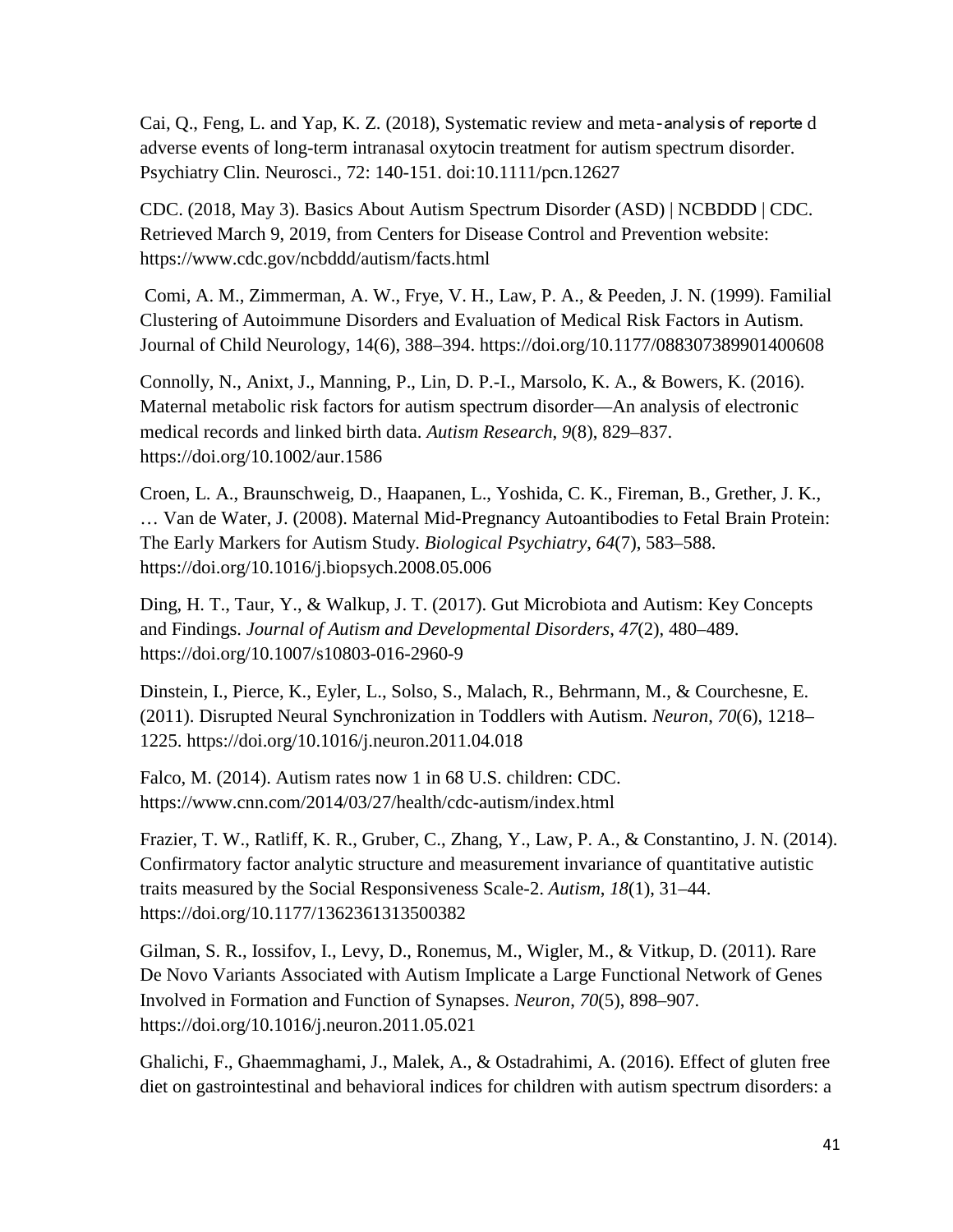randomized clinical trial. *World Journal of Pediatrics*, *12*(4), 436–442. https://doi.org/10.1007/s12519-016-0040-z

Guastella, A. J., & Hickie, I. B. (2016). Oxytocin Treatment, Circuitry, and Autism: A Critical Review of the Literature Placing Oxytocin Into the Autism Context. *Biological Psychiatry*, *79*(3), 234–242. https://doi.org/10.1016/j.biopsych.2015.06.028

Hediger, M. L., England, L. J., Molloy, C. A., Yu, K. F., Manning-Courtney, P., & Mills, J. L. (2008). Reduced Bone Cortical Thickness in Boys with Autism or Autism Spectrum Disorder. *Journal of Autism and Developmental Disorders*, *38*(5), 848–856. https://doi.org/10.1007/s10803-007-0453-6

Holingue, C., Newill, C., Lee, L.-C., Pasricha, P. J., & Fallin, M. D. (2018). Gastrointestinal symptoms in autism spectrum disorder: A review of the literature on ascertainment and prevalence. *Autism Research*, *11*(1), 24–36. https://doi.org/10.1002/aur.1854

Hsiao, E. Y., McBride, S. W., Hsien, S., Sharon, G., Hyde, E. R., McCue, T., … Mazmanian, S. K. (2013). Microbiota Modulate Behavioral and Physiological Abnormalities Associated with Neurodevelopmental Disorders. *Cell*, *155*(7), 1451–1463. https://doi.org/10.1016/j.cell.2013.11.024

Jones, C., Barrera, I., Brothers, S., Ring, R., & Wahlestedt, C. (2017). Oxytocin and social functioning. *Dialogues in clinical neuroscience*, *19*(2), 193–201.

Kang, D.-W., Adams, J. B., Gregory, A. C., Borody, T., Chittick, L., Fasano, A., … Krajmalnik-Brown, R. (2017). Microbiota Transfer Therapy alters gut ecosystem and improves gastrointestinal and autism symptoms: an open-label study. *Microbiome*, *5*(1), 10. https://doi.org/10.1186/s40168-016-0225-7

Kemper KJ, Vohra S, Walls R; American Academy of Pediatrics; Task Force on Complementary and Alternative Medicine; Provisional Section on Complementary, Holistic, and Integrative Medicine. The use of complementary and alternative medicine in pediatrics. Pediatrics 2008;122:1374 –1386

Kohane IS, McMurry A, Weber G, MacFadden D, Rappaport L, et al. (2012) The Co-Morbidity Burden of Children and Young Adults with Autism Spectrum Disorders. PLOS ONE 7(4): e33224. https://doi.org/10.1371/journal.pone.0033224

Krakowiak, P., Walker, C. K., Bremer, A. A., Baker, A. S., Ozonoff, S., Hansen, R. L., & Hertz-Picciotto, I. (2012). Maternal Metabolic Conditions and Risk for Autism and Other Neurodevelopmental Disorders. *Pediatrics*, *129*(5), e1121. https://doi.org/10.1542/peds.2011-2583

Lai, M.C., Lombardo, M. V., & Baron-Cohen, S. (2014). Autism. *The Lancet*, *383*(9920), 896–910. https://doi.org/10.1016/S0140-6736(13)61539-1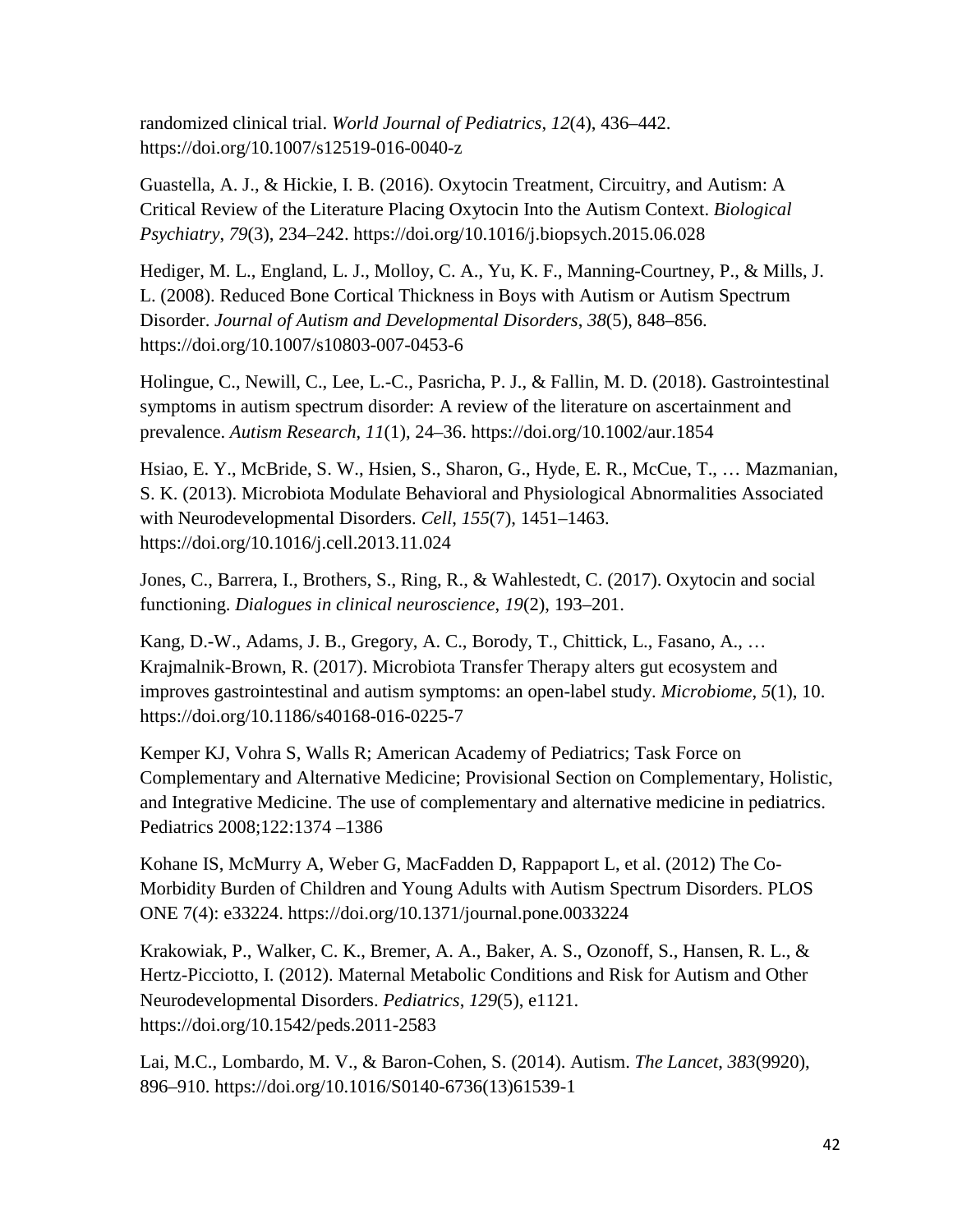Lange, K. W., Hauser, J., & Reissmann, A. (2015). Gluten-free and casein-free diets in the therapy of autism: *Current Opinion in Clinical Nutrition and Metabolic Care*, *18*(6), 572– 575. https://doi.org/10.1097/MCO.0000000000000228

Li, Q., Han, Y., Dy, A. B. C., & Hagerman, R. J. (2017). The Gut Microbiota and Autism Spectrum Disorders. *Frontiers in Cellular Neuroscience*, *11*. https://doi.org/10.3389/fncel.2017.00120

Malkova, N. V., Yu, C. Z., Hsiao, E. Y., Moore, M. J., & Patterson, P. H. (2012). Maternal immune activation yields offspring displaying mouse versions of the three core symptoms of autism. *Brain, Behavior, and Immunity*, *26*(4), 607–616. https://doi.org/10.1016/j.bbi.2012.01.011

Mangiola, F., Ianiro, G., Franceschi, F., Fagiuoli, S., Gasbarrini, G., & Gasbarrini, A. (2016). Gut microbiota in autism and mood disorders. *World Journal of Gastroenterology*, *22*(1), 361–368. https://doi.org/10.3748/wjg.v22.i1.361

Mišić, B., Doesburg, S. M., Fatima, Z., Vidal, J., Vakorin, V. A., Taylor, M. J., & McIntosh, A. R. (2015). Coordinated Information Generation and Mental Flexibility: Large-Scale Network Disruption in Children with Autism. *Cerebral Cortex*, *25*(9), 2815–2827. https://doi.org/10.1093/cercor/bhu082

Nair, A., Treiber, J. M., Shukla, D. K., Shih, P., & Müller, R.-A. (2013). Impaired thalamocortical connectivity in autism spectrum disorder: a study of functional and anatomical connectivity. *Brain*, *136*(6), 1942–1955. https://doi.org/10.1093/brain/awt079

National Center for Complementary and Integrative Health. (2011). Complementary, Alternative, or Integrative Health: What's In a Name? https://nccih.nih.gov/health/integrative-health

Parker, K. J., Oztan, O., Libove, R. A., Sumiyoshi, R. D., Jackson, L. P., Karhson, D. S., … Hardan, A. Y. (2017). Intranasal oxytocin treatment for social deficits and biomarkers of response in children with autism. *Proceedings of the National Academy of Sciences*, *114*(30), 8119–8124. https://doi.org/10.1073/pnas.1705521114

Peñagarikano, O., Lázaro, M. T., Lu, X.-H., Gordon, A., Dong, H., Lam, H. A., … Geschwind, D. H. (2015). Exogenous and evoked oxytocin restores social behavior in the Cntnap2 mouse model of autism. *Science Translational Medicine*, *7*(271), 271ra8. https://doi.org/10.1126/scitranslmed.3010257

Rodriguez, J. I., & Kern, J. K. (2011). Evidence of microglial activation in autism and its possible role in brain underconnectivity. *Neuron Glia Biology*, *7*(2–4), 205–213. https://doi.org/10.1017/S1740925X12000142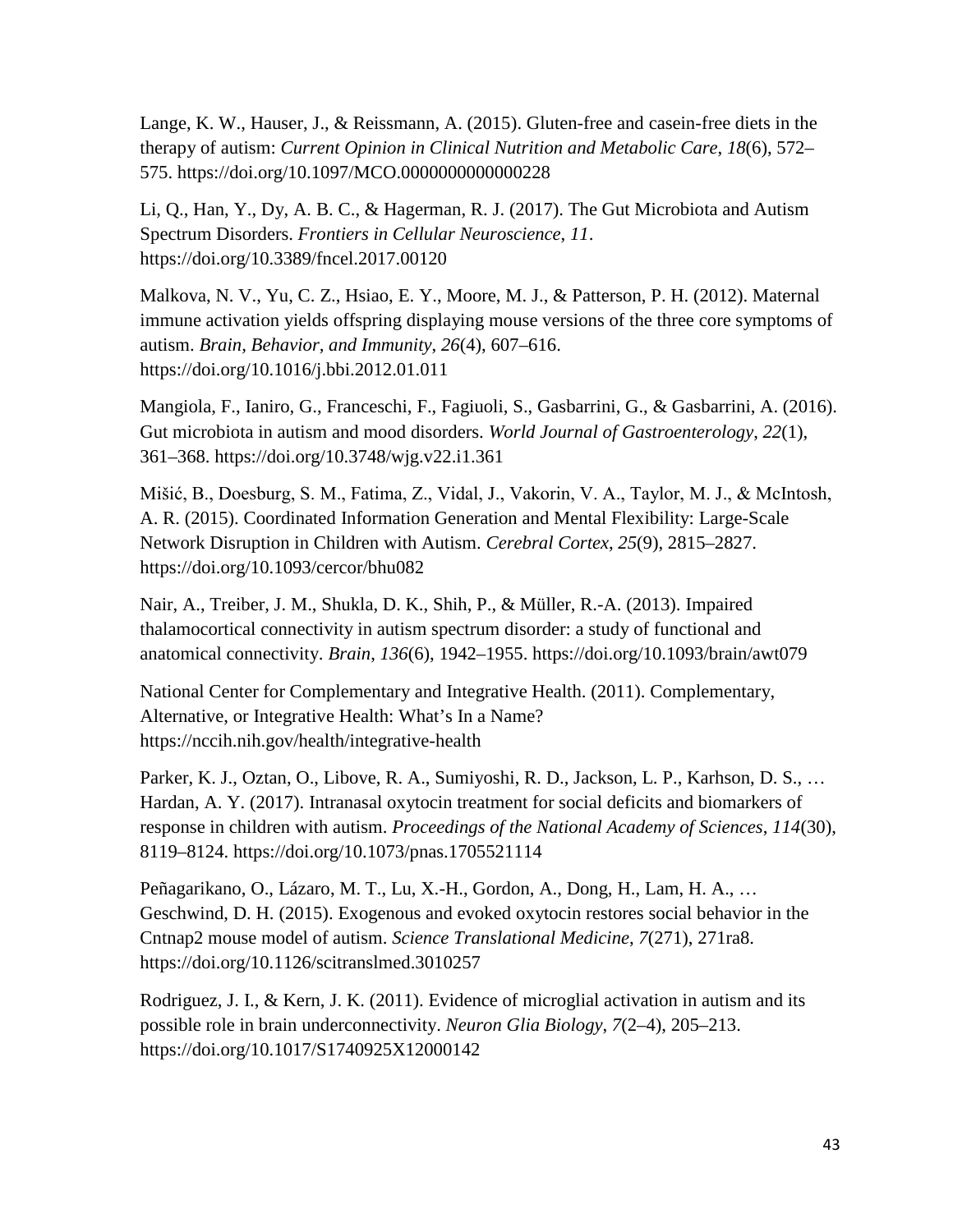Rosenfeld, C. S. (2015). Microbiome Disturbances and Autism Spectrum Disorders. *Drug Metabolism and Disposition*, *43*(10), 1557. https://doi.org/10.1124/dmd.115.063826

Scahill, L., Aman, M. G., Lecavalier, L., Halladay, A. K., Bishop, S. L., Bodfish, J. W., … Dawson, G. (2015). Measuring repetitive behaviors as a treatment endpoint in youth with autism spectrum disorder. *Autism*, *19*(1), 38–52. https://doi.org/10.1177/1362361313510069

Sharon, G., Sampson, T. R., Geschwind, D. H., & Mazmanian, S. K. (2016). The Central Nervous System and the Gut Microbiome. *Cell*, *167*(4), 915–932. https://doi.org/10.1016/j.cell.2016.10.027

Sgritta, M., Dooling, S. W., Buffington, S. A., Momin, E. N., Francis, M. B., Britton, R. A., & Costa-Mattioli, M. (2019). Mechanisms Underlying Microbial-Mediated Changes in Social Behavior in Mouse Models of Autism Spectrum Disorder. *Neuron*, *101*(2), 246- 259.e6. https://doi.org/10.1016/j.neuron.2018.11.018

Teng, B. L., Nikolova, V. D., Riddick, N. V., Agster, K. L., Crowley, J. J., Baker, L. K., … Moy, S. S. (2016). Reversal of social deficits by subchronic oxytocin in two autism mouse models. *Neuropharmacology*, *105*, 61–71. https://doi.org/10.1016/j.neuropharm.2015.12.025

Tomova, A., Husarova, V., Lakatosova, S., Bakos, J., Vlkova, B., Babinska, K., & Ostatnikova, D. (2015). Gastrointestinal microbiota in children with autism in Slovakia. *Physiology & Behavior*, *138*, 179–187. https://doi.org/10.1016/j.physbeh.2014.10.033

Tyszka, J. M., Adolphs, R., Paul, L. K., & Kennedy, D. P. (2013). Largely Typical Patterns of Resting-State Functional Connectivity in High-Functioning Adults with Autism. *Cerebral Cortex*, *24*(7), 1894–1905. https://doi.org/10.1093/cercor/bht040

Wagner, S., & Harony-Nicolas, H. (2018). Oxytocin and Animal Models for Autism Spectrum Disorder. In R. Hurlemann & V. Grinevich (Eds.), *Behavioral Pharmacology of Neuropeptides: Oxytocin* (pp. 213–237). https://doi.org/10.1007/7854\_2017\_15

Whiteley, P. (2017). Food and the gut: relevance to some of the autisms. *Proceedings of the Nutrition Society*, *76*(4), 478–483. https://doi.org/10.1017/S0029665117002798

Vuong, H. E., & Hsiao, E. Y. (2017). Emerging Roles for the Gut Microbiome in Autism Spectrum Disorder. *Biological Psychiatry*, *81*(5), 411–423. https://doi.org/10.1016/j.biopsych.2016.08.024

Yang, X.-L., Liang, S., Zou, M.-Y., Sun, C.-H., Han, P.-P., Jiang, X.-T., … Wu, L.-J. (2018). Are gastrointestinal and sleep problems associated with behavioral symptoms of autism spectrum disorder? *Psychiatry Research*, *259*, 229–235. https://doi.org/10.1016/j.psychres.2017.10.040